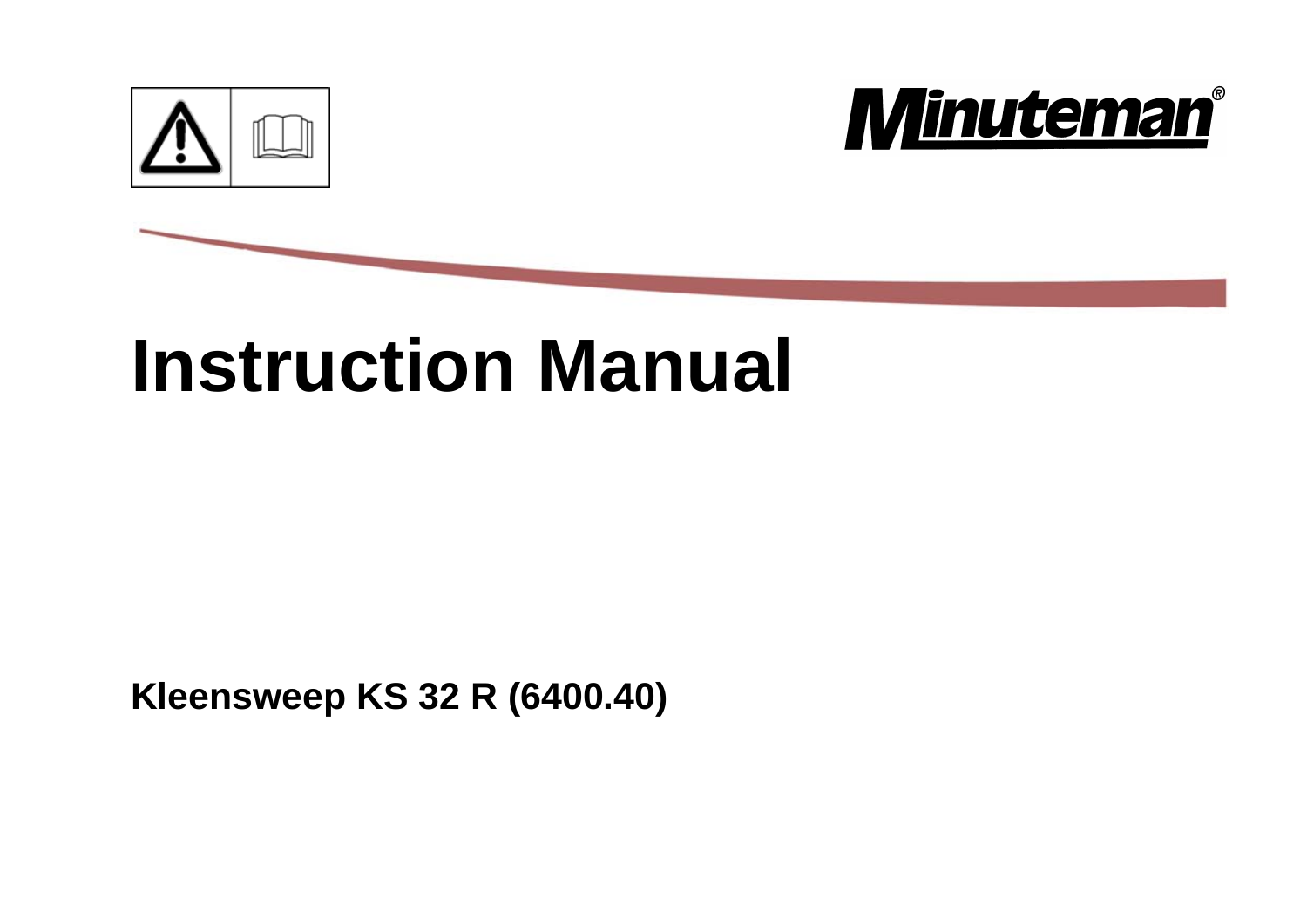## Introduction

#### <span id="page-1-0"></span>**Preface**

Dear Customer,

We are certain that the excellent qualities of the vehicle will justify the faith you have shown in us through your purchase.

Please read the Chapter "Safety Information" prior to starting the vehicle to ensure it is operated and used safely. Your safety, and that of others, basically lies in your ability to control and operate the vehicle. Before using the equipment for the first time, read this original manual thoroughly, act according to the information contained and keep it in a safe place for future reference or subsequent owners. The operating manual contains all the most important information regarding operation, maintenance and service. Throughout this operating manual, sections which concern safety are indicated by corresponding warning symbols. Should you have any questions in respect of the vehicle or operating manual, your authorized Minuteman dealer is available to provide help at any time.

We would like to point out, explicitly, that you cannot base any legal claims on the information contained in this manual. Please note that only original spare parts should be used for any necessary maintenance and repair work. Only original spare parts can guarantee long, reliable operation of your machine. Subject to modification as required by technical advancement.

Valid as of: June 2012

**Minuteman International Inc. 111 South Rohlwing Road ADDISON, II. 60101-4244 U.S.A.**

#### <span id="page-1-1"></span>**Intended use**

The Kleensweep KS 32 R is a Sweeper designed for industrial/ commercial use and serves to clean up dry and wet refuse from indoor and outdoor areas such as production plants, warehouses, car parks, parking blocks, pedestrian precincts, market squares, railway stations and filling stations. The Kleensweep KS 32 R can clean all types of industrial floors, concrete, asphalt and tar, paving and interlocking stone paving. It is not permitted to drive the machine on public roads for motor traffic. Any use beyond this is regarded as improper use. The manufacturer is not considered liable for any damage resulting from improper use; the user is solely responsible for all the risks. Intended use also includes maintaining and observing the operating, maintenance and repair conditions prescribed by the manufacturer.

The Kleensweep KS 32 R may only be operated, serviced and repaired by personnel who are familiar with the work involved and are aware of the risks. It is essential to observe the applicable accident prevention regulations as well as any other generally accepted industrial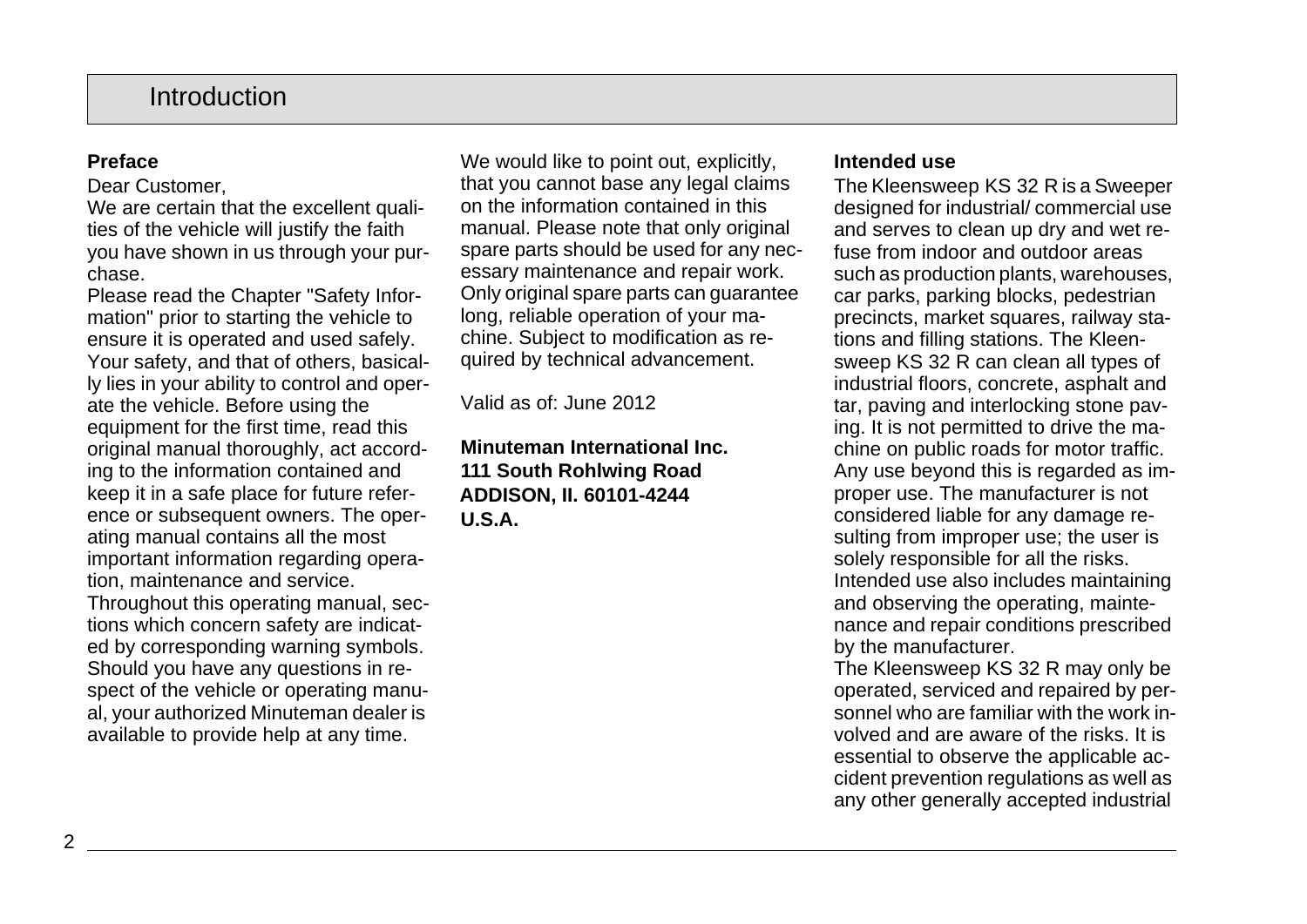## Introduction

health and safety directives. **Notes on warranty**

<span id="page-2-0"></span>The terms defined in the purchase agreement apply. Claims for compensation related to damage are excluded from the terms of warranty when the damage is the result of failure to observe regulations concerning service and maintenance. Maintenance work must be performed by authorized Minuteman service centers and confirmed in the "Maintenance Report" which serves as a warranty logbook. The following are excluded from the terms of warranty: wear and tear through overuse, defective fuses, improper handling and use or unauthorized modifications. Claims under the terms of warranty are also annulled when damage occurs to the vehicle resulting from the use of parts or accessories not explicitly approved by us or from failure to observe maintenance regulations.

#### <span id="page-2-1"></span>**Acceptance of the machine**

Inspect the vehicle immediately on delivery for signs of transport damage. Replacement will be made when the damage is confirmed by the carrier immediately and the damage report is sent to us together with the consignment note.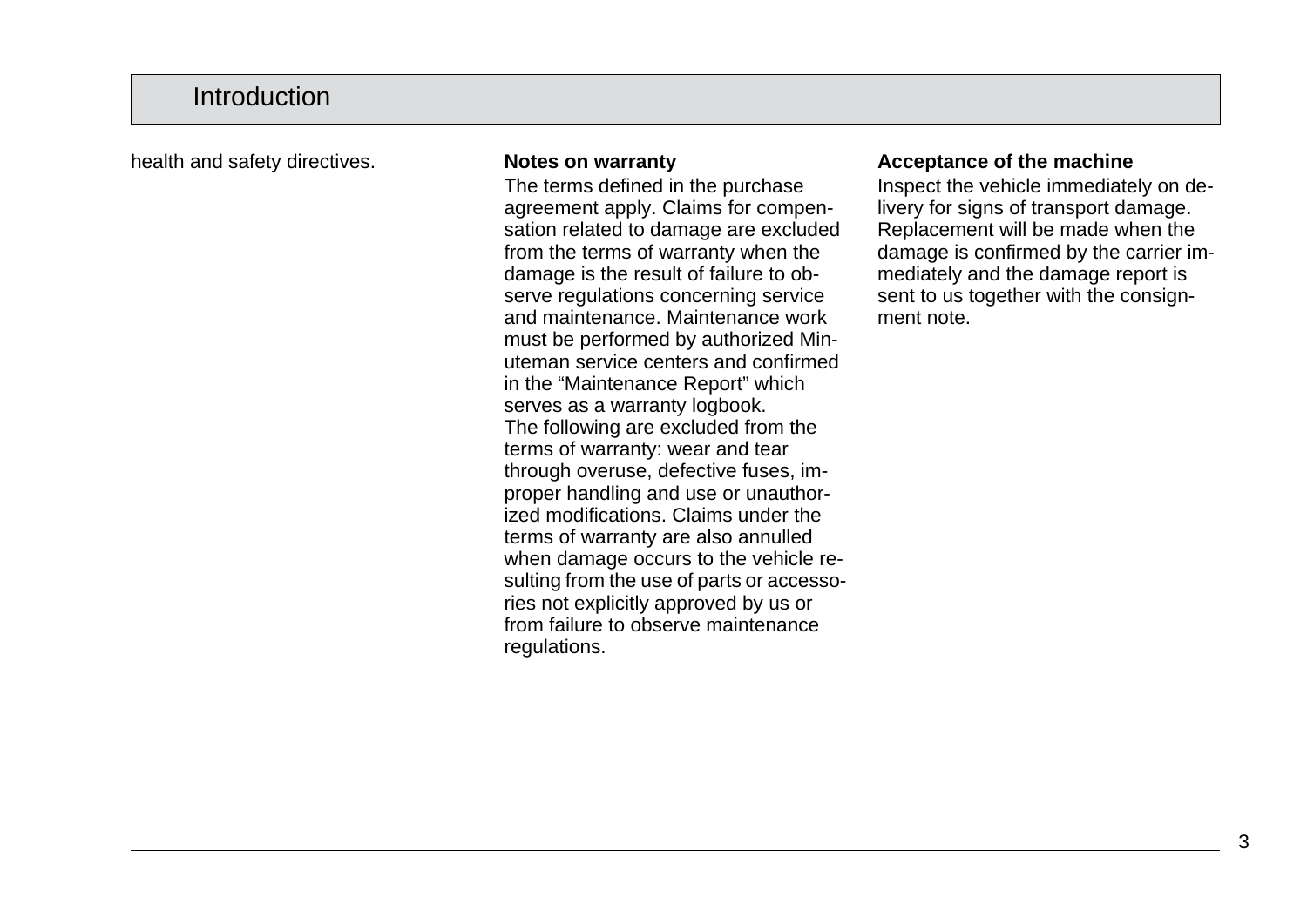## Introduction

#### <span id="page-3-0"></span>**Disposal of the machine**

Render the machine inoperable. It must not represent a potential source of danger for children.

Dispose of the machine according to the applicable local regulations. For further information on handling and recycling, please contact your authorized Minuteman dealer where you purchased the machine.

Used batteries with the recycling symbol contain reusable commodities. However, the heavy metals contained also represent a major risk to human health and to the environment. Never open or damage batteries. Never touch, inhale or swallow the content matter of batteries. Health hazard! Do not allow batteries to pollute the environment. There is a risk of contaminating the ground and water! In accordance with the symbol with the crossed out bin, these batteries must not be disposed of in domestic waste. Return and recycling of old batteries must be agreed on with the authorized Minuteman dealer in accordance with national requirements.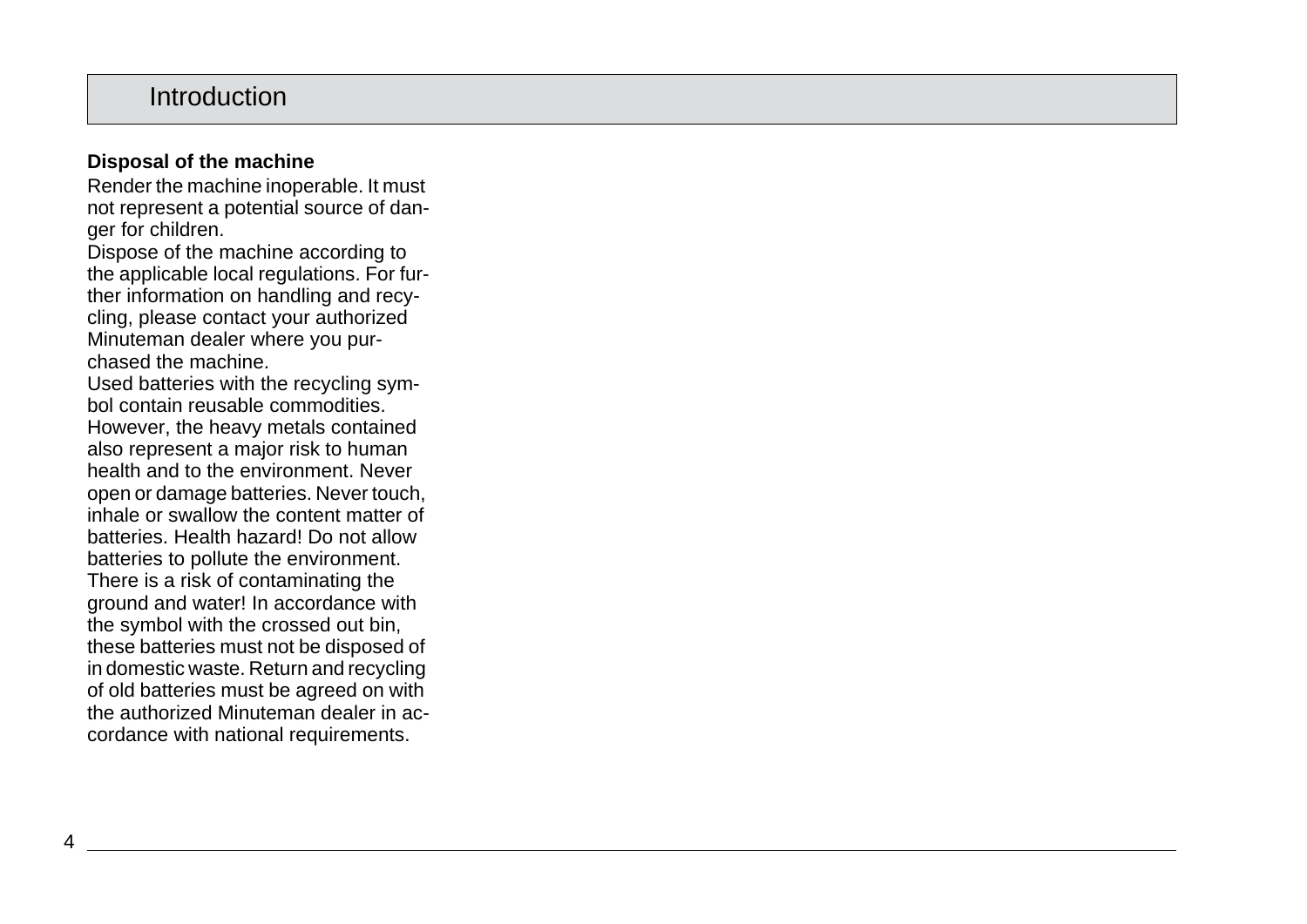## Table of Contents

|                                                 | Preface 2<br>Intended use2<br>Notes on warranty 3<br>Acceptance of the machine 3<br>Disposal of the machine 4                                                                                                 |
|-------------------------------------------------|---------------------------------------------------------------------------------------------------------------------------------------------------------------------------------------------------------------|
| 1                                               | Safety Information 6                                                                                                                                                                                          |
| 1.1                                             | Safety and warning symbols . 6                                                                                                                                                                                |
| 1.2                                             | General information 7                                                                                                                                                                                         |
| 1.3                                             | Operating information 7                                                                                                                                                                                       |
| 1.4                                             | Maintenance information 9                                                                                                                                                                                     |
| 1.5                                             | Particular risks 10                                                                                                                                                                                           |
| 1.6                                             | Environmental protection 11                                                                                                                                                                                   |
| 1.7                                             | Labels on the vehicle $\ldots$ , 12                                                                                                                                                                           |
| 2<br>2.1<br>2.2<br>2.2.1<br>2.2.2<br>2.3<br>2.4 | Operation  16<br>Overview 16<br>Function description 17<br>Special equipment 18<br>Spare part requirements. 18<br>Operating panel 19<br>Operating elements<br>on the vehicle $\ldots \ldots \ldots \ldots 22$ |
| 3                                               | Operation  27                                                                                                                                                                                                 |
| 3.1                                             | Unpacking  27                                                                                                                                                                                                 |

| 3.2   | Before starting up                           |
|-------|----------------------------------------------|
|       | for the first time28                         |
| 3.2.1 | Initial instruction 28                       |
| 3.2.2 | Initial battery charge 28                    |
| 3.3   | Adjusting the driver's seat 29               |
| 3.4   | Switching the vehicle on30                   |
| 3.5   | Stopping and switching off                   |
|       | the vehicle $\ldots \ldots \ldots \ldots 31$ |
| 3.6   | Sweeping operation 32                        |
| 3.7   | Charging batteries 34                        |
| 3.8   | Operating the                                |
|       | shaking device 36                            |
| 3.9   | Emptying the dirt hoppers 37                 |
| 3.10  | Fault location 38                            |
| 3.11  | Loading and transporting 39                  |
| 4     | Technical Data  40                           |
|       |                                              |
| 5     | <b>Maintenance and Service, 42</b>           |
| 5.1   | Minuteman system                             |
|       | maintenance 42                               |
| 5.2   | Maintenance report  43                       |
| 5.3   | Maintenance plan 44                          |
| 5.4   | Battery system 48                            |
| 5.4.1 | Removing the batteries 49                    |
| 5.4.2 | Inserting the batteries 49                   |
| 5.4.3 | Battery care 49                              |

| 5.4.4 | Setting the battery type 50                  |
|-------|----------------------------------------------|
| 5.5   | Side brooms $\ldots \ldots \ldots \ldots 51$ |
| 5.5.1 | Changing the side brooms 52                  |
| 5.5.2 | Setting the                                  |
|       | sweeping pattern 52                          |
| 5.6   | Cylindrical broom 53                         |
| 5.6.1 | Cleaning the broom space 54                  |
| 5.6.2 | Setting the                                  |
|       | sweeping pattern 54                          |
| 5.6.3 | Changing the                                 |
|       | cylindrical broom 55                         |
| 5.6.4 | Changing the sealing strips                  |
|       | in the broom space $56$                      |
| 5.6.5 | Changing the seals on the                    |
|       | dirt hoppers 57                              |
| 5.7   | Vacuuming dust 58                            |
| 5.7.1 | Shaking the panel air filter 59              |
| 5.7.2 | Checking the panel air filter                |
|       | and seal 59                                  |
| 5.7.3 | Cleaning the panel air filter. . 59          |
| 5.8   | Drive belt 60                                |
| 5.8.1 | Changing the drive belt  60                  |
| 5.9   | Electrical installation 61                   |
| 5.9.1 |                                              |
| 5.9.2 |                                              |
|       | Relays 61                                    |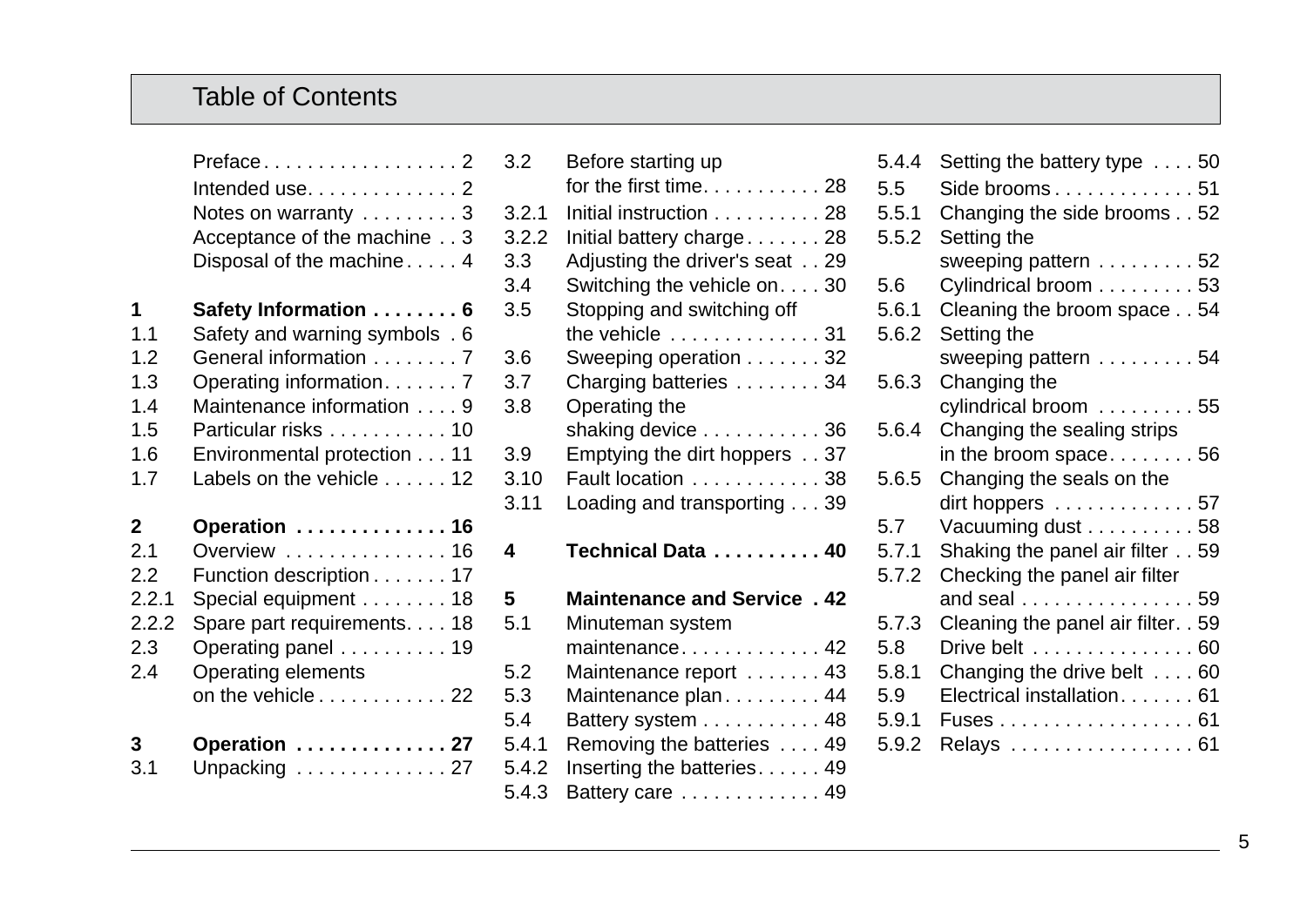#### <span id="page-5-1"></span><span id="page-5-0"></span>**1.1 Safety and warning symbols**

All sections related to personal safety, safety of the vehicle and environmental protection are assigned the following symbols throughout the operating manual:

| Symbol                    | Risks to               | <b>Definition</b>                                                                                                                                           |
|---------------------------|------------------------|-------------------------------------------------------------------------------------------------------------------------------------------------------------|
| Safety information        | persons<br>or property | Safety information on preventing hazardous situations<br>caused by failure to follow instructions or prescribed<br>working procedures accurately or at all. |
| <b>Note</b><br>咚          | the machine            | Important information on handling the machine in<br>order to maintain its functionality.                                                                    |
| 71 R<br>Ecological hazard | the environment        | Ecological hazard through the use of substances<br>which represent a potential risk to health and the<br>environment.                                       |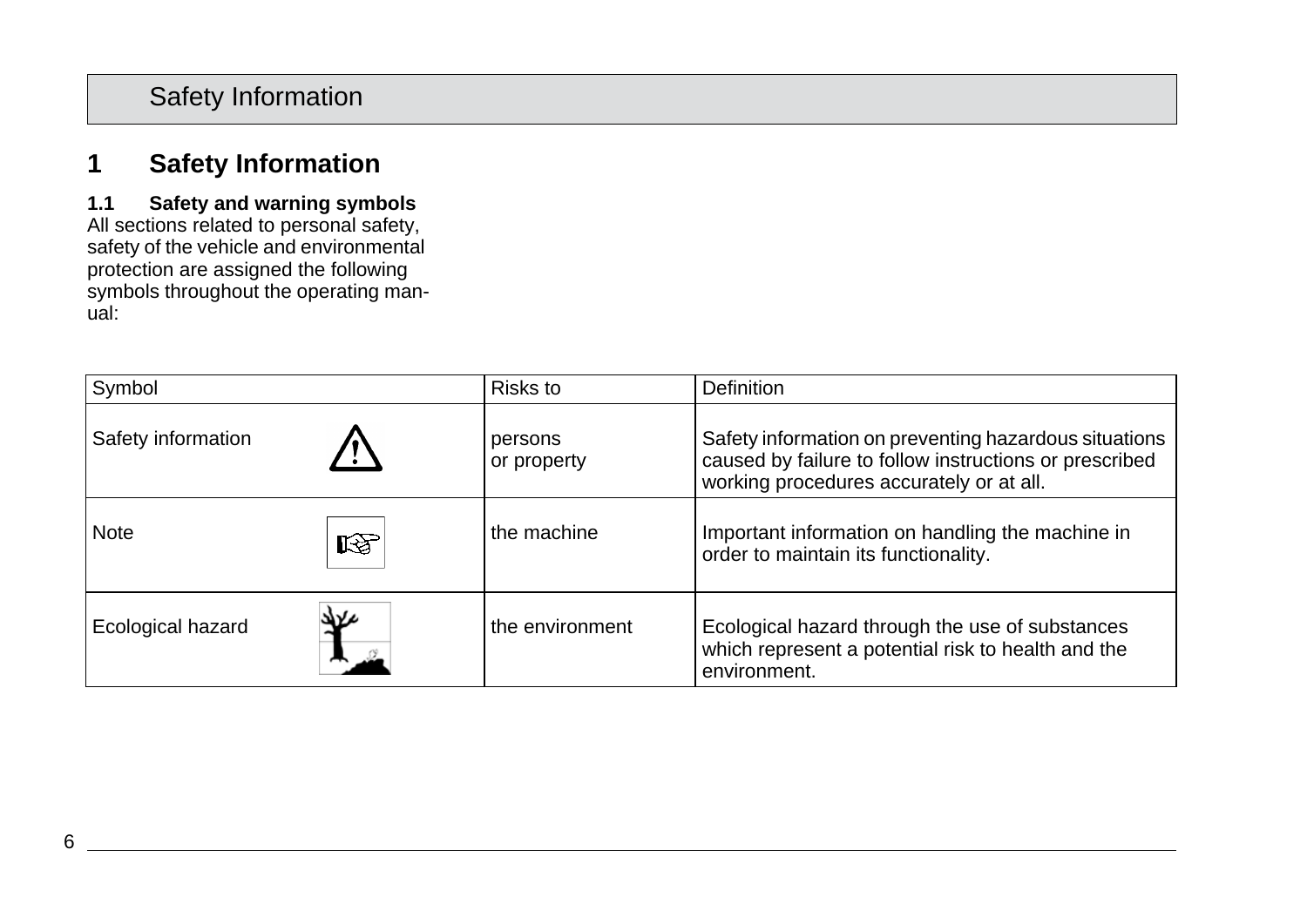#### <span id="page-6-0"></span>**1.2 General information**

- In addition to the information provided in this operating manual, all the legally applicable health and safety provisions must be observed.
- Before starting up the vehicle for the first time, read the operating manual supplied with it thoroughly as well as any separate manuals provided with additional or attachment equipment and observe all the information during work.
- The machine may only be operated, serviced and repaired by personnel trained by Minuteman technical experts.
- Particular attention should be paid to the information regarding safety. Technical expertise is the key to preventing errors when operating the equipment and ensuring trouble-free operation.
- The operating manual must always be kept at the operating location of the vehicle and, as a result, should be kept in a safe place on the vehicle.
- If the equipment is sold or rented out, these documents should be transferred to the new owner/ operator. The transfer should be confirmed!
- The warning labels attached to the equipment provide important information concerning safe operation. Labels which are illegible or missing must be replaced.
- Original spare parts must be used to ensure safety.
- It is forbidden to move into the hazard area represented by the vehicle.
- A mobile phone may only be used when the vehicle has been stopped.

#### <span id="page-6-1"></span>**1.3 Operating information**

- The vehicle is not suitable for clearing up fluids, dust or substances which are hazardous to health, inflammable or explosive. No burning items may be swept up, such as glowing cigarettes. It is also forbidden to sweep up wood dusts, e.g. beech and oak dust - health hazard!
- The vehicle must not be driven through puddles of water when operating in vacuum-sweeping mode.
- Before starting up the vehicle for the first time, the battery to be used must be fully charged according to the prescribed initial battery charge process. Minuteman assumes no liability for damage to batteries resulting from failing to complete the initial battery charge process.
- The vehicle and its equipment must be checked in terms of perfect working condition and operational safety before being put to use. Clear any faults immediately! The vehicle must not be used if it is not in a proper working condition.
- Before putting the vehicle into operation, adjust the driver's seat so that you have a perfect view of the front and rear path of travel and working area!
- For safety reasons, the driver's seat is equipped with a seat contact switch. The vehicle can only be started when the operator is sitting on the driver's seat. The function of the seat contact switch must not be bypassed.
- Always switch off all the drives before switching the vehicle on.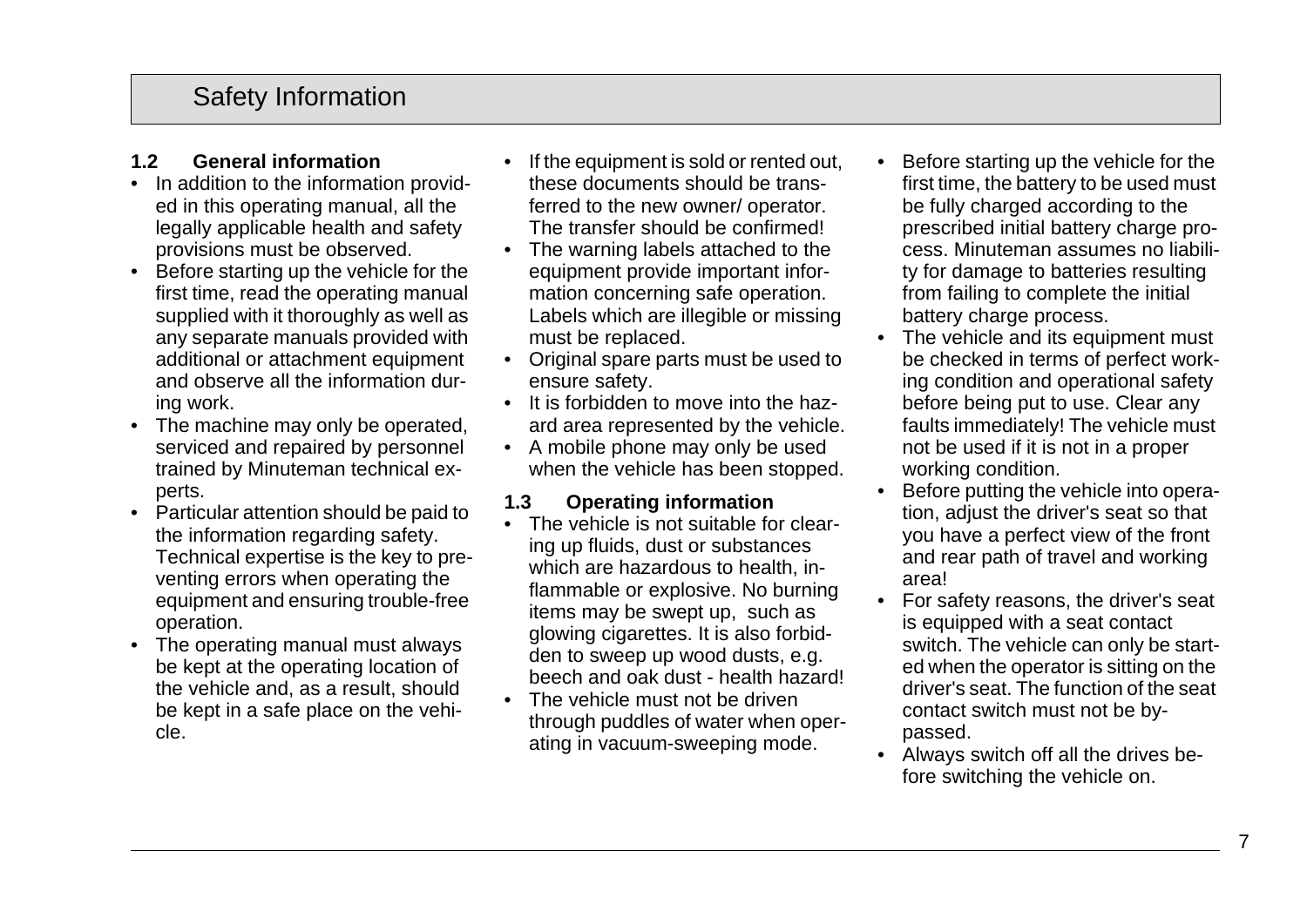- The vehicle must only be started, put into motion and stopped from the seat.
- Ensure there is sufficient ventilation when sweeping in closed spaces (dust).
- The driving speed must always be adapted to the ambient conditions and load status.

Three-wheel vehicles are less stable than four-wheel vehicles, therefore: avoid sudden steering movements when driving at higher speeds, taking corners at too high a speed could cause the vehicle to tip. Only use the vehicles on level surfaces, never on gradients. Drive up and down inclines in straight lines. When driving up, down or across slopes, avoid turning corners suddenly or in jerks. There is a risk of tipping when in an inclined position!

- Do not drive the vehicle on slopes with a gradient steeper than the limit gradient indicated on the vehicle.
- The approved gross total weight and permissible axle loads must never be exceeded. Check the fill level of the dirt hopper at frequent intervals.
- Only put the vehicle into operation when the seat console is closed and the shaking device lever has been pushed in.
- Before starting work, the operator must be fully familiar with all adjustment, operating and control elements as well as their respective function. It is too late to do this when the vehicle is actually in operation!
- Always wear heavy duty, non-slip footwear when working with the vehicle.
- The vehicle may only be driven on and the equipment used on those surfaces which have been approved by the contractor or person appointed by him.
- Adapt your manner of driving according to the local characteristics.
- It is forbidden to use the vehicle in potentially explosive atmospheres.
- When using the vehicle, it is essential to pay attention to third parties, especially children.
- It is forbidden to transport people on the vehicle.
- Drive away immediately after switching on the cylindrical broom, otherwise the broom may leave impressions on the contact surface.
- Never leave the vehicle unattended while it is in operation.
- Remove the key from the key switch to prevent unauthorized use of the vehicle.
- Never leave the batteries in a discharged state but recharge them as soon as possible.
- The filter may only be shaken when the dirt hopper has been closed.
- Never exceed the max. load capacity of the hoppers! This could increase the stopping distance. Caution, particularly when sweeping up iron filings for example!
- Only empty the contents of the dirt hopper from a low height in order to avoid causing dust. Where appropriate, pay attention to the wind direction and evade clouds of dust. Health hazard!
- When transporting the vehicle, the vehicle must be switched off and the side broom raised.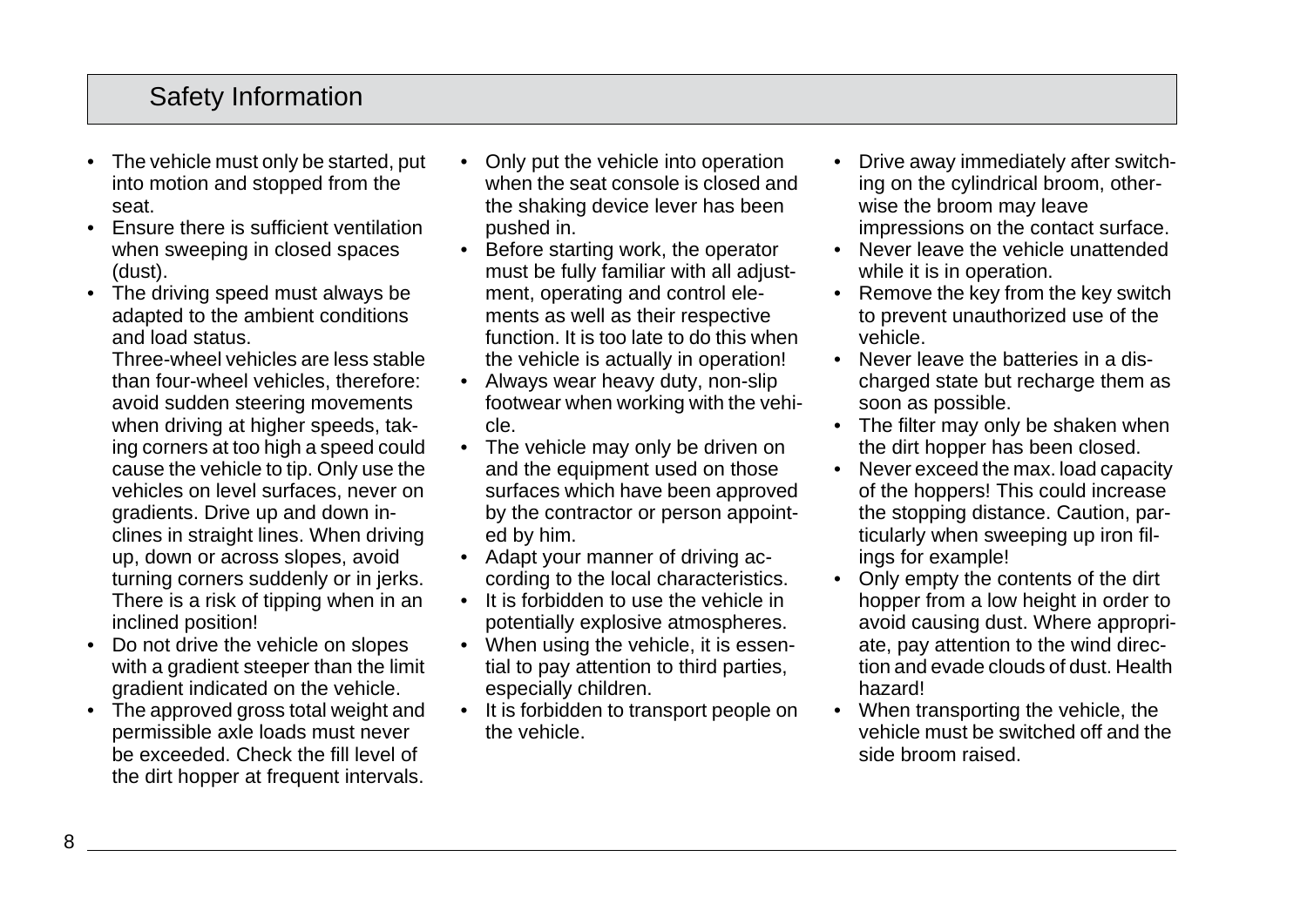- The Kleensweep KS 32 R is designed for use on level ground with a maximum gradient of 16%.
- Steps or curbs with a maximum height of 1.5" can be driven over.
- It is forbidden to manipulate switches and safety equipment.

#### <span id="page-8-0"></span>**1.4 Maintenance information**

- The maintenance work and maintenance intervals prescribed in the operating manual must be adhered to.
- Operating personnel must complete the necessary daily and weekly maintenance work. All other maintenance work must be completed at your nearest Minuteman service center.
- Pay attention to any rotating parts before starting cleaning and maintenance work. They represent a risk of crushing!
- The vehicle must be inspected by a recognized technical expert in respect of operational safety, within the terms of the applicable accident prevention laws, at reasonable intervals (we recommend at least once a year) and following modification or repairs.
- Spare parts must comply with the minimum technical requirements stipulated by the manufacturer! This is ensured by the use of original spare parts.
- When completing any maintenance and repair work, switch the machine off via the key switch to prevent the drive being started up inadvertently.
- Suitable tools must be used for cleaning and maintenance work.
- If the seat console must be raised to complete work, it must be held in place by the safety support to prevent it accidentally falling or slamming shut.
- It is not permitted to clean the vehicle with a pressure washer or steam blaster.
- The dirt hoppers must be cleaned regularly to prevent the accumulation of bacteria.
- It is not permitted to use aggressive, corrosive cleaning agents.
- Let the machine dry thoroughly after cleaning, e.g. over the weekend.
- When transporting the vehicle, the vehicle must be switched off.
- If the Kleensweep KS 32 R is jacked up with a jack, it must be properly supported.
- No persons may be on the Kleensweep KS 32 R when it is jacked or raised.
- When changing wheels, the vehicle must be additionally secured from rolling away by placing wheel chocks against the wheels.

Always change wheels on level, solid ground, where possible.

- Do not remove or replace tires or repair one on a rim. Always go to a proper workshop for work on tires and rims because they have specially trained personnel and special safety tools.
- Do not carry out any welding, drilling, sawing or grinding work on frame parts. Damaged parts may only be replaced by specialist workshops approved by Minuteman.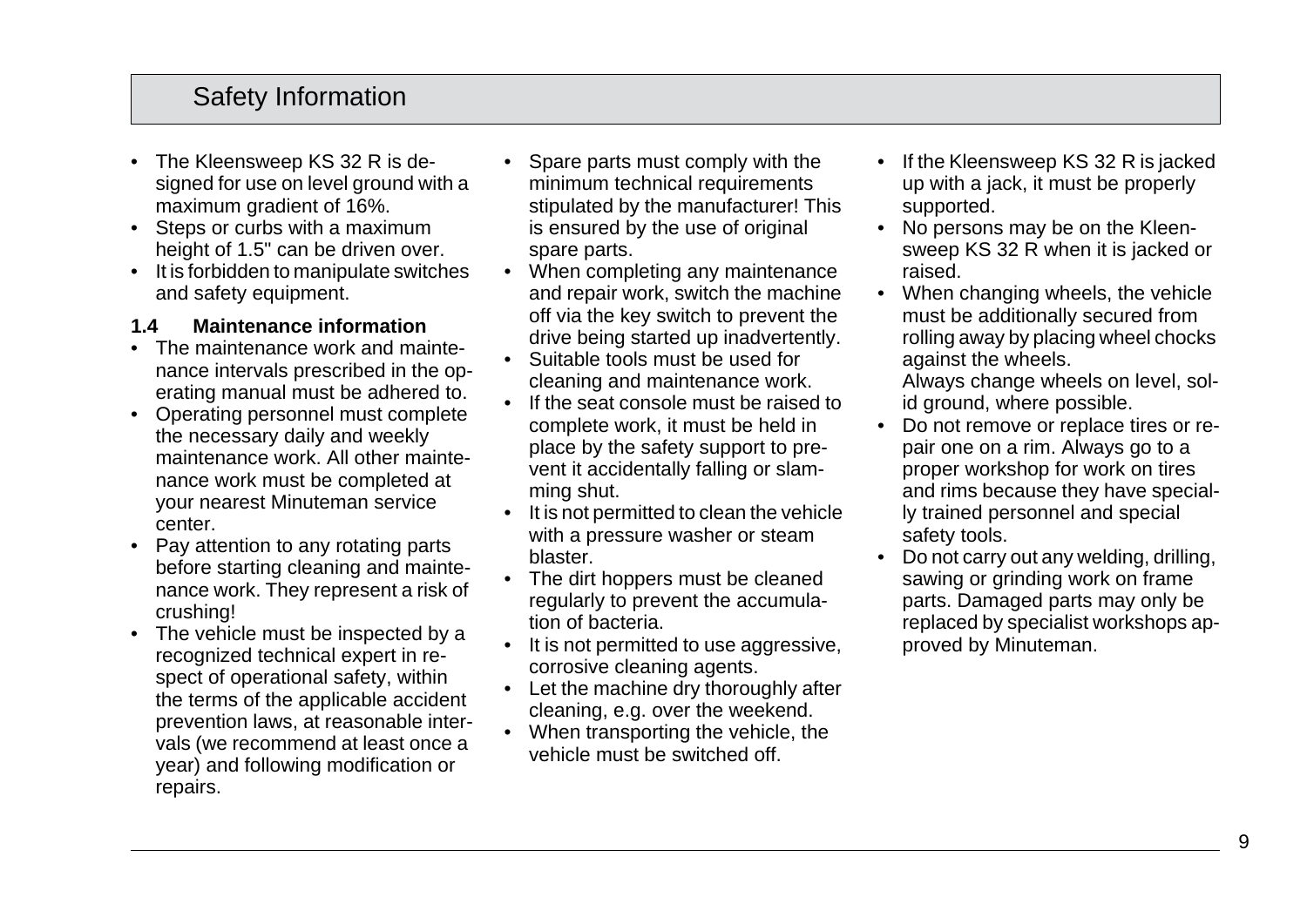#### <span id="page-9-0"></span>**1.5 Particular risks Electronics**

- In the case of defects in the electrical installation, always switch the vehicle off and clear the fault.
- Work on the electrical installation may only be carried out by electricians who have received the necessary training and in accordance with the electrical engineering regulations.
- The vehicle's electrical equipment must be inspected/checked at regular intervals. Defects, such as loose connection, loose nuts of conductive bolts, electrical components and damaged cables, must be rectified immediately.
- Observe the information in the operating manual provided by the battery manufacturer.
- Always disconnect the battery cable when working on the electrical installation.
- Only use original fuses with the prescribed amperage. Using fuses which are too powerful could damage the electrical installation and lead to fires.
- Pay attention that the insulation on the charger cable shows no signs of damage and is not damaged during the charging process. The cable must not rub against anything. If the insulation is defective, do not use the on-board charger.
- To prevent current leaks, always keep batteries clean and dry and protect them from soiling by metallic dust, for example.
- Never lay any metallic objects or tools on batteries. Risk of short circuit and deflagration!
- Ensure sufficient ventilation in the charging area when charging the batteries. Otherwise there is a risk of explosion!
- Batteries must not be connected or disconnected when switched on.
- After finishing work on the batteries. wash your hands thoroughly.

#### **Health risks**

- The shaking device to clean the panel air filter may only be activated when the dirt hoppers are in the machine.
- It is forbidden to eat, drink and smoke in battery charging rooms. **Safety equipment**
- Never operate the Kleensweep KS 32 R without the seat console being closed (safety equipment)!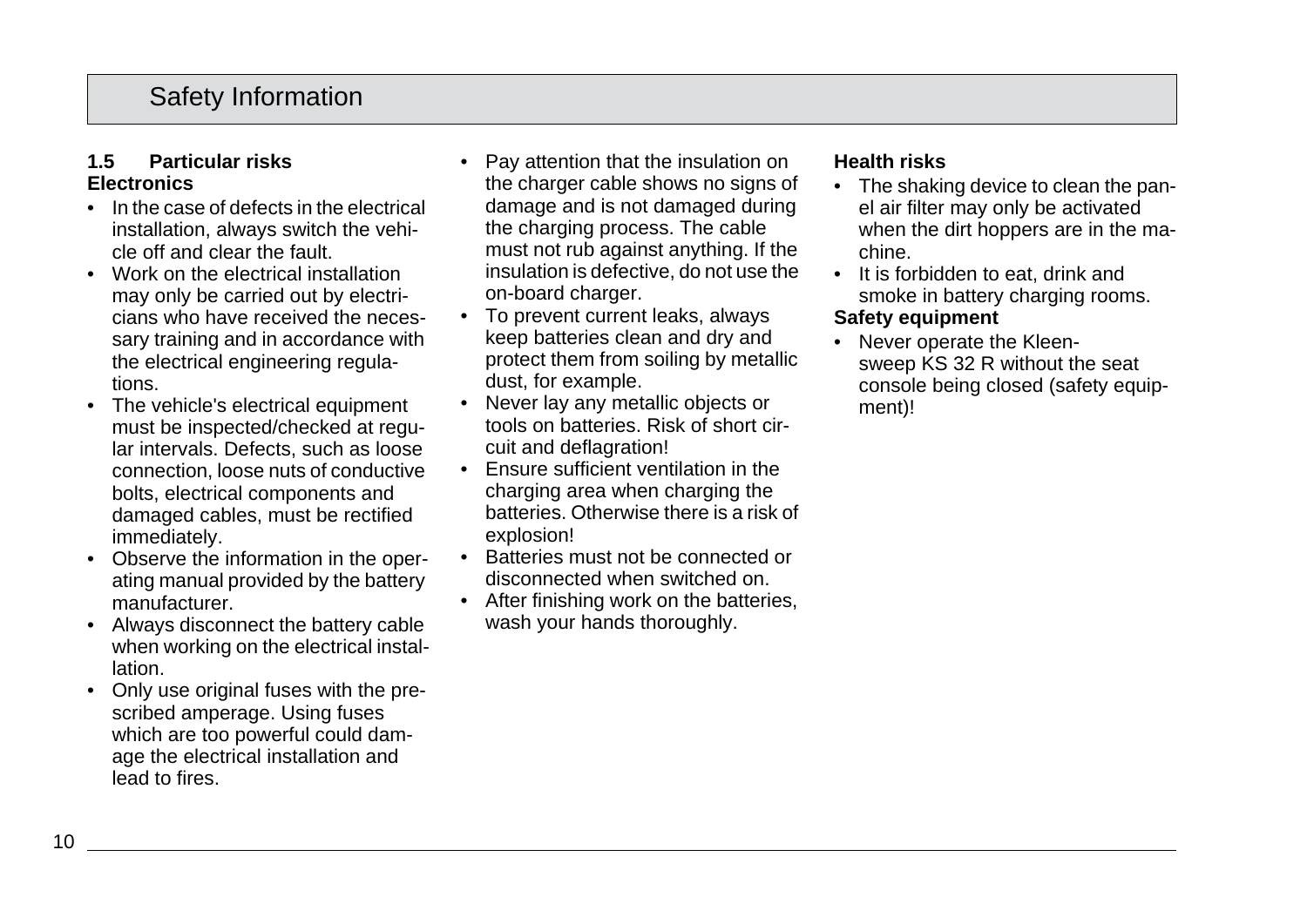#### <span id="page-10-0"></span>**1.6 Environmental protection**

- A certain factual expertise is re quired in order to use substances which could represent a risk to health and the environment.
- Always observe legal regulations and local directives when disposing of cleaning agents.
- Used batteries bearing the recycling symbol must not be disposed of in household waste, refer to the Sec tion "Disposal".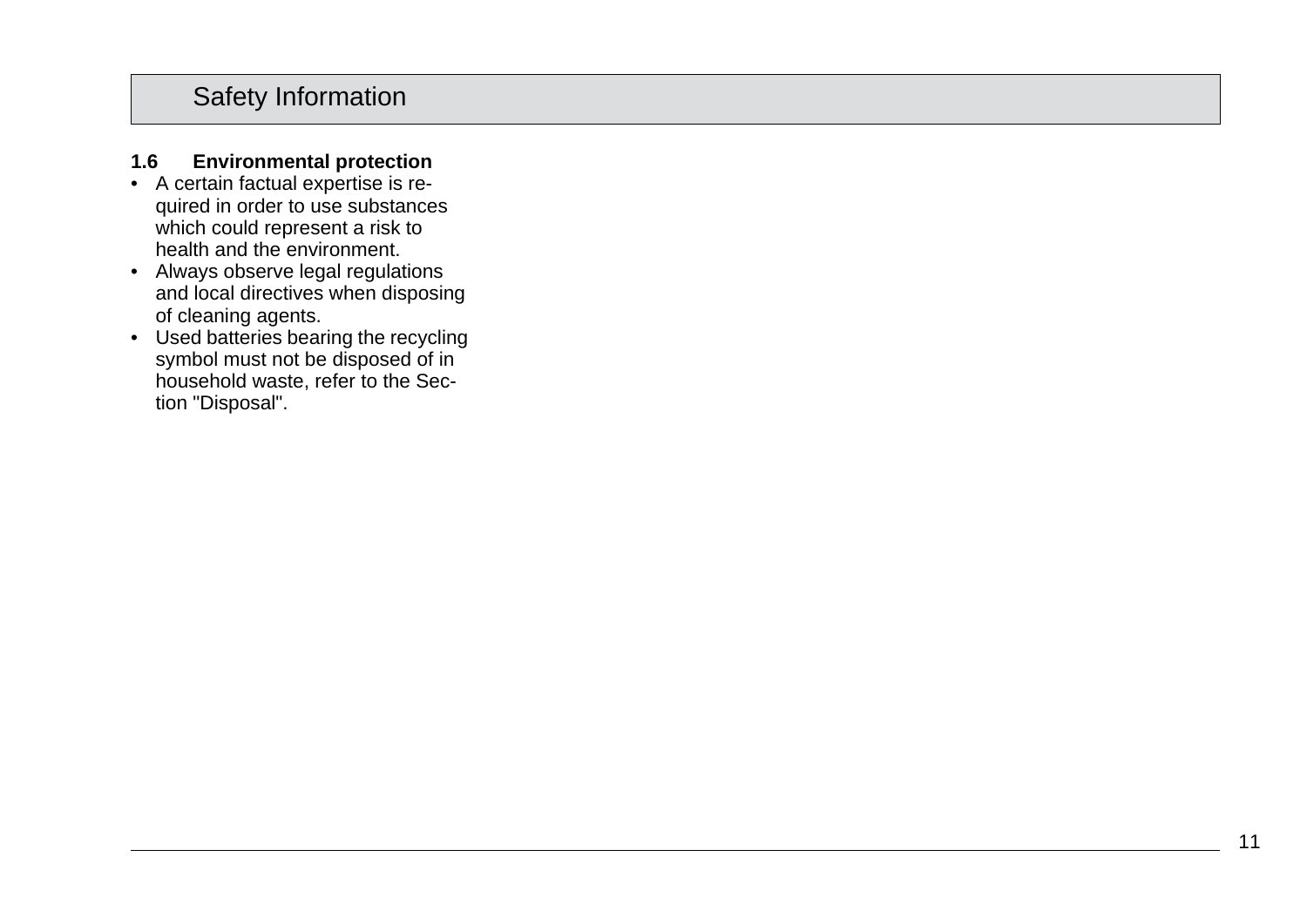**1.7 Labels on the vehicle** The following safety and warning labels are attached to the vehicle where easily legible. Missing or illegible labels must be replaced immediately.

Company logo (front chassis / rear cover panel) [\(Fig. 1/1](#page-12-0) and [\(Fig. 2/7](#page-14-1))



Rating plate (under the foot mat) [\(Fig. 1/2](#page-12-0))

|                         | Member of the Halco Group<br>Made in | inuteman<br>Minuternan Inc., 111 South Rohlwing Road Addison, IL 60101 USA | ٠ρ |
|-------------------------|--------------------------------------|----------------------------------------------------------------------------|----|
| Mode<br>-<br>Perisi No. |                                      |                                                                            |    |
|                         |                                      | Total swidht ka' b:                                                        |    |

Shaking device label [\(Fig. 1/3](#page-12-0))



Read and observe the operating manual [\(Fig. 1/](#page-12-0)4)







Risk of crushing label [\(Fig. 1/6](#page-12-0))



High-pressure washer label [\(Fig. 1/7](#page-12-0))

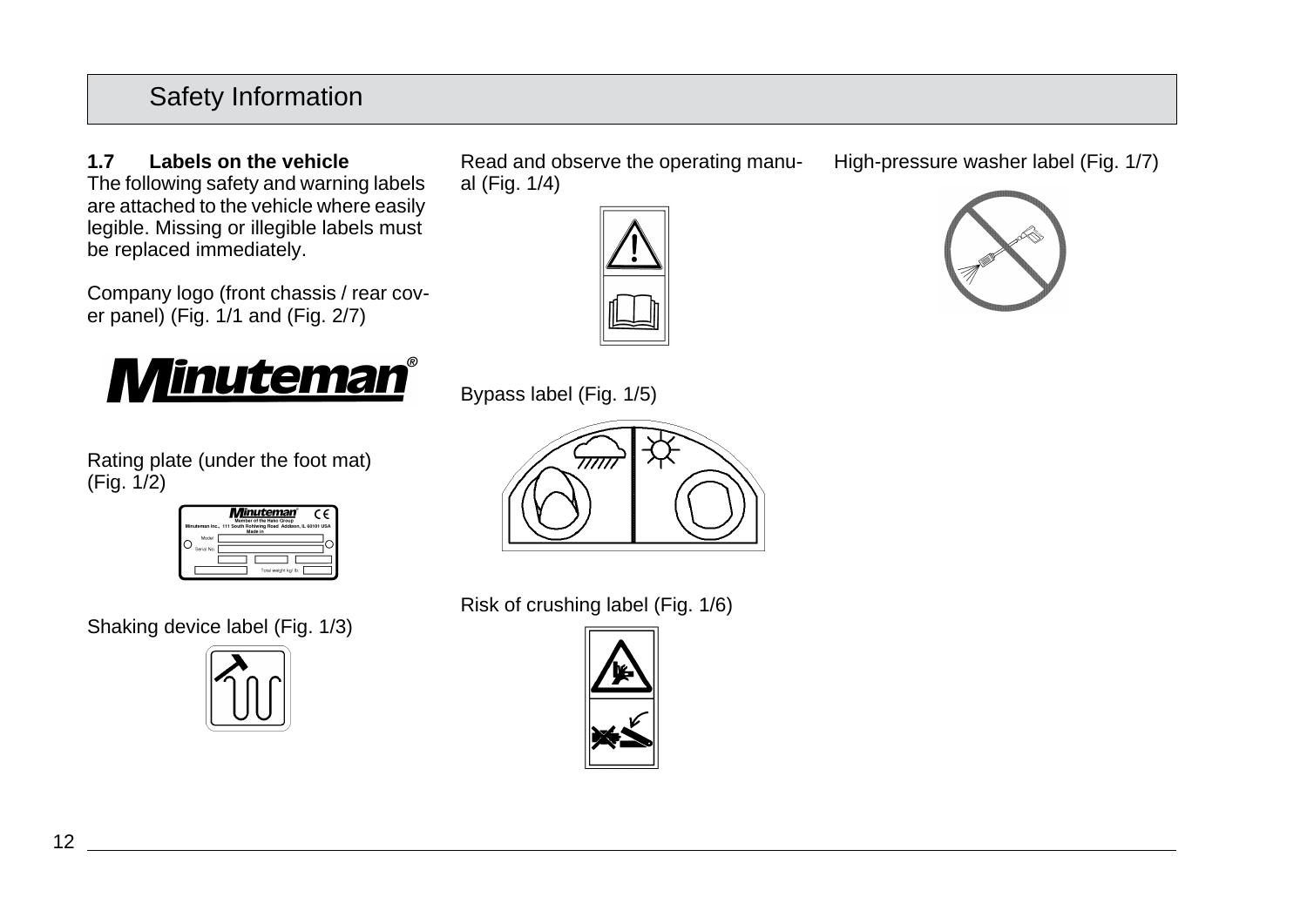

<span id="page-12-0"></span> **Fig. 1**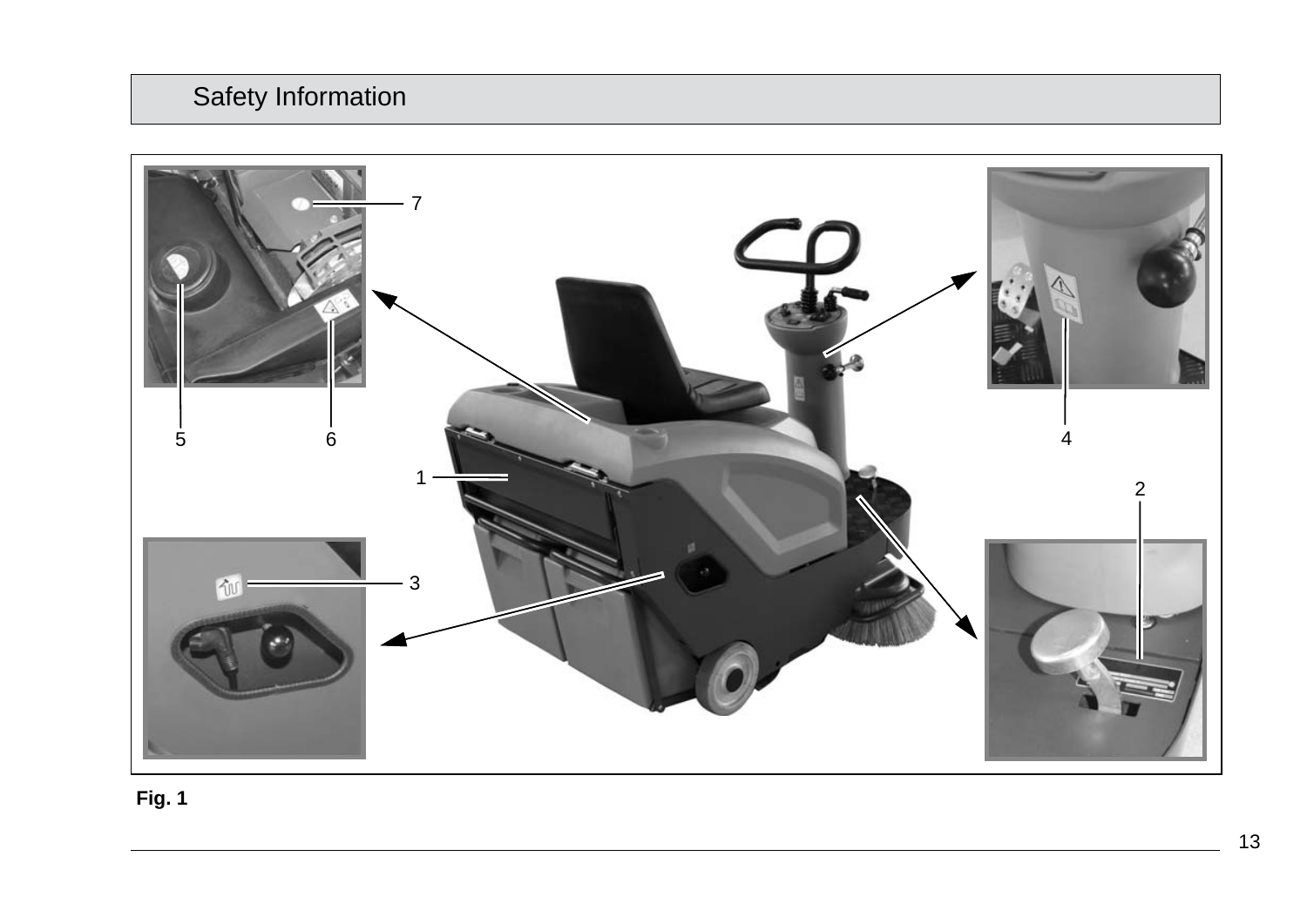Side broom label [\(Fig. 2/1](#page-14-1))



Brake label [\(Fig. 2/](#page-14-1)2)



Folding apron label [\(Fig. 2/3](#page-14-1))



Parking brake label [\(Fig. 2/](#page-14-1)4)



Maintenance-free batteries label [\(Fig. 2/5](#page-14-1))



Cylindrical broom label [\(Fig. 2/](#page-14-1)6)

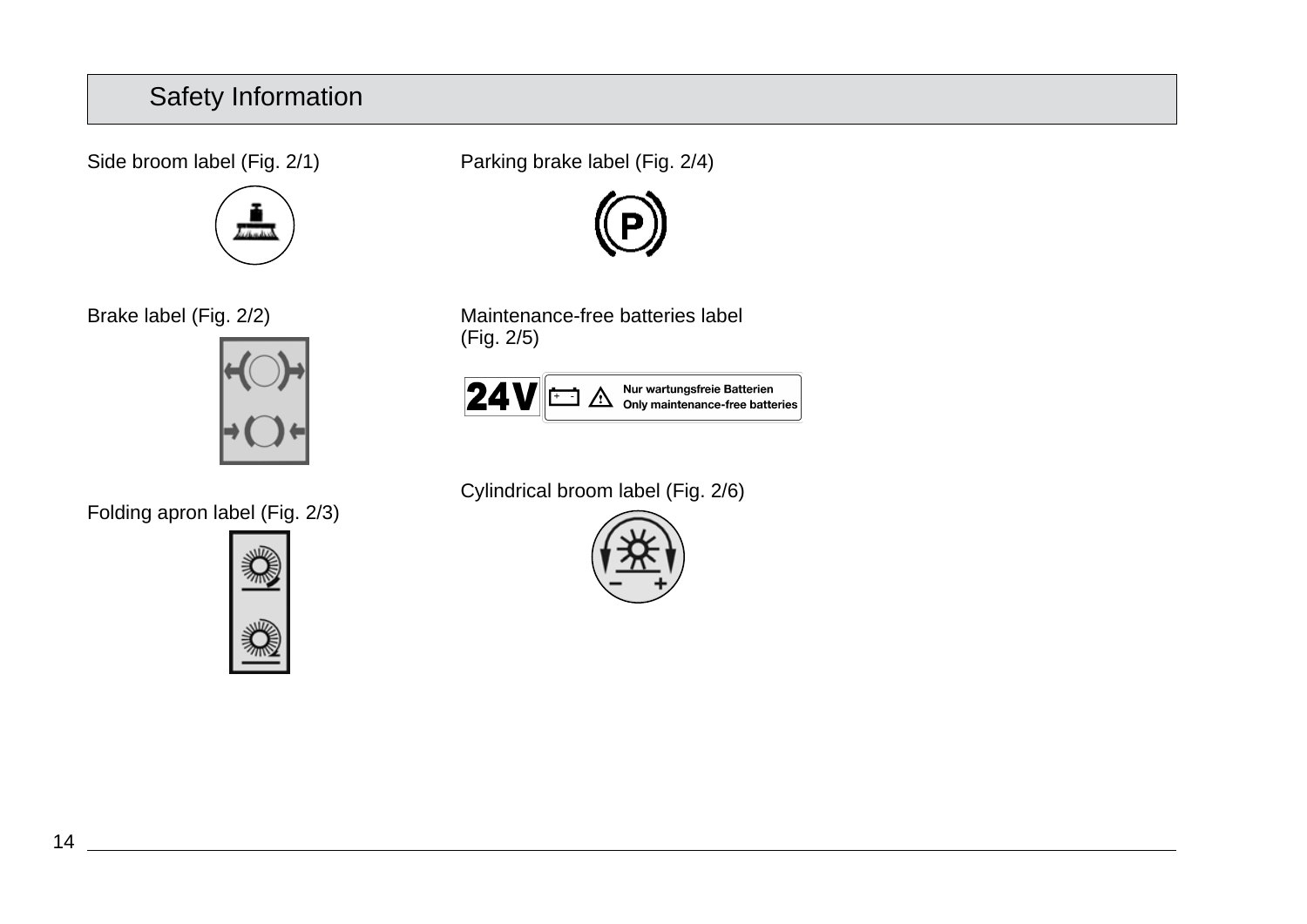<span id="page-14-0"></span>

<span id="page-14-1"></span>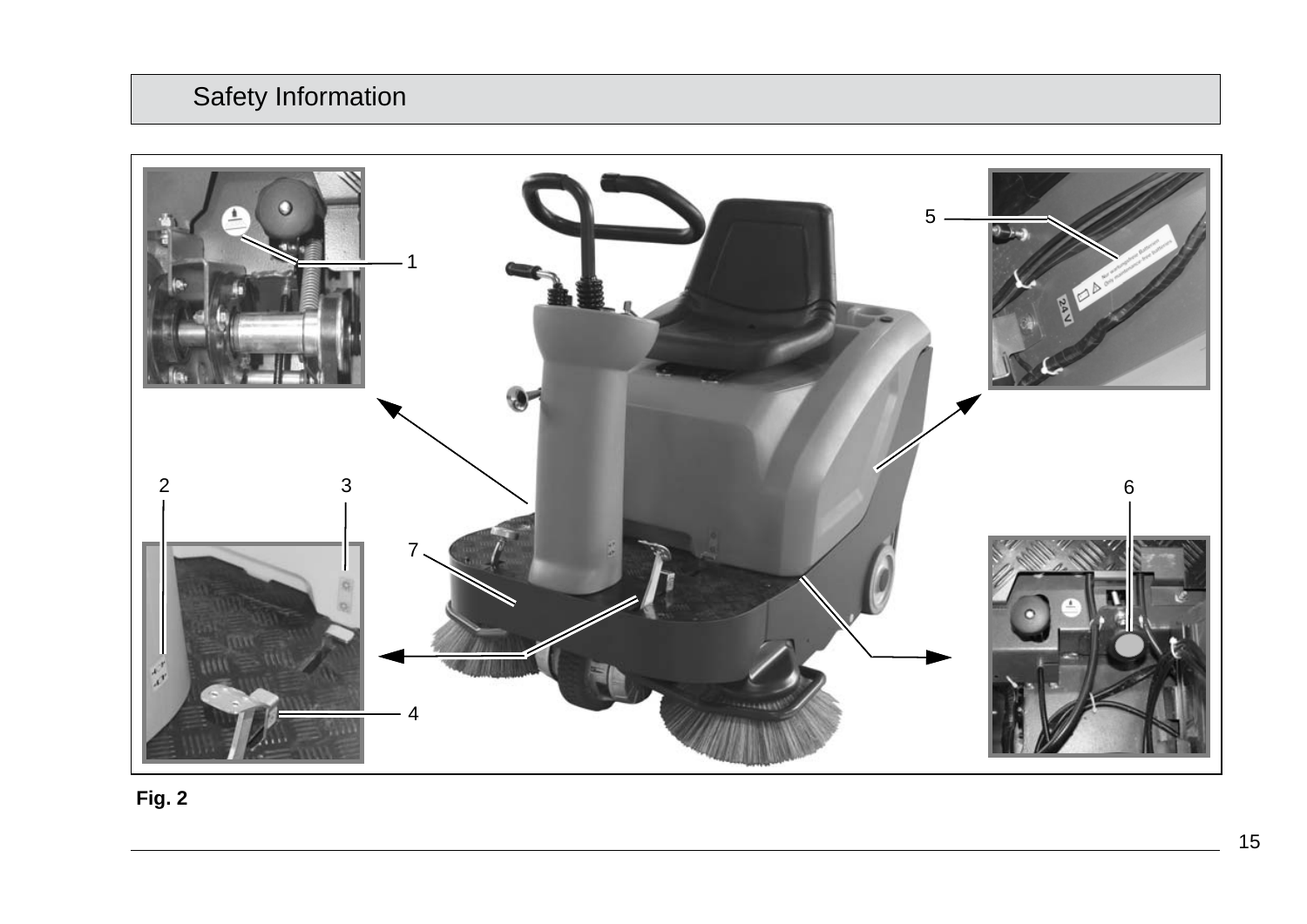## **2 Operation**

#### **2.1 Overview**

- 1 Operating panel
- 2 Steering column
- 3 Pedals
- 4 Side broom
- 5 Drive
- 6 Larger debris flap
- 7 Sealing strips, broom space
- 8 Cylindrical broom
- 9 Dirt hoppers
- 10 Panel air filter
- 11 Seat console
- 12 Driver's seat
- 13 Flashing light (option)



<span id="page-15-0"></span>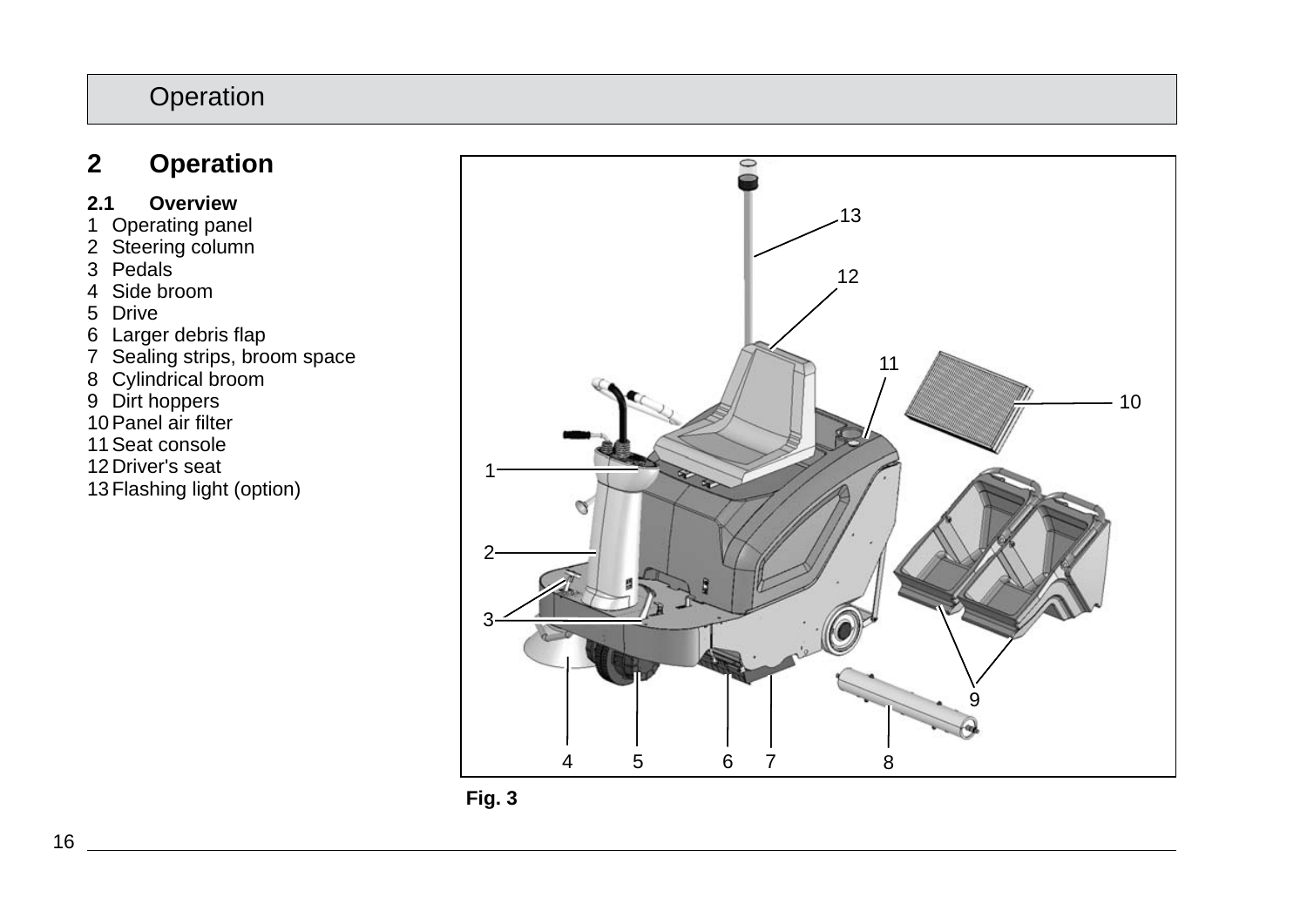#### **2.2 Function description**

The Kleensweep KS 32 R is a sweeper exclusively designed for sweeping up dry and wet waste from floor surfaces as in production plants, warehouses, car parks and pedestrian precincts.

#### **Side broom, right**

The side broom [\(Fig. 3/4](#page-15-0)) sweeps the dirt from corners and edges in front of the cylindrical broom. The side broom can be lowered and raised using a hand lever. The sweeping pattern can be adjusted. It is driven by the central motor via a drive belt.

#### **Cylindrical broom**

The cylindrical broom [\(Fig. 3/](#page-15-0)8) sweeps the dirt according to the overhead throwing principle into the dirt hoppers [\(Fig. 3/9](#page-15-0)). In the case of larger debris, the folding apron [\(Fig. 3/](#page-15-0)6) can be opened. The sweeping pattern of the cylindrical broom and the sealing strips [\(Fig. 3/7](#page-15-0)) in the broom space can be adjusted. It is driven by the central motor via a drive belt.

#### **Filter system**

The fine dust swirled up by the cylindrical broom is forced into the panel air filter [\(Fig. 3/1](#page-15-0)0) by a suction turbine and is filtered out. The particulate matter settles on the outside of the filter ribs and drops into the two dirt hoppers [\(Fig. 3/9](#page-15-0)). The panel air filter can be cleaned by means of the shaking device. The suction turbine is driven by the central motor.

#### **Dirt hopper**

The refuse is ejected into the two dirt hoppers [\(Fig. 3/9](#page-15-0)) via the cylindrical broom and the panel air filter. The fill quantity is approx. 55 lb per dirt hopper.

#### **Drive**

The Kleensweep KS 32 R is equipped with a continuously variable adjustment electric drive [\(Fig. 3/5](#page-15-0)).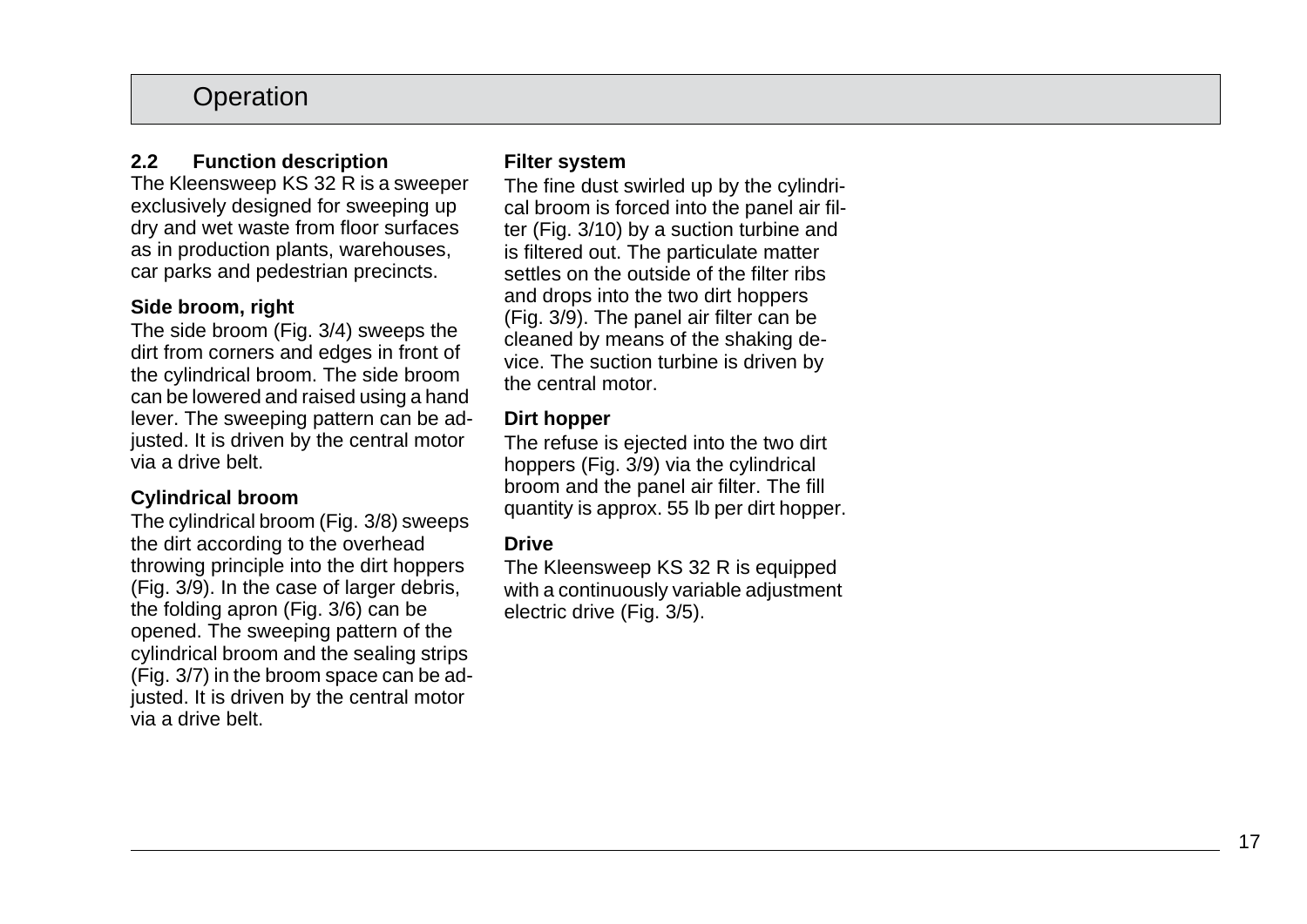#### **Seat console**

The seat console [\(Fig. 3/](#page-15-0)11) can be pivoted up for maintenance work. The seat console is provided with a safety support.

#### **Driver's seat**

The driver's seat [\(Fig. 3/](#page-15-0)12) is adjustable and equipped with a seat contact switch.

#### **Operating panel**

The most important operating elements are arranged within reach of the operator. The operating panel [\(Fig. 3/1](#page-15-0)) is located on the steering column [\(Fig. 3/](#page-15-0)2). The pedals [\(Fig. 3/3](#page-15-0)) are assigned the functions service brake, parking brake and accelerator.

#### **Battery system**

The Kleensweep KS 32 R is equipped with maintenance-free batteries and an integrated charger. The batteries are monitored by a total discharge signal transducer.

#### **2.2.1 Special equipment**

The basic vehicle can be upgraded by adding various special equipment. The order numbers for these components are listed in the table.

| <b>Special equipment</b> | Order no.: |
|--------------------------|------------|
| Flashing light           | 640060     |
| Side broom, left         | 640050     |

#### **Flashing light**

It is possible to install an optional flashing light on the seat console. The holder for the flashing light is inserted in the seat console and fixed in place with a screw. The plug for the electrical connection is in the cable duct of the seat contact switch.

#### **Side broom, left**

The side broom left option can only be supplied ex works and cannot be retrofitted.

#### **2.2.2 Spare part requirements**

| Spare part                     | Order no.: |
|--------------------------------|------------|
| Universal cylindrical<br>broom | 01136350   |
| Side broom PES<br>(indoors)    | 01270920   |
| Side broom PA<br>(outdoors)    | 01270970   |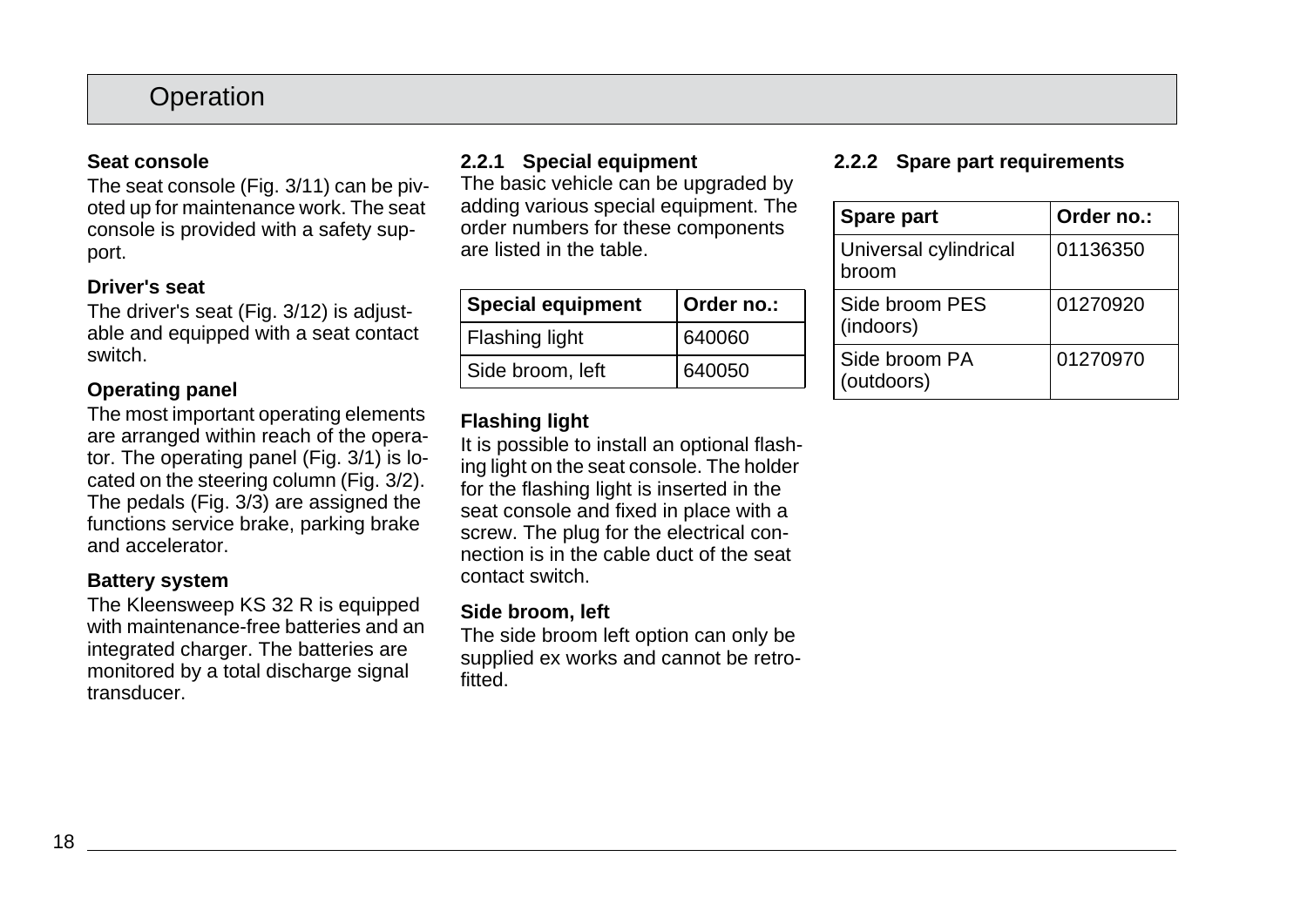#### **2.3 Operating panel**

- 1 Key switch
- 2 Charge control indicator
- 3 Charge status indicator
- 4 Operating hour counter
- 5 Sweeping functions switch
- 6 Drive direction switch
- 7 Steering
- 8 Horn
- 9 Side broom lever



<span id="page-18-0"></span>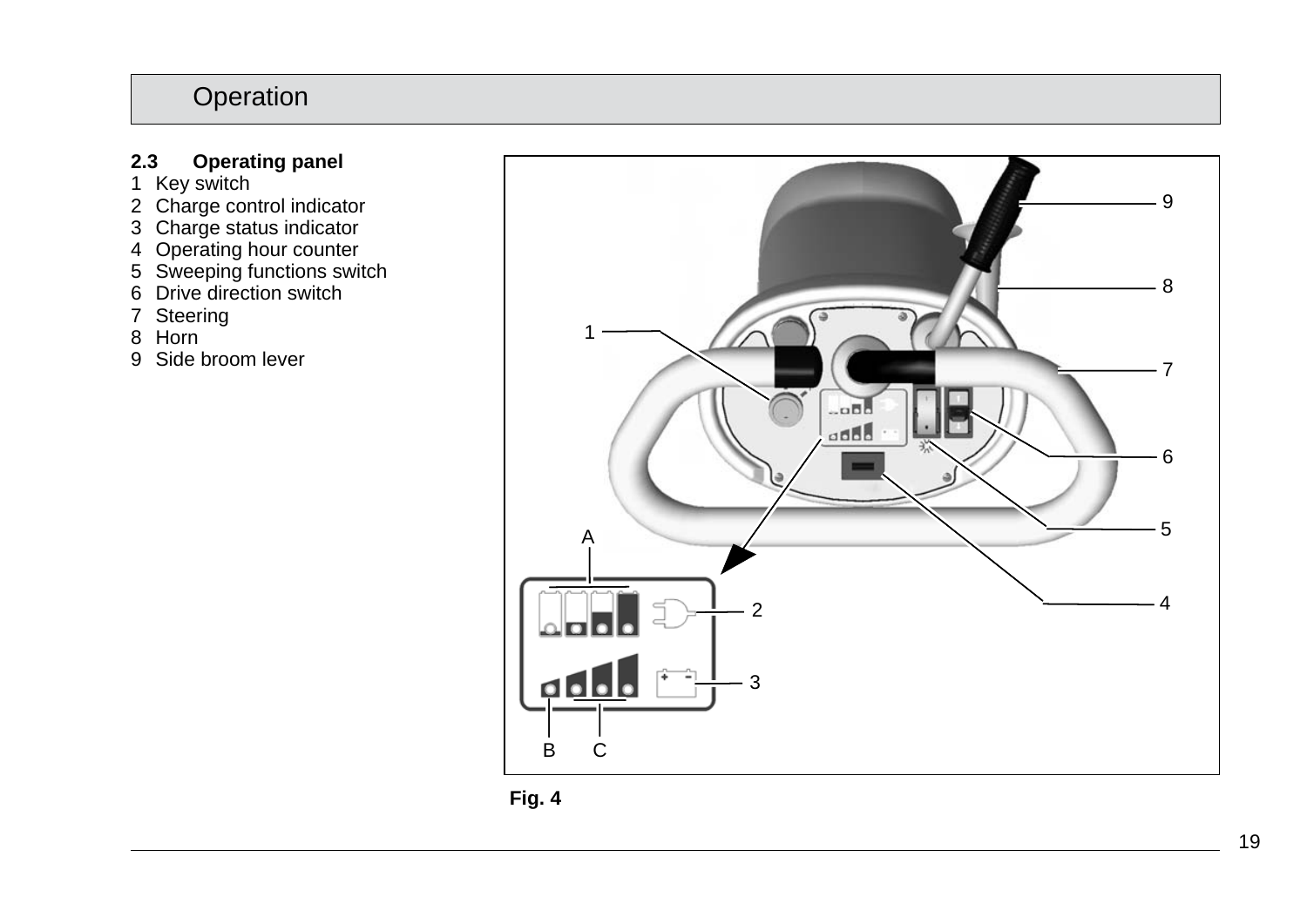#### **Key switch [\(Fig. 4/](#page-18-0)1)**

The key switch serves to switch the electric drive on and off.



Remove the key to protect the vehicle against authorized use.

Key switch positions: Position 0: off Position 1: on (engine on)

#### **Charge control indicator [\(Fig. 4/2](#page-18-0))**

During the charging process, the vehicle's electronic system indicates the charge status via four green LEDs [\(Fig. 4/2](#page-18-0)A) .



The Kleensweep KS 32 R can only perform the charging process when the key switch is in Position 0

As charging progresses, the LEDs light up successively from left to right. If the LEDs flash or light up individually, it indicates an error status; refer to the charger operating manual.

## **Charge status indicator [\(Fig. 4/3](#page-18-0))**

While the vehicle is in operation, the vehicle's electronic system indicates the discharge status of the batteries by means of a red LED [\(Fig. 4/](#page-18-0)3B) and three green LEDs [\(Fig. 4/3](#page-18-0)C). When all three green LEDs light up, the batteries are fully charged. As the battery power increasingly discharges, the LEDs go out from right to left. When the last green LED goes out, the red LED starts to flash (early warning of imminent shutdown). After a time, the red LED lights up continuously and indicates the "Battery empty" status. Shortly afterwards, the electric drive is automatically switched off to protect the battery from a total discharge. The vehicle should only be restarted with a fully charged battery.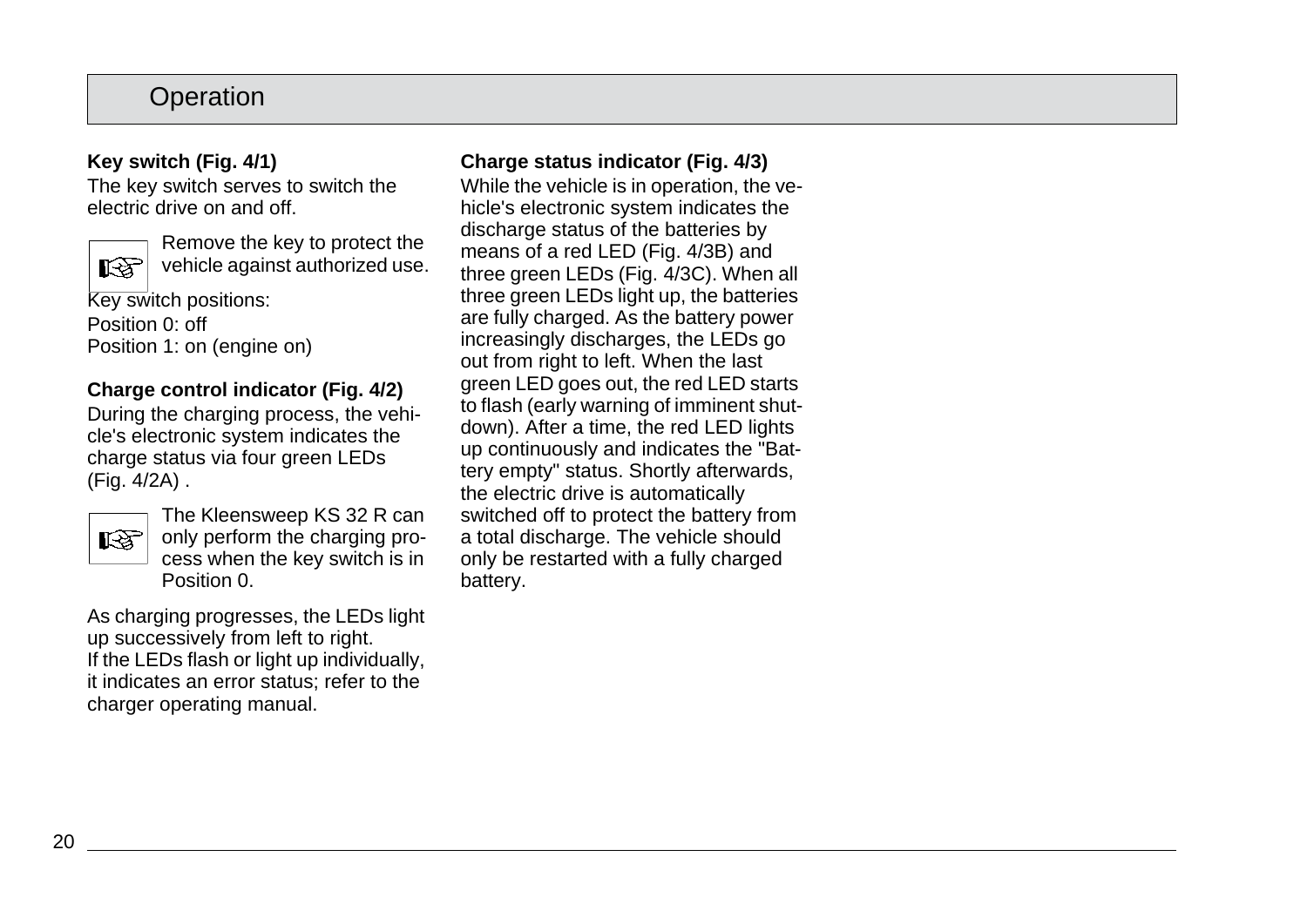#### **Operating hour counter [\(Fig. 4/4](#page-18-0))**

It serves to display the operating hours. The counter only works when the driver is seated in the seat and the ignition is switched on.

#### **Sweeping functions switch [\(Fig. 4/5](#page-18-0))**

It serves to switch the cylindrical broom, side broom and suction turbine on and off.

Position 0: side broom, cylindrical broom and suction turbine switched off Middle position: Zero position Position 1: side broom, cylindrical broom and suction turbine switched on



When sweeping wet surfaces or wet refuse, open the bypass flap.

#### **Drive direction switch [\(Fig. 4/6](#page-18-0))**

This serves to select the driving direction. Control lever forward = forward drive

Control lever  $O =$  neutral position Control lever back = reverse drive

To change the driving direction, stop the vehicle by applying the service brake, select the new direction and accelerate again.

### **Steering [\(Fig. 4/](#page-18-0)7)**

The steering transmission from the steering wheel to the front wheel is performed by a fork head. The small turning circle enables sufficient maneuverability to steer away from the wall.

#### **Horn [\(Fig. 4/](#page-18-0)8)**

An acoustic signal is issued on actuating the horn.

#### **Side broom lever [\(Fig. 4/](#page-18-0)9)**

The side broom can be lowered and raised using the hand lever. Lever to front: side broom is lowered. Lever to rear: side broom is raised.



If the left-hand side broom op tion is installed, it is also low ered and raised with the lever [\(Fig. 4/9](#page-18-0)).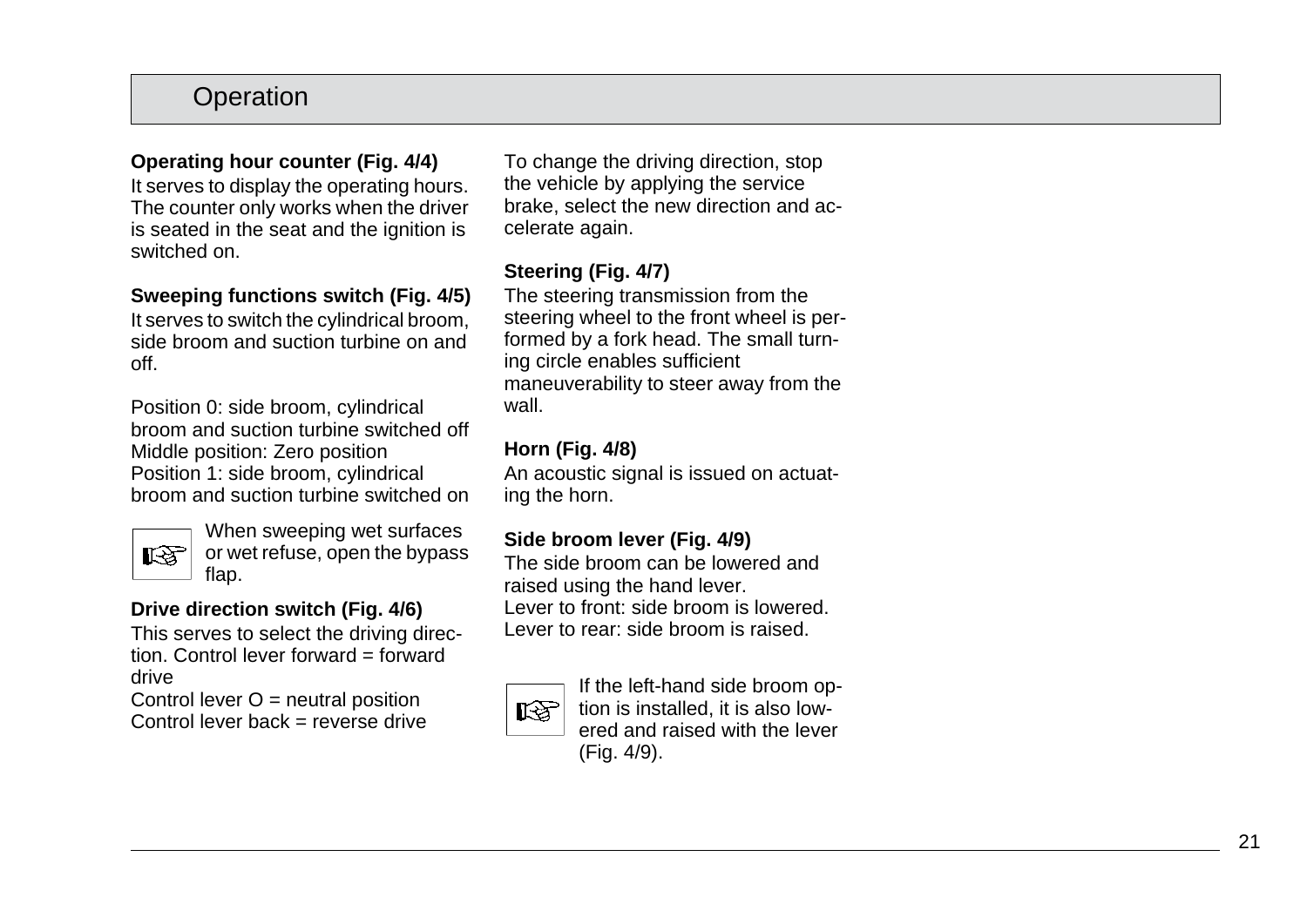#### **2.4 Operating elements on the vehicle**

- 1 Driver's seat adjustment lever
- 2 Charger power cable
- 3 Shaking device lever
- 4 Accelerator
- 5 Folding apron pedal
- 6 Parking brake
- 7 Service brake



<span id="page-21-0"></span>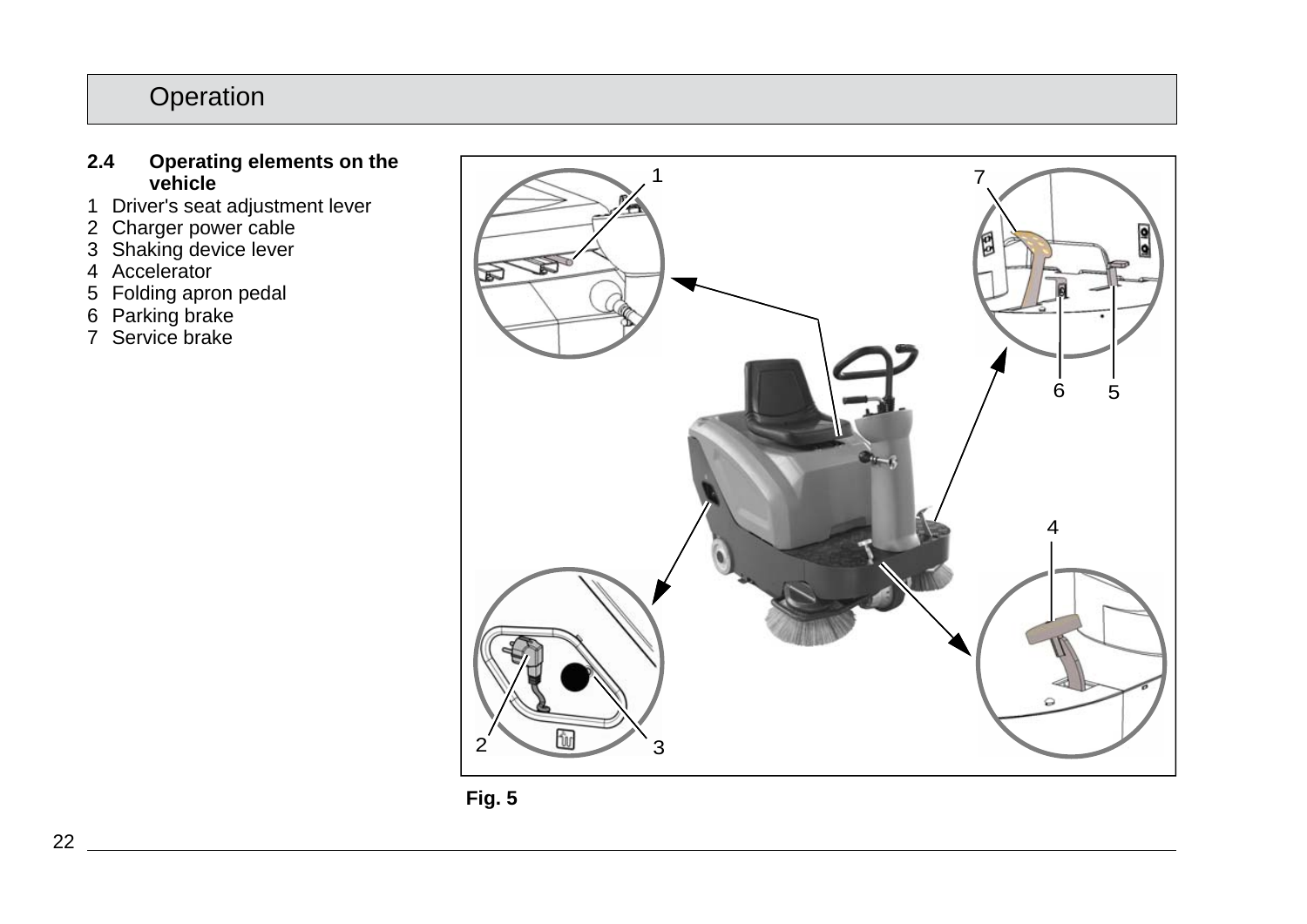#### **Driver's seat adjustment lever [\(Fig. 5/1](#page-21-0))**

The lever is used to adjust the seat position of the driver's seat.

Pull the lever upwards and slide the driver's seat to the required seat position.

#### **Charger power cable [\(Fig. 5/](#page-21-0)2)**

The power cable of the charger is located beside the shaking device. In order to charge the batteries, connect the power cable to the power supply system.

#### **Shaking device lever [\(Fig. 5/](#page-21-0)3)**

To clean the panel air filter, pull the shaking device lever out and push in again several times. Driving with the parking brake applied will soon lead to overheating

#### **Accelerator [\(Fig. 5/](#page-21-0)4)**

It serves for the continuously variable regulation of the vehicle speed when driving forward or in reverse.



Set the driving direction be forehand using the drive direc tion switch.

If the pedal is released, it automatically returns to its zero position and the vehicle comes to a stop.

#### **Folding apron pedal [\(Fig. 5/](#page-21-0)5)**

The pedal is used to open and close the folding apron to sweep up larger debris.

#### **Parking brake lever [\(Fig. 5/](#page-21-0)6)**

This is used to apply the parking brake. The lever locks in place after being raised.

#### **Service brake [\(Fig. 5/7](#page-21-0))**

When the accelerator is retracted (forward or reverse drive), the vehicle comes to a halt due to the braking effect of the electric drive. If this braking effect is insufficient, you can also apply the service brake to decelerate more quickly.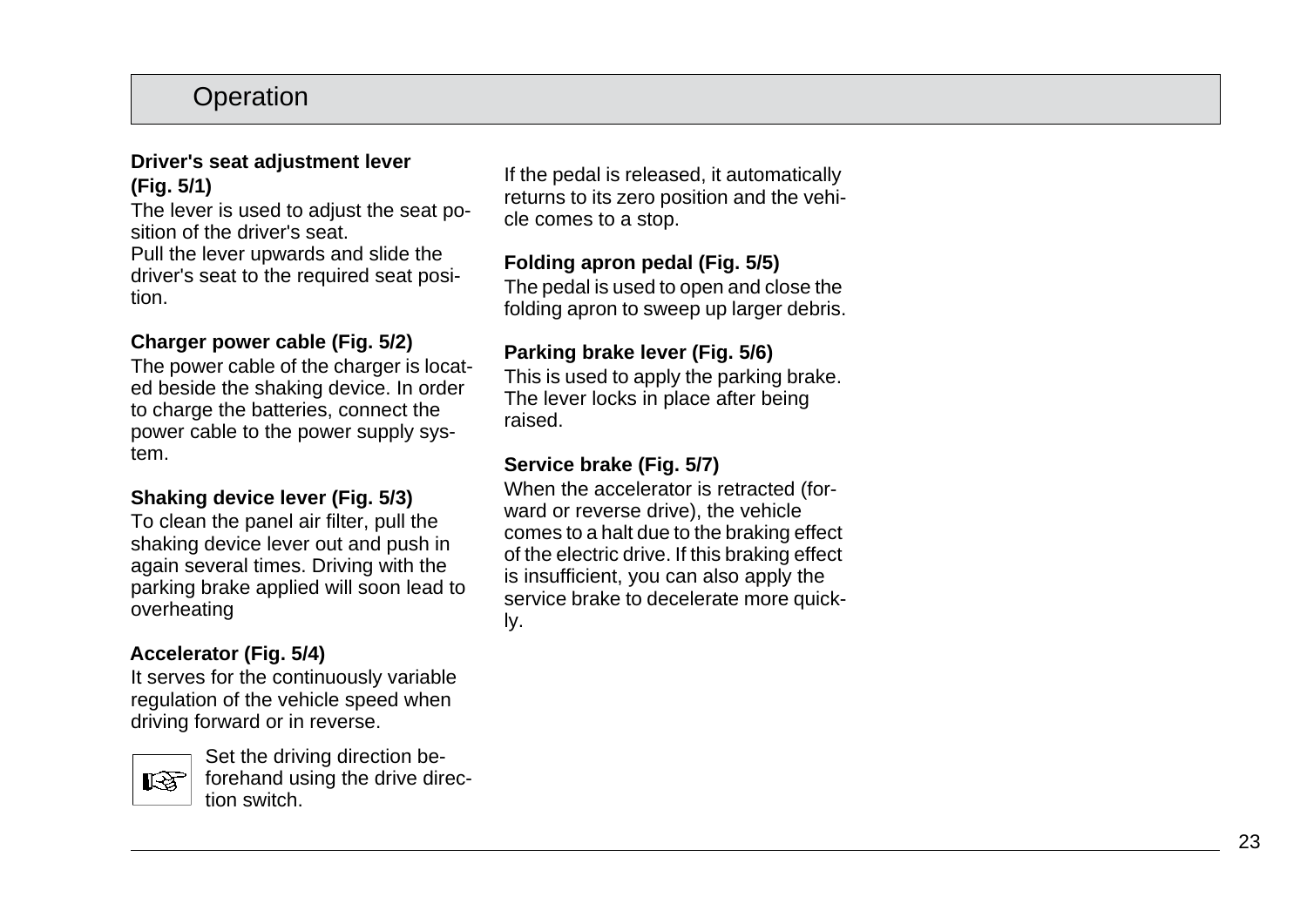- 1 Bypass flap
- 2 Adjusting bolt for right-hand side broom
- 3 Adjusting bolt for left-hand side broom (option)
- 4 Adjusting bolt for cylindrical broom
- 5 Safety support for seat console



<span id="page-23-0"></span>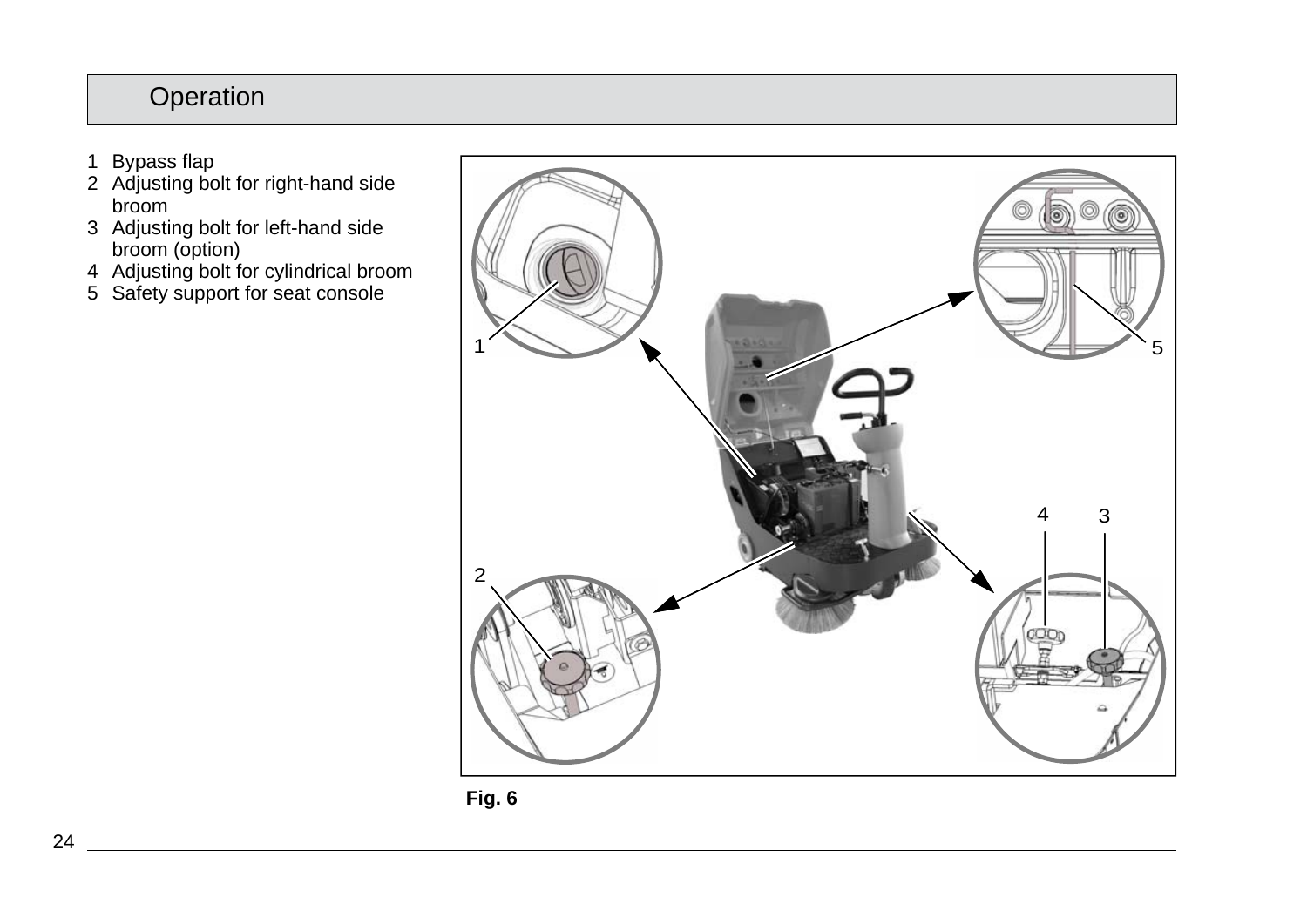#### **Bypass flap [\(Fig. 6/1](#page-23-0))**

When sweeping wet surfaces or wet refuse, open the bypass flap. Close the bypass flap again to sweep dry surfaces.

#### **Adjusting bolt for right-hand side broom [\(Fig. 6/](#page-23-0)2)**

This adjusting bolt is used to adjust the sweeping pattern of the right-hand side broom.

#### **Adjusting bolt for left-hand side broom (option) [\(Fig. 6/](#page-23-0)3)**

This adjusting bolt is used to adjust the sweeping pattern of the left-hand side broom.

#### **Adjusting bolt for cylindrical broom [\(Fig. 6/4](#page-23-0))**

This adjusting bolt is used to adjust the sweeping pattern of the cylindrical broom.

#### **Safety support for seat console [\(Fig. 6/5](#page-23-0))**



Only operate the vehicle when the seat console is closed.

Only open the seat console for maintenance and repair work. Take hold of the handle and pivot the seat console up until the safety support locks in place. Unlock the safety support in order to close the seat console.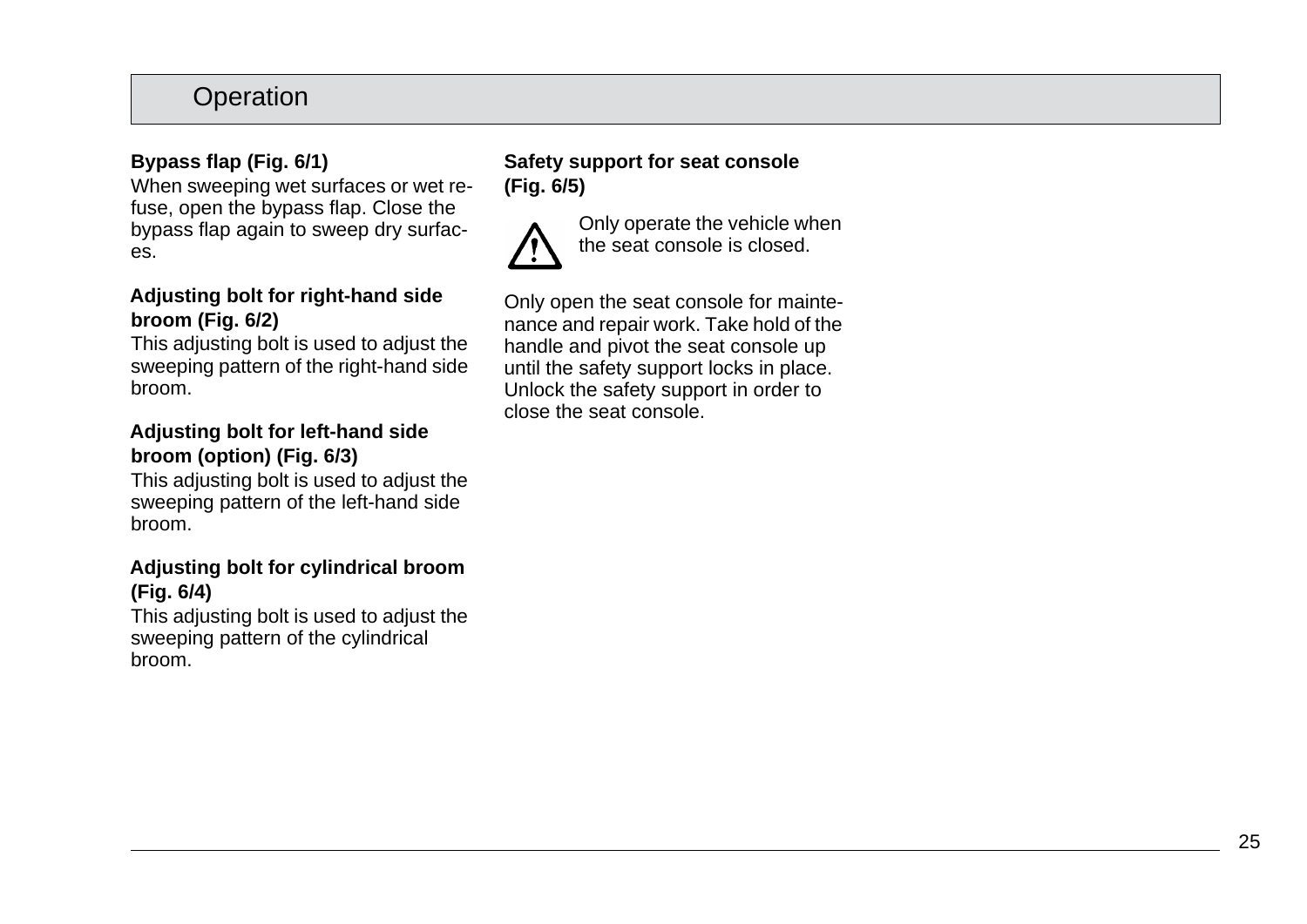#### **Dirt hopper lock [\(Fig. 7/](#page-25-1)1)**

The lock serves to secure the dirt hoppers. To empty the dirt hoppers (Fig. 7/2), pivot the lock lever (Fig. 7/1) up and remove the dirt hoppers.



<span id="page-25-1"></span><span id="page-25-0"></span>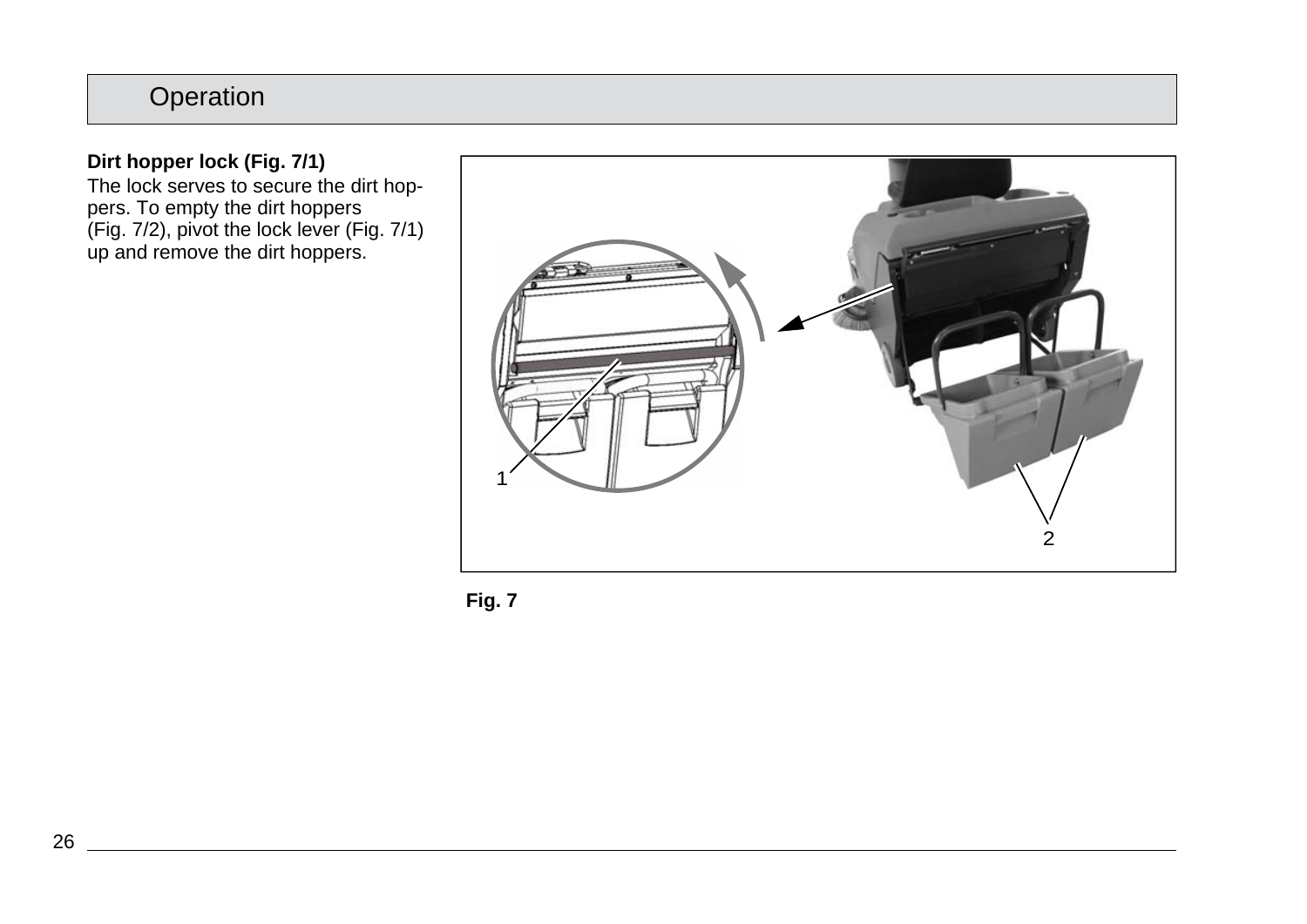## <span id="page-26-0"></span>**3 Operation**

#### <span id="page-26-1"></span>**3.1 Unpacking**

- 1. Remove the packaging and tightening straps.
- 2. Park the machine by applying the parking brake.
- 3. Remove the wooden chock.
- 4. Remove the rear skirting panel and assemble it under the front one.
- 5. Release the parking brake and push the machine from the pallet.



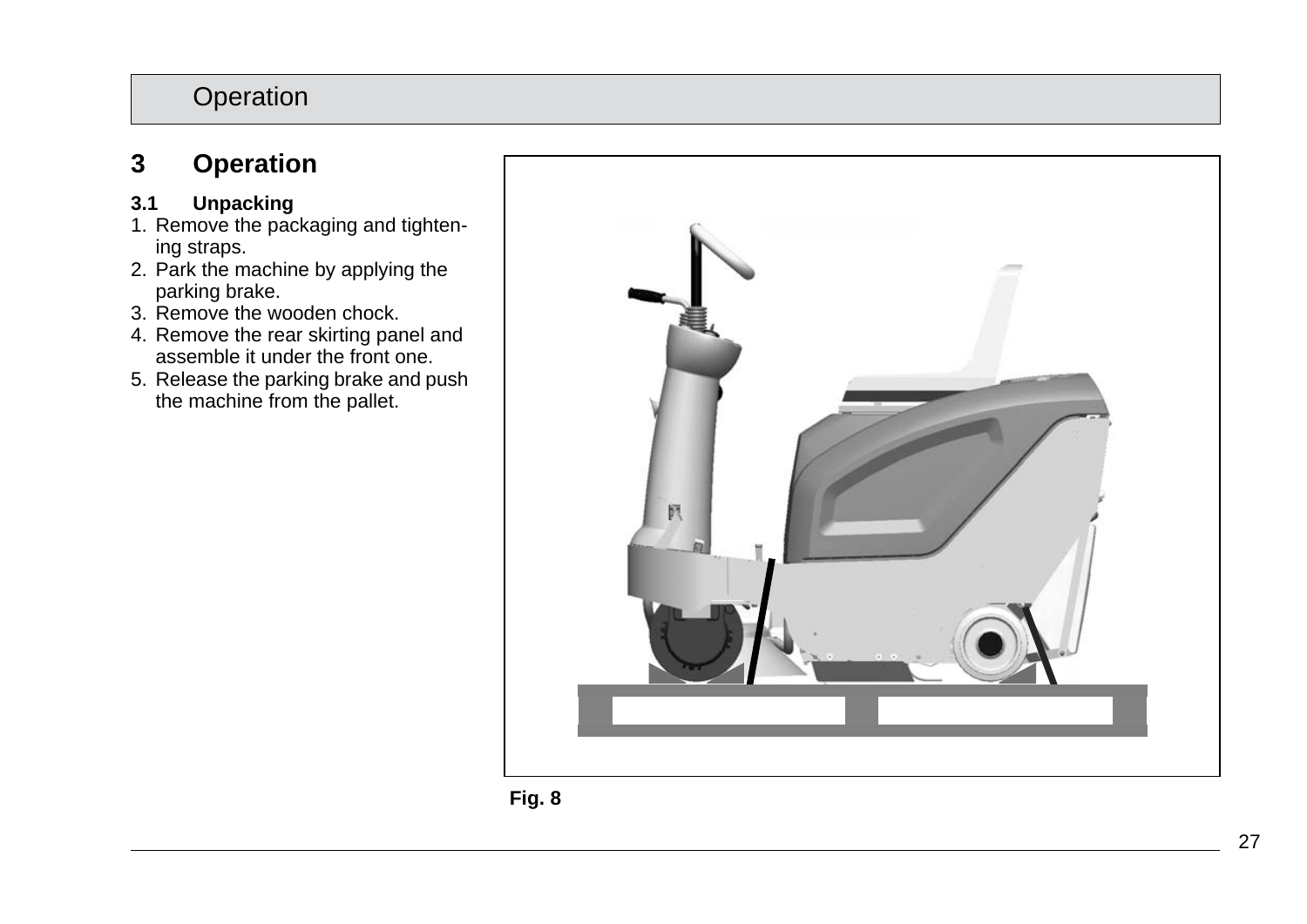#### <span id="page-27-0"></span>**3.2 Before starting up for the first time**

#### <span id="page-27-1"></span>**3.2.1 Initial instruction**

Instructions to operators are required before putting the machine into service. Only technicians from your local authorized Minuteman dealer are allowed to provide initial instruction on the machine. The manufacturing plant will notify the dealer immediately after delivering the vehicle and the dealer will contact you to arrange a date.



Practice all the operating steps in an large area of space and only use the machine when you are familiar with its operation.

#### <span id="page-27-2"></span>**3.2.2 Initial battery charge**

Before starting up the vehicle for the first time, the battery to be used must be fully charged according to the prescribed initial battery charge process. Also observe the information in the operating manual enclosed with the charger and the operating manual supplied by the battery manufacturer in this case. Minuteman assumes no liability for damage to batteries resulting from failing to complete the initial battery charge process properly.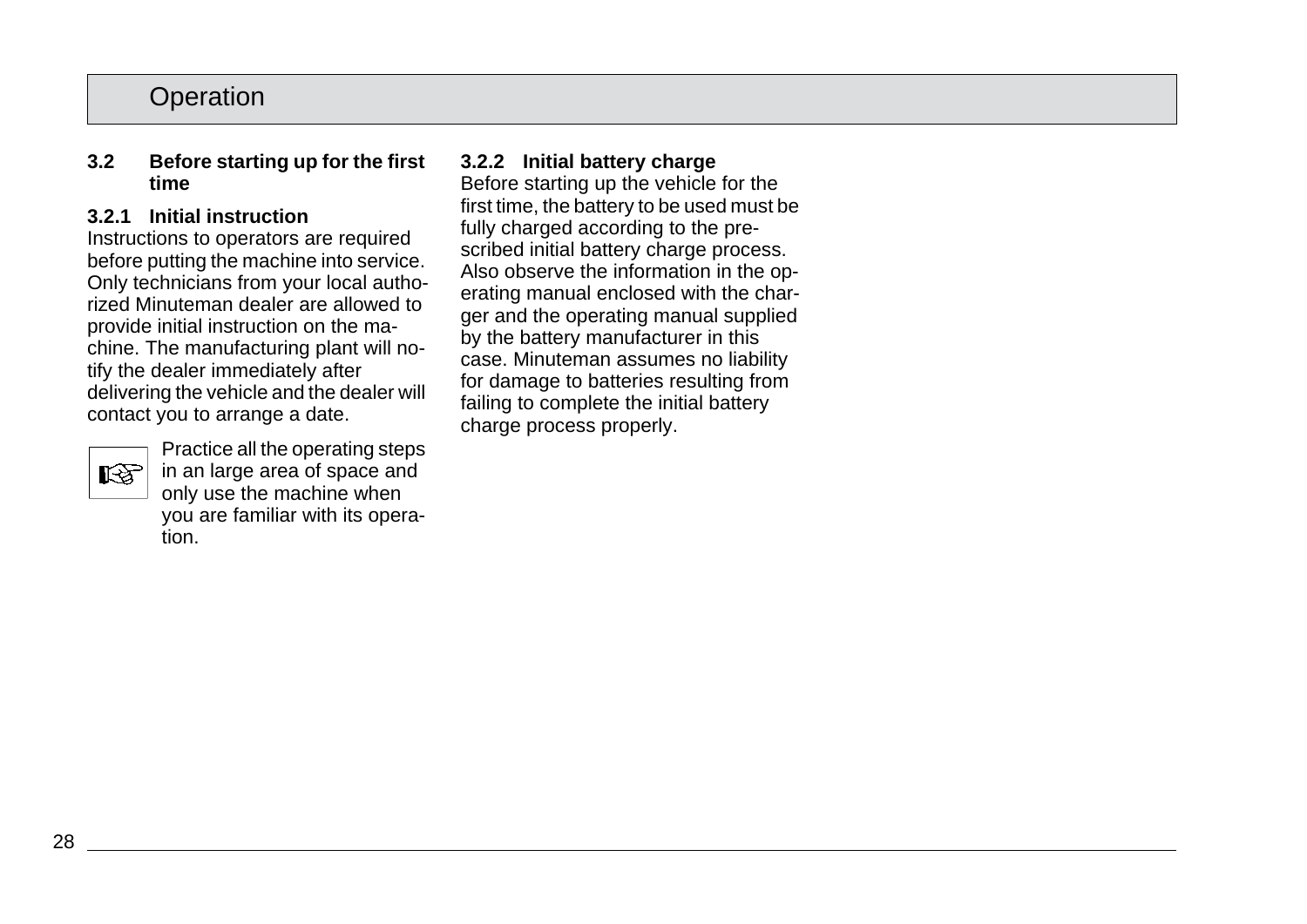#### <span id="page-28-0"></span>**3.3 Adjusting the driver's seat**

The driver's seat [\(Fig. 9/](#page-28-1)1) must be adjusted so that the driver is seated comfortably and can reach all the operating elements with ease.

Pull the lever [\(Fig. 9/](#page-28-1)2) upwards and slide the driver's seat to the required seat position.



The machine is equipped with a seat contact switch. The machine can only operated when an operator is sitting on the driver's seat.



<span id="page-28-1"></span>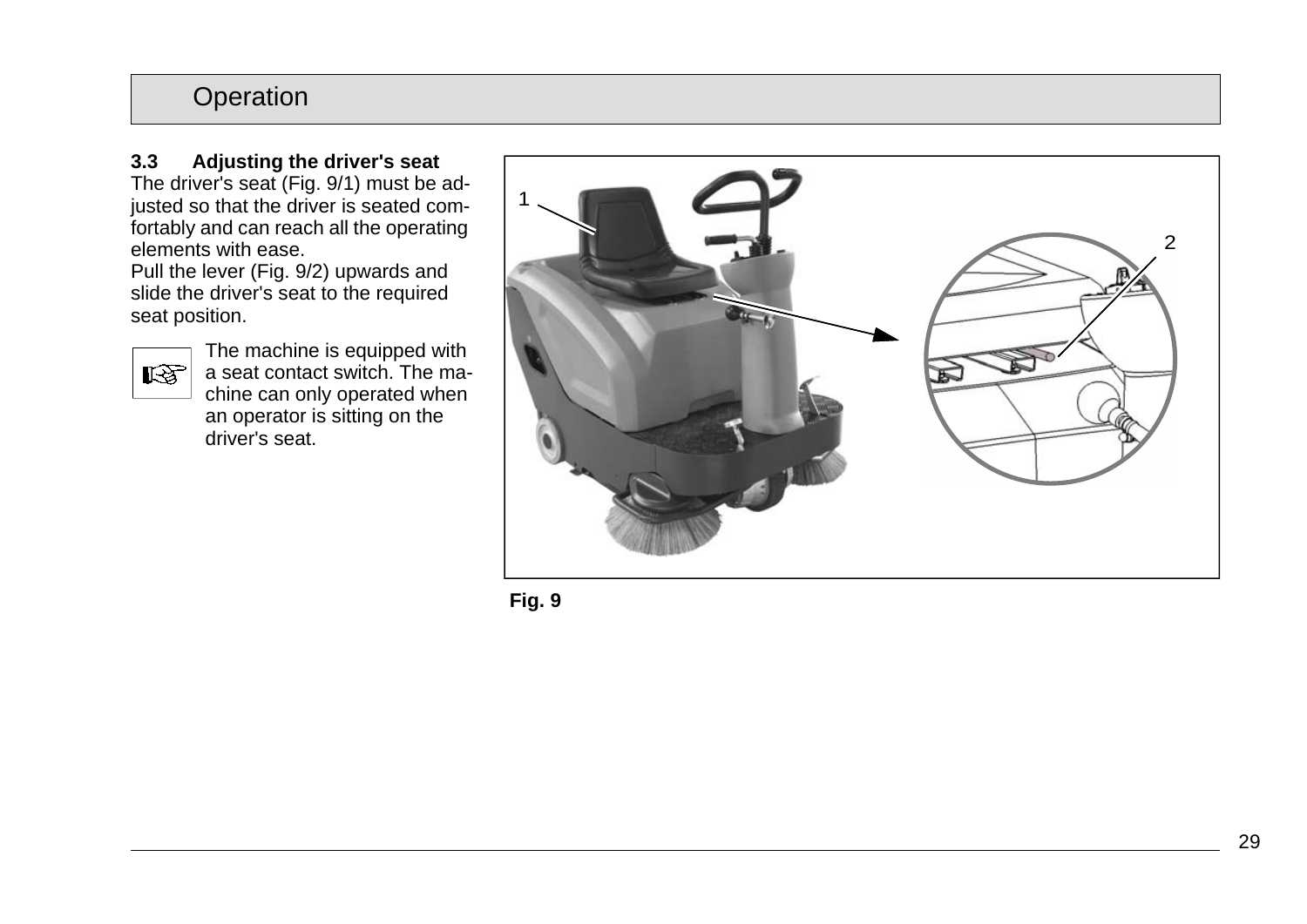#### <span id="page-29-0"></span>**3.4 Switching the vehicle on**



- For safety reasons, the driver's  $\mathbb{R}$  seat is equipped with a seat contact switch. The machine can only be put into operation when an operator is sitting on the driver's seat. The function of the seat contact switch must not be bypassed.
- 1. Make sure that all control levers are at their off or zero position.
- 2. The vehicle's parking brake must be applied [\(Fig. 10/1](#page-29-1)).
- 3. Switch the vehicle on with the key switch [\(Fig. 10/2](#page-29-1)).



<span id="page-29-1"></span>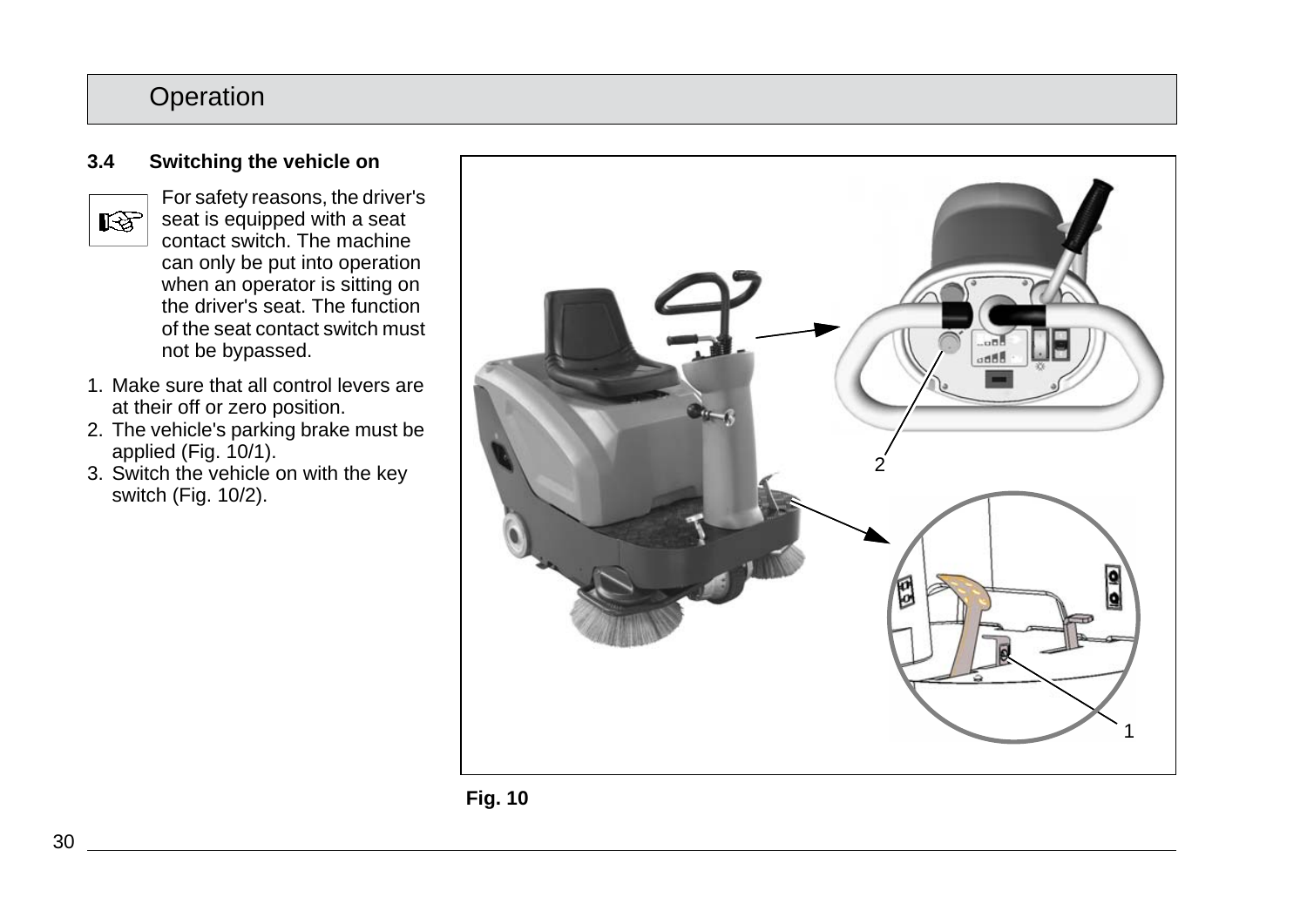- <span id="page-30-0"></span>**3.5 Stopping and switching off the vehicle**
- 1. Move the accelerator [\(Fig. 11/](#page-30-1)1) slowly to its zero setting. The vehicle slows down to a stop.

If this braking effect is insuffi -  $\mathbb{R}$ cient, you can also apply the service brake [\(Fig. 11/](#page-30-1)2) to de celerate more quickly.

- 2. Apply the parking brake [\(Fig. 11/3](#page-30-1)) to its end position and lock in place.
- 3. Switch off the sweeping functions with the button [\(Fig. 11/4](#page-30-1)).
- 4. Switch the vehicle off with the key switch [\(Fig. 11/](#page-30-1)5).

咚

Remove the key when getting off the vehicle to prevent unau thorized use.



<span id="page-30-1"></span>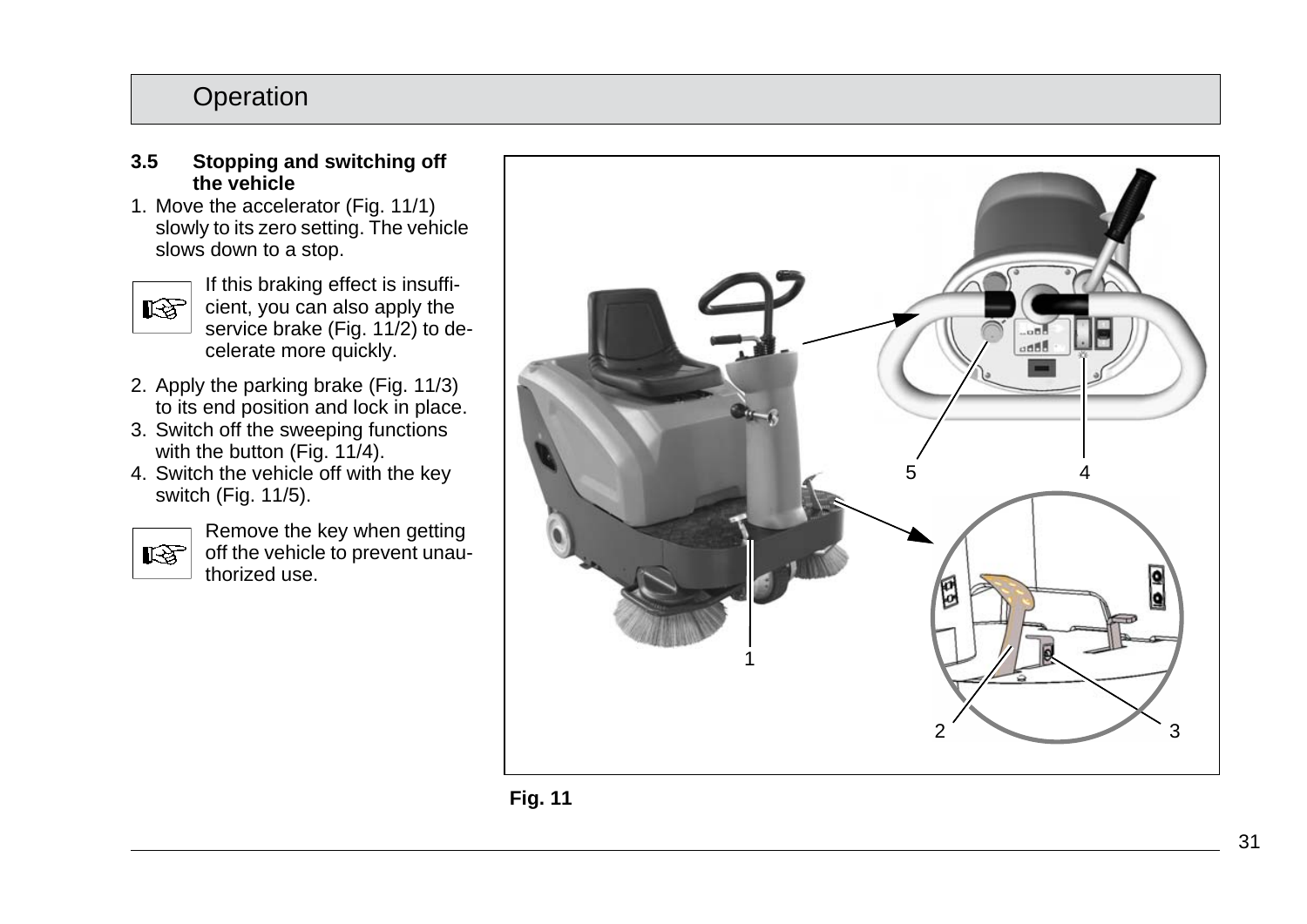#### <span id="page-31-0"></span>**3.6 Sweeping operation**

- 1 Charge status indicator
- 2 Shaking device
- 3 Dirt hoppers
- 4 Bypass flap
- 5 Driver's seat
- 6 Key switch
- 7 Side broom lever
- 8 Sweeping functions switch
- 9 Drive direction switch
- 10 Accelerator



<span id="page-31-1"></span>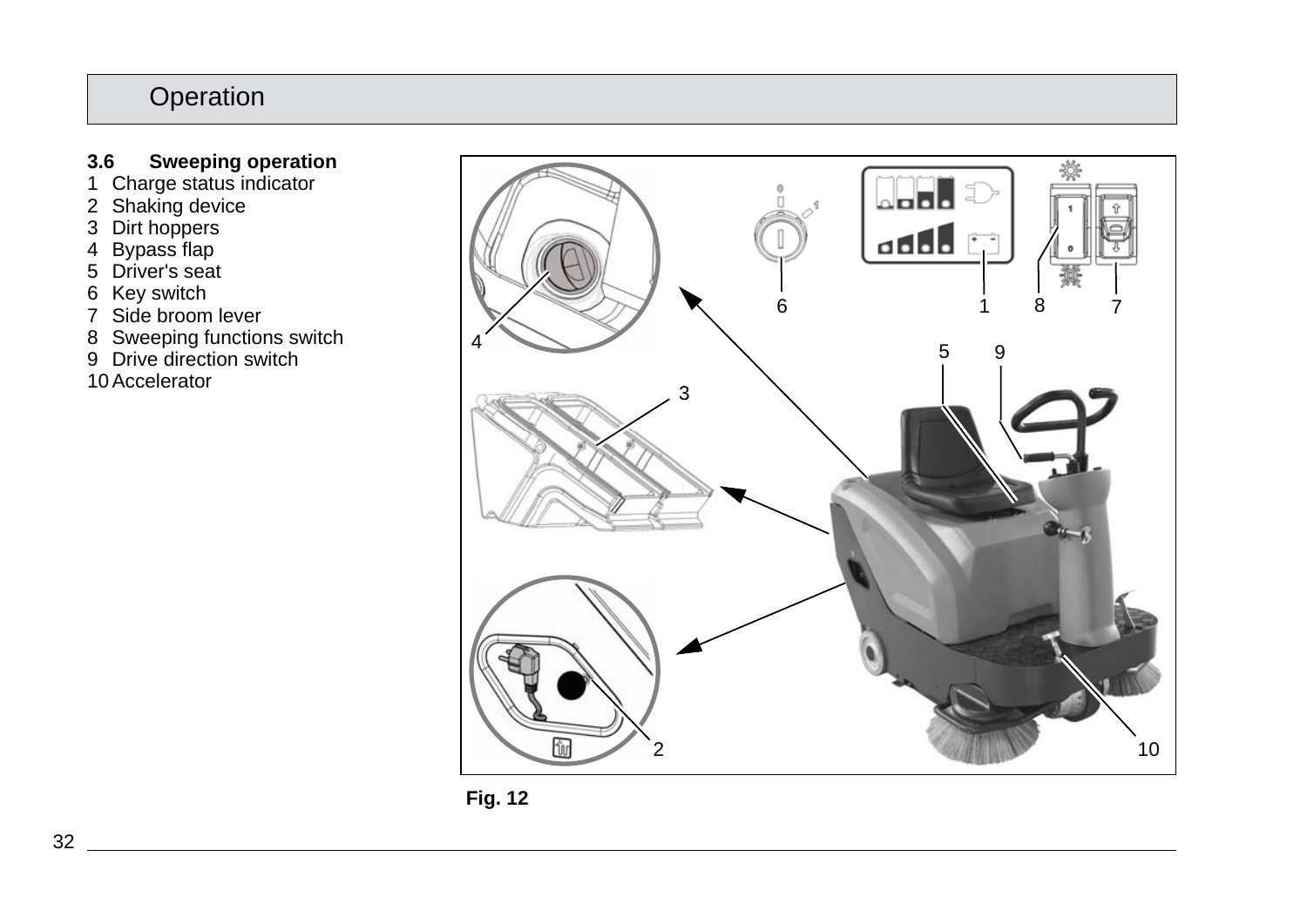#### **Check prior to sweeping operation**

- Check the charge status indicator [\(Fig. 12/1](#page-31-1)) of the batteries
- Clean the filters using the shaking device [\(Fig. 12/](#page-31-1)2)
- Empty the dirt hoppers [\(Fig. 12/3](#page-31-1))
- Open the bypass flap [\(Fig. 12/](#page-31-1)4) in the case of wet refuse.
- Check the adjustment of the driver's seat [\(Fig. 12/](#page-31-1)5)

#### **Starting sweeping operation**



Ensure there is sufficient venti lation when sweeping in closed spaces.

It is not permitted to sweep up dusts which are considered a health hazard.

- 1. Switch the vehicle on with the key switch [\(Fig. 12/](#page-31-1)6).
- 2. Select the driving direction with the drive direction switch [\(Fig. 12/](#page-31-1)7). Re lease parking brake.
- 3. Switch on the sweeping functions with the switch [\(Fig. 12/8](#page-31-1)).
- 4. Lower the side broom using the lever [\(Fig. 12/9](#page-31-1)).
- 5. Actuate the accelerator [\(Fig. 12/1](#page-31-1)0) and drive over the area to be

cleaned.



After switching on the sweep ing functions, drive off straight away to avoid the risk of the cy lindrical or side broom marking the floor following rotation.

#### **After sweeping operation**

- 1. Drive to an appropriate service area.
- 2. Actuate the shaking device.
- 3. Empty the dirt hoppers.
- 4. Inspect the broom space for foreign bodies and remove them as neces sary.
- 5. Clean the machine as necessary.



Do not wet clean electrical components! Risk of electric shock!

Pay attention that the dust filter does not get wet.

Before cleaning, close the by pass and install the dirt hop pers.

It is not permitted to clean the vehicle with a pressure washer or steam blaster.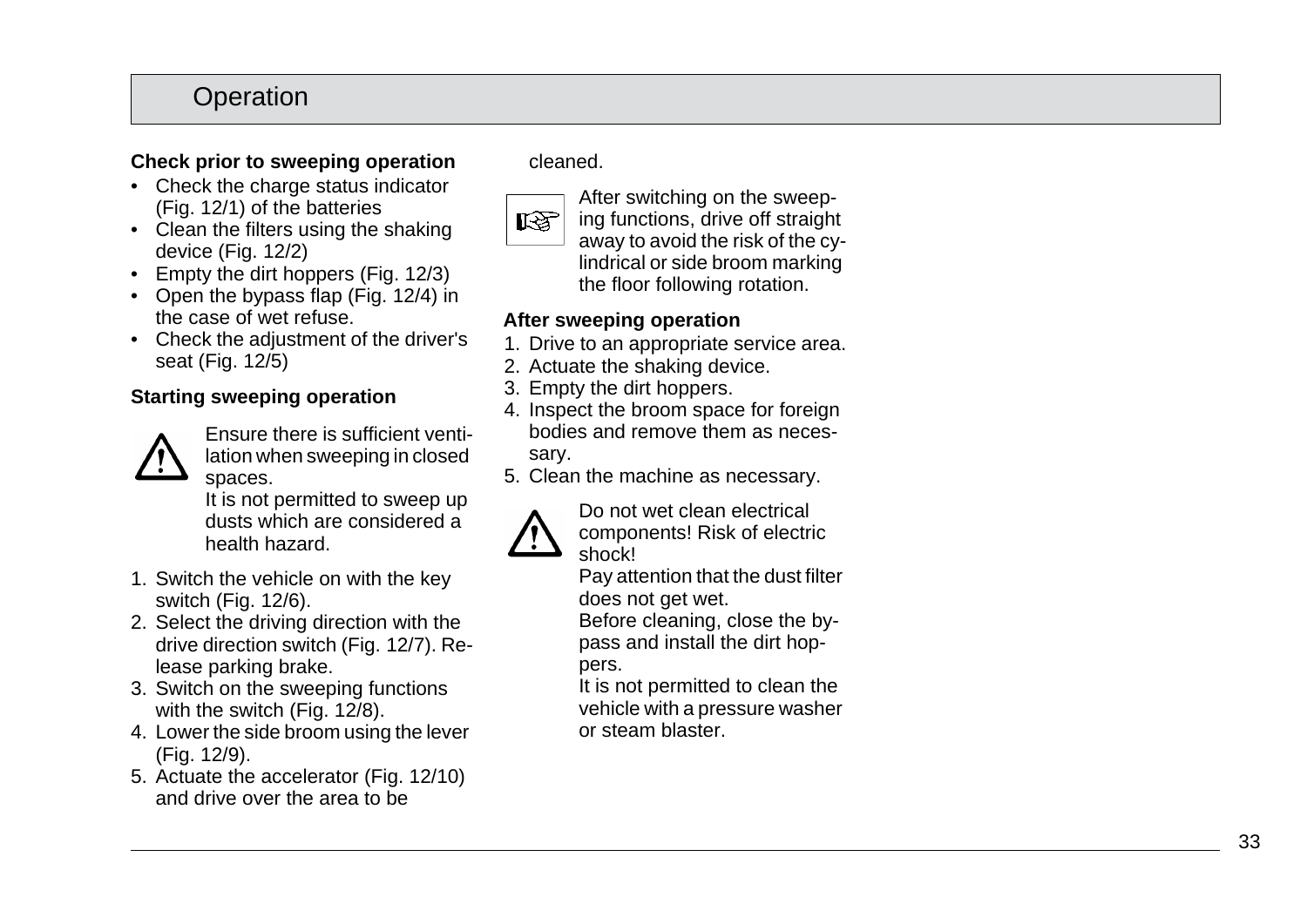#### <span id="page-33-0"></span>**3.7 Charging batteries**

- 1 Charge status indicator
- 2 Key switch
- 3 Power cable
- 4 Charge control indicator



<span id="page-33-1"></span>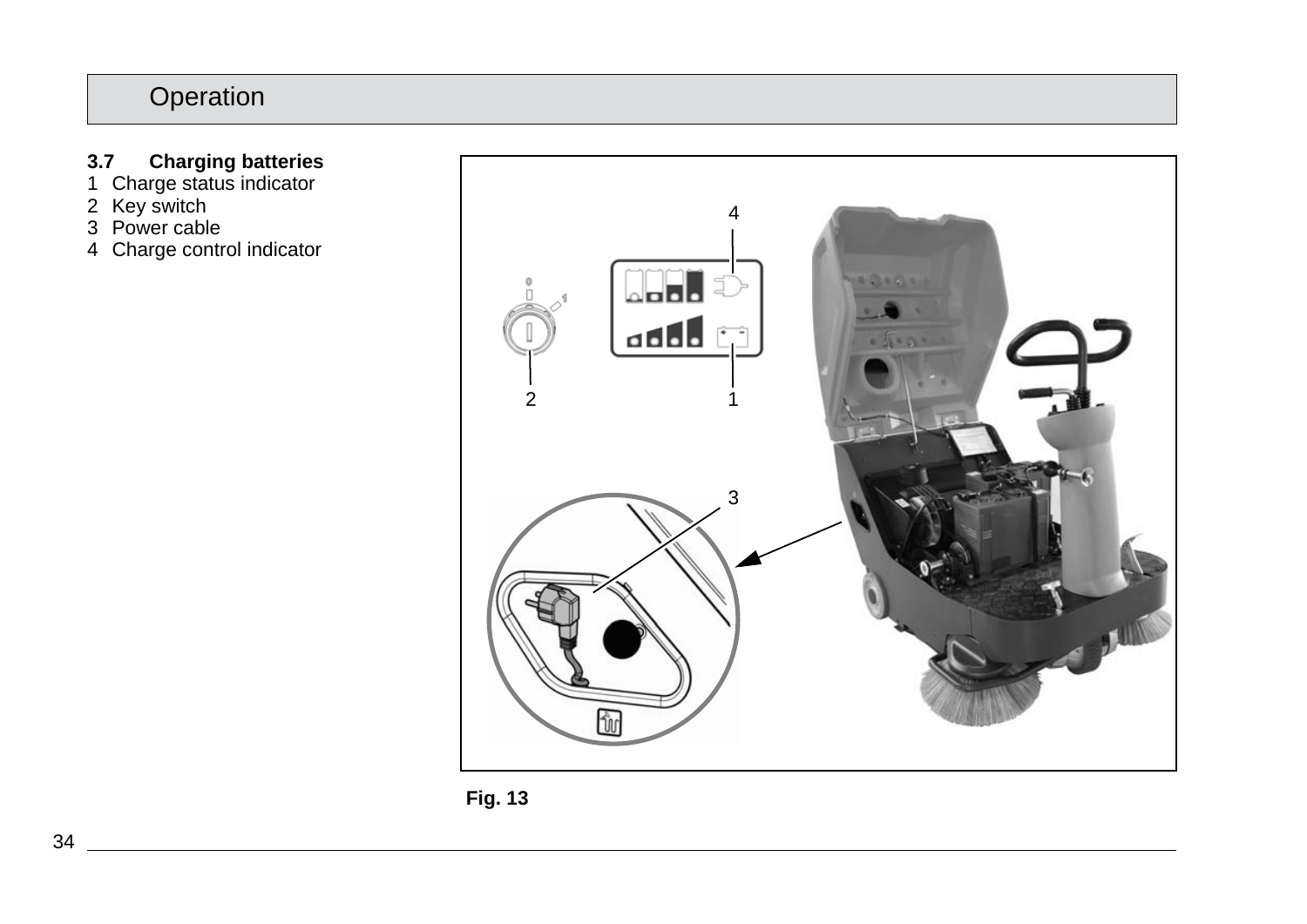During operation, the charge status indicator [\(Fig. 13/](#page-33-1)1) displays the discharge status of the batteries. When the red LED lights up, the battery must be charged immediately.

- 1. Switch the vehicle off using the key switch [\(Fig. 13/](#page-33-1)2) and secure with the parking brake. Remove the key.
- 2. Take the power cable [\(Fig. 13/](#page-33-1)3) from the opening and plug it into a power outlet (110-230 VAC).
- 3. While the battery is being charged, the charge control indicator [\(Fig. 13/4](#page-33-1)) lights up. When all three greed LEDs light up, the batteries are fully charged.



If the key switch is actuated during the charging, the charg ing process is interrupted.

4. When the charging process is com pleted, disconnect the power cable from the power outlet and return it safely in the machine.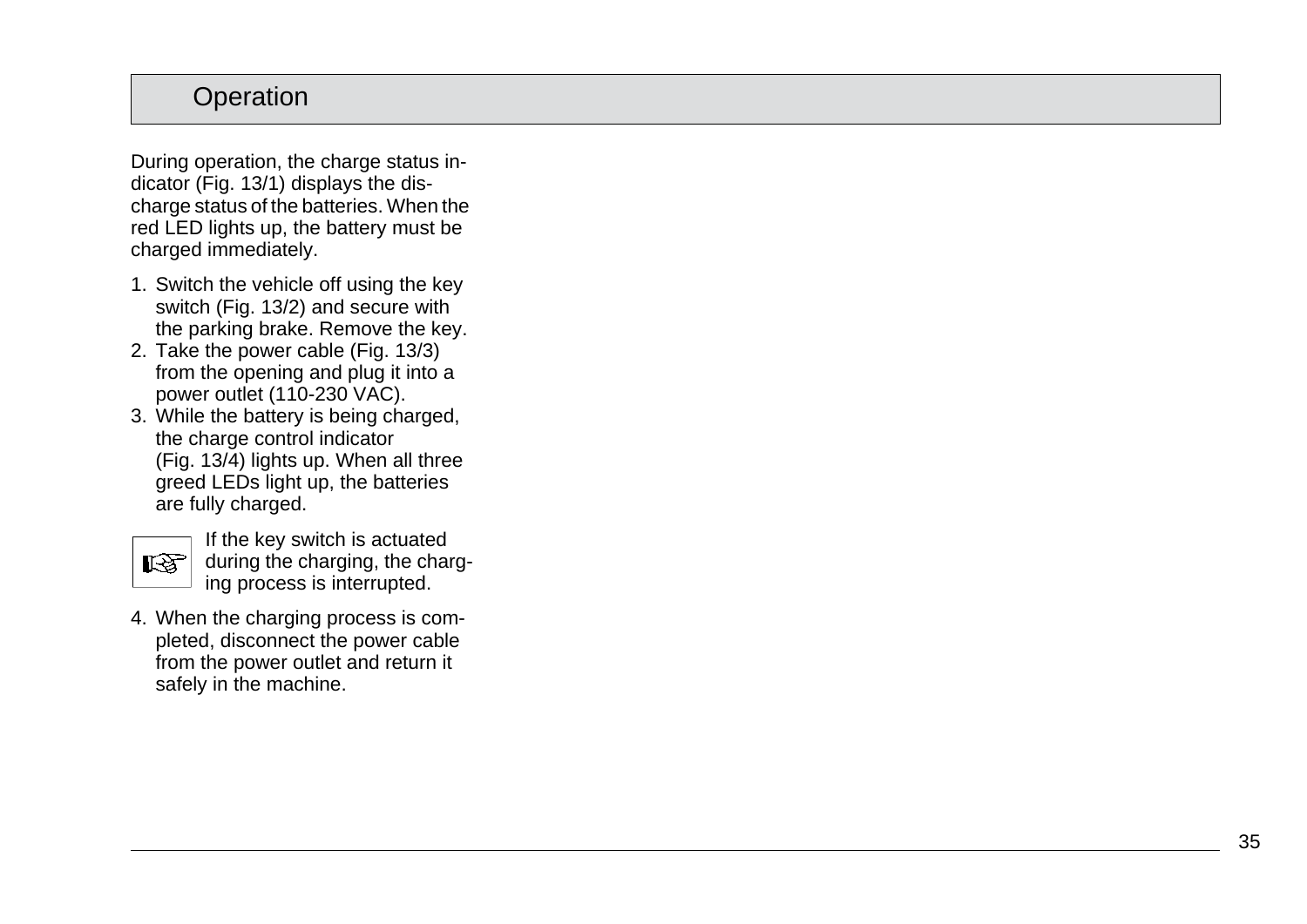<span id="page-35-0"></span>**3.8 Operating the shaking device**  Pull and push the lever [\(Fig. 14/1](#page-35-1)) in and out quickly, several times in succession in order to clean the dust from the panel air filter.

Only operate the shaking de- $\mathbb{R}$  vice when the electric drive is switched off.



<span id="page-35-1"></span>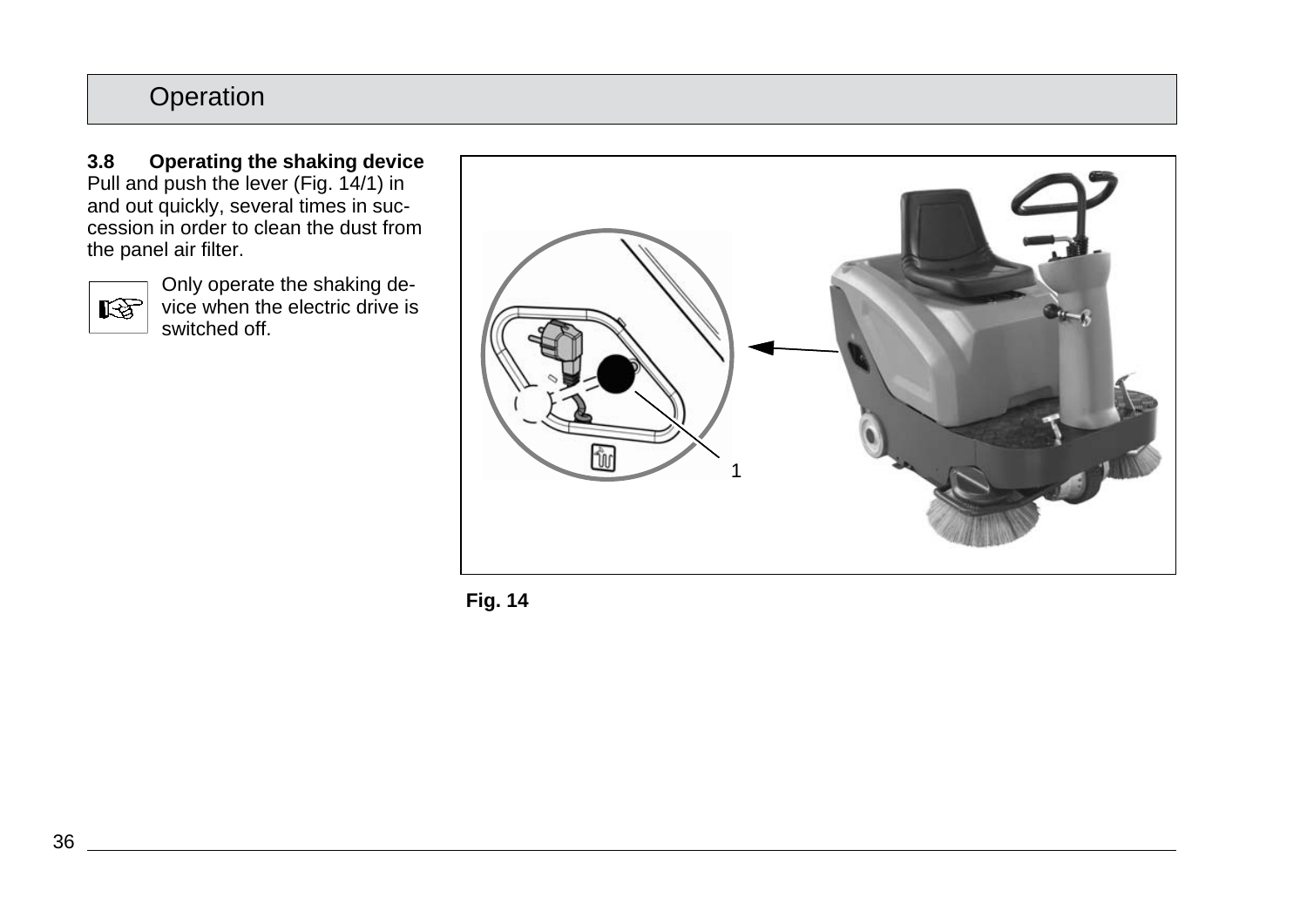#### <span id="page-36-0"></span>**3.9 Emptying the dirt hoppers** Check the contents of the dirt hoppers regularly and empty as necessary.

Pivot the lock lever [\(Fig. 15/](#page-36-1)1) upwards and remove the dirt hoppers [\(Fig. 15/](#page-36-1)2). Transport the dirt hoppers using the handles [\(Fig. 15/3](#page-36-1)).



Risk of injury! For reasons of health, each dirt hopper should only be filled to a maximum of 55 lb!



When disposing of refuse, ob serve the applicable legal re quirements and local direc tives.



<span id="page-36-1"></span>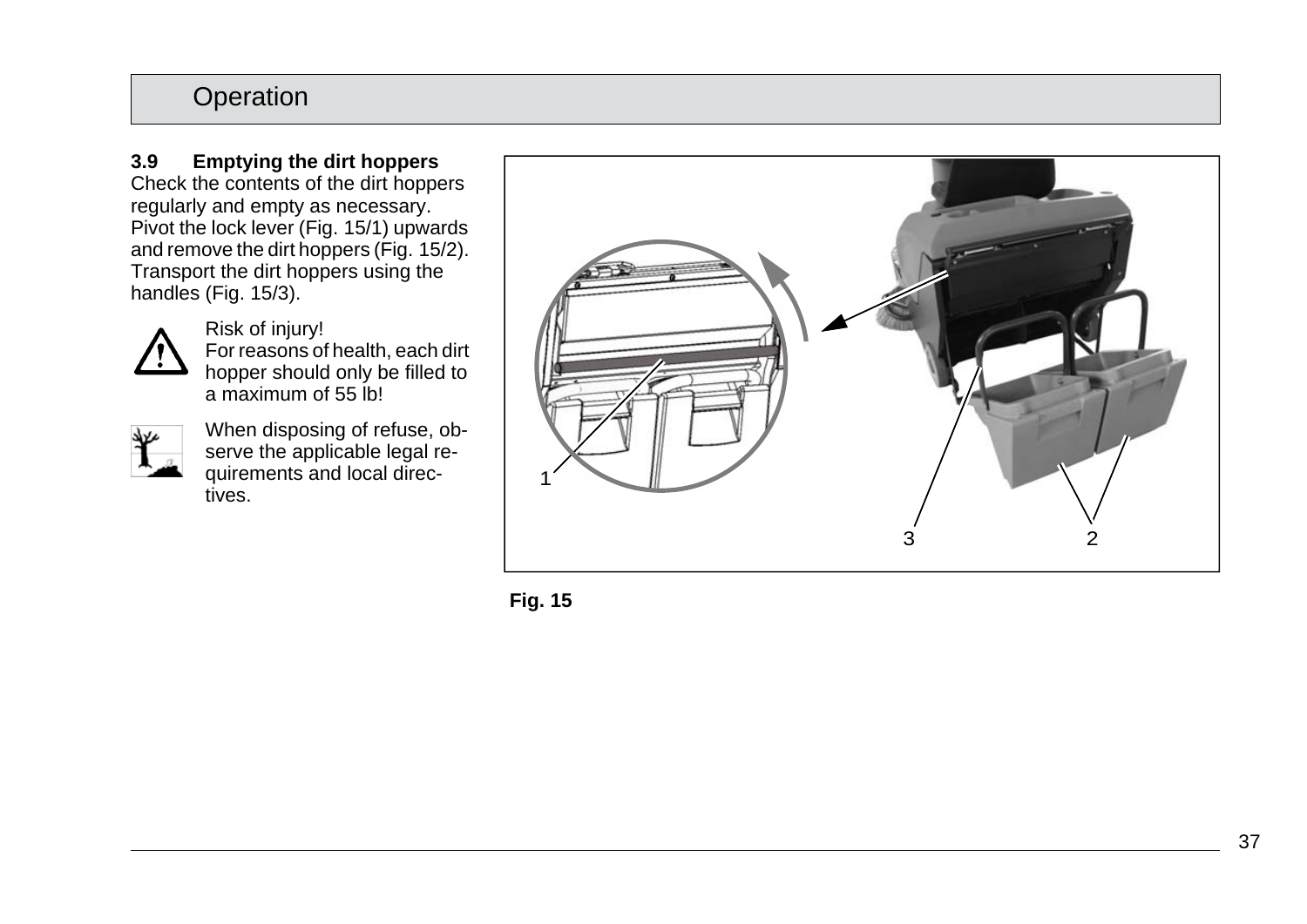#### <span id="page-37-0"></span>**3.10 Fault location**

Switch the vehicle off and remove the key before starting to locate faults.

| Problem                                               | Cause                                                                                  | <b>Solution</b>                                                                                       |
|-------------------------------------------------------|----------------------------------------------------------------------------------------|-------------------------------------------------------------------------------------------------------|
| Poor cleaning results                                 | Side broom or cylindrical broom<br>worn                                                | Adjust or change the side broom or cylindrical broom                                                  |
|                                                       | Panel air filter soiled                                                                | Clean the panel air filter                                                                            |
|                                                       | Dirt hoppers full                                                                      | Empty the dirt hoppers                                                                                |
|                                                       | Drive belt defective                                                                   | Change the drive belt                                                                                 |
|                                                       | Drive motor defective                                                                  | Contact Minuteman service                                                                             |
| Machine swirls dust                                   | Sealing strips on broom space<br>worn                                                  | Adjust or change the sealing strips                                                                   |
|                                                       | Panel air filter soiled                                                                | Clean the panel air filter                                                                            |
|                                                       | Bypass still open                                                                      | Close the bypass                                                                                      |
| Vehicle or sweeping function can-<br>not be activated | Seat contact switch has tripped                                                        | The operator must be seated in the seat during oper-<br>ation                                         |
|                                                       | Start sequence not maintained                                                          | Driver on driver's seat<br>Drive direction switch in neutral position<br>Accelerator in zero position |
| Drive motor is too hot or stops                       | Foreign bodies tangled in the side<br>broom, cylindrical broom or suc-<br>tion turbine | Remove the foreign bodies                                                                             |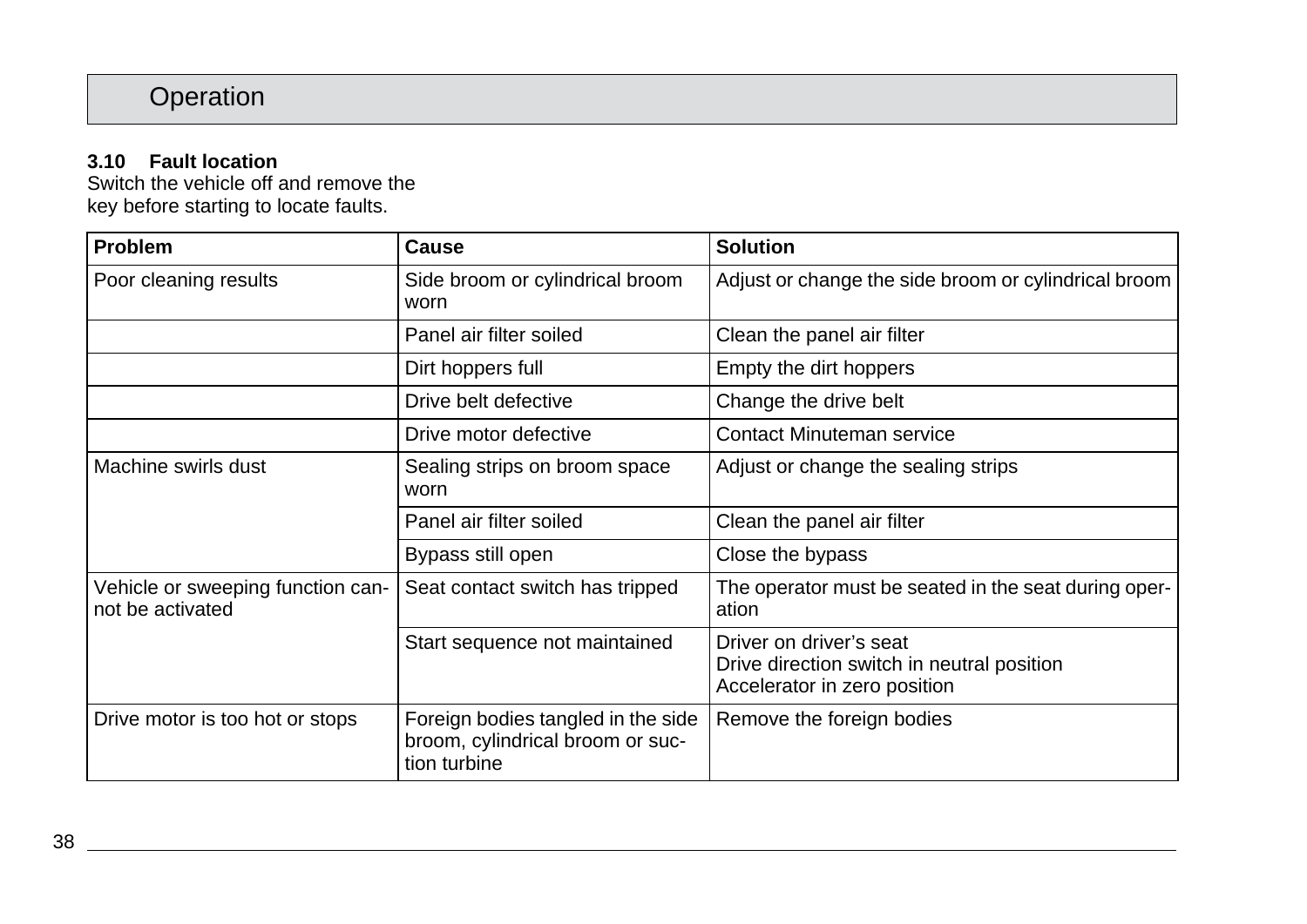#### <span id="page-38-0"></span>**3.11 Loading and transporting**



When the vehicle is loaded and transported to the location of use, the side broom must be raised.

#### **Loading**

Take the weight of the machine into account when loading, refer to Section "Technical Data".

## **Transporting**



The vehicle must be properly secured. It must not slip or tip during transportation. Risk of injury!

When transported on another vehicle or trailer, the machine must be secured against rolling away: lash the machine securely at the front and rear.



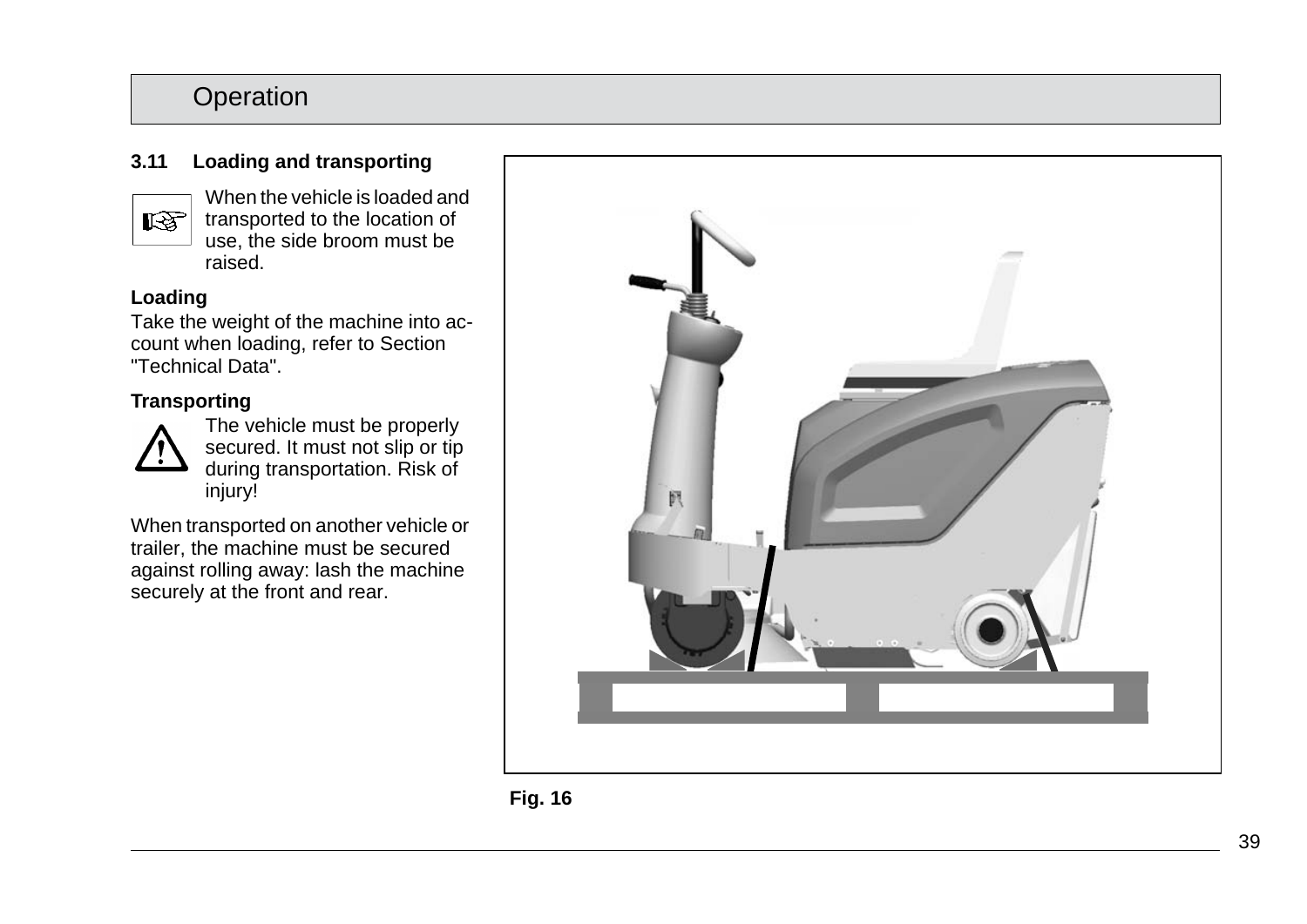## Technical Data

## **4 Technical Data**

| Vehicle length (with side broom)                        | in              | 50.4                |
|---------------------------------------------------------|-----------------|---------------------|
| Vehicle height (over steering wheel)                    | in              | 48                  |
| Vehicle width (with right-hand side broom)              | in              | 35                  |
| Working width (with right-hand side broom)              | in              | 35                  |
| Cylindrical broom width                                 | in              | 26.4                |
| Cylindrical broom diameter                              | in              | 9.8                 |
| Cylindrical broom speed                                 | rpm             | 500                 |
| Side broom diameter                                     | in              | 15.7                |
| Side broom speed                                        | rpm             | 100                 |
| Area coverage, theoretical (with right-hand side broom) | ft $2/h$        | 57479               |
| Sweeping speed                                          | mph             | 3.8                 |
| Turning circle                                          | in              | 61                  |
| Dirt hopper volume (max. load capacity: 2x55 lb)        | gal             | 2x7.9               |
| Filter surface                                          | ft <sup>2</sup> | 15                  |
| <b>Battery</b>                                          | V/Ah            | $2 \times 12 / 105$ |
| Nominal power input, drive motor                        | kW              | 0.75                |
| Gross total weight                                      | Ib              | 992                 |
| Weight, transport mode with battery and driver          | Ib              | 794                 |
| Maximum climbing capacity (duration: max. 1 minute)     | $\%$            | 16                  |
| Operating voltage                                       | $\vee$          | 24                  |
| Power supply, charger                                   | <b>VAC</b>      | 100-230             |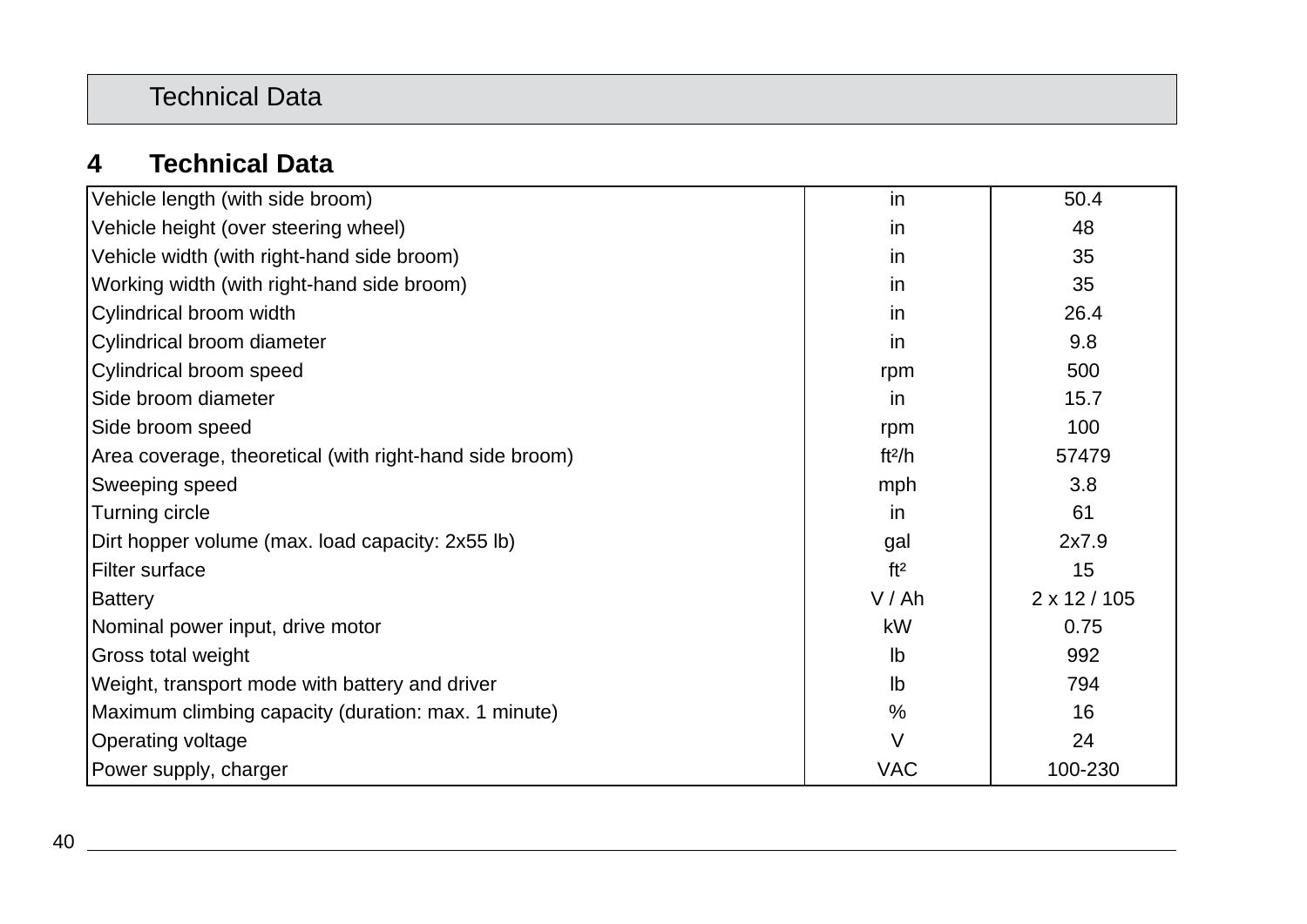## Technical Data

<span id="page-40-0"></span>

| <b>Noise emission values</b>                                                                                                                                      |                   |          |
|-------------------------------------------------------------------------------------------------------------------------------------------------------------------|-------------------|----------|
| The sound power level (LwAd) measured according to EN 60335-2-72 under<br>maximum working conditions is:                                                          | dB(A)             | 82       |
| The sound pressure level (LpA) (at the ear of the driver) measured according to<br>EN 60335-2-72 under normal working conditions is:                              | dB(A)             | 66       |
| Measurement inaccuracy (KpA):                                                                                                                                     | dB(A)             | 3.5      |
| <b>Vibration</b>                                                                                                                                                  |                   |          |
| The weighted, effective value of the acceleration, established in accordance with<br>ISO 5349, to which the upper limbs (hand-arm) are exposed under normal work- |                   |          |
| ing conditions is:                                                                                                                                                | ft/s <sup>2</sup> | Max. 8.2 |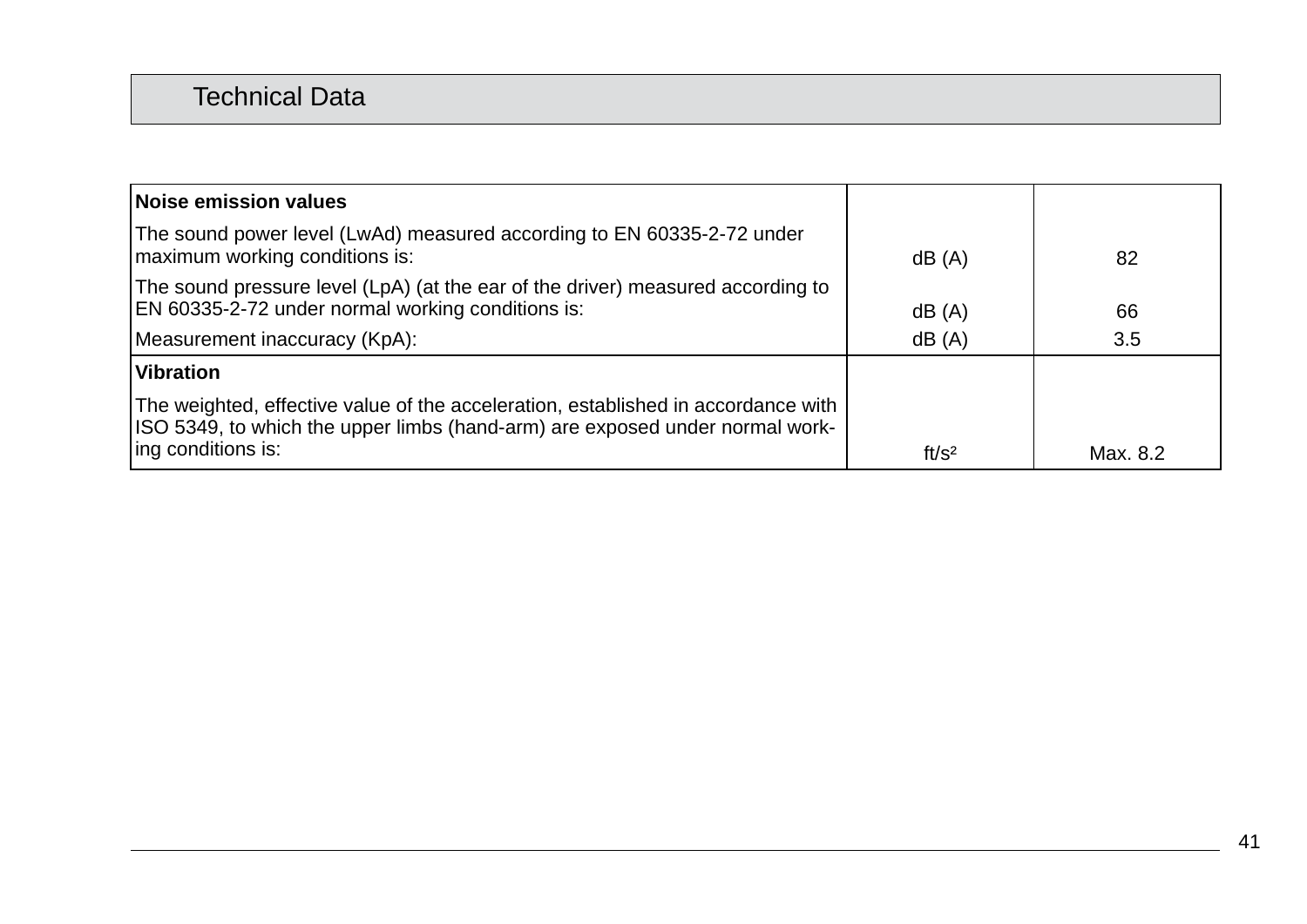## **5 Maintenance and Service**

#### **General information**



It is essential to pay attention to the information in Chapter "Safety Information" before completing any service or maintenance work!

By adhering to the maintenance work recommended by us, you can be sure that the vehicle is always ready to be put into operation.

Maintenance and repair work necessary on a daily and weekly basis can be carried out by a driver trained to complete the work, all other Minuteman system maintenance may only be completed by personnel who are correspondingly qualified and trained. In case of doubt, please contact your nearest Minuteman service center or authorized Minuteman dealer. Failure to observe this annuls any rights to claims under the terms of guarantee in respect of resulting damage or consequential damage.

Always specify the serial number, indicated on the rating plate, when making any inquiries and orders for spare parts, refer to Section 1.7 - Rating plate.

#### **5.1 Minuteman system maintenance**

Minuteman system maintenance:

- ensures the Minuteman working vehicle is always ready for operation (preventive maintenance),
- minimizes operating costs, maintenance and repair costs,
- ensures the vehicle has a long service life.

The Minuteman system maintenance describes the specific technical work necessary for the individual modules and defines the intervals for the maintenance tasks. Individual parts which must be changed during maintenance tasks are defined and stipulated in spare parts kits.

#### **System maintenance, customer:**

Work to be carried out by the customer according to the service and maintenance instructions in the operating manual (daily and weekly). The driver/operator receives detailed instruction when the vehicle is delivered.

#### **System maintenance I:**

(Every 125 operating hours) Must be completed by a skilled technician in an authorized Minuteman service center according to the vehicle-specific system maintenance with a spare parts kit.

#### **System maintenance II:**

(Every 250 operating hours) Must be completed by a skilled technician in an authorized Minuteman service center according to the vehicle-specific system maintenance with a spare parts kit.

#### **System maintenance III/S:**

(Every 500 operating hours, safety check)

Must be completed by a skilled technician in an authorized Minuteman service center according to the vehicle-specific system maintenance with a spare parts kit.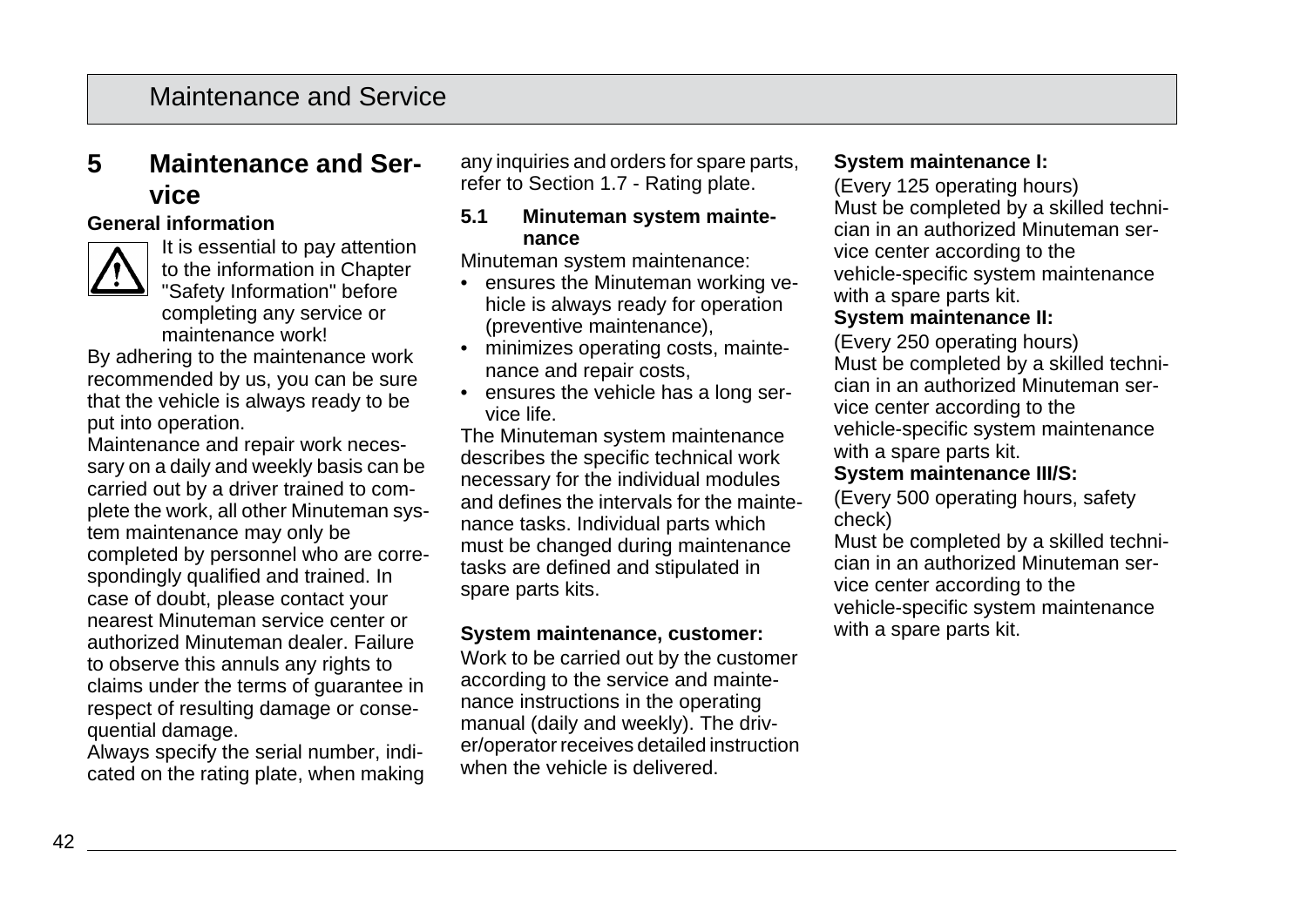#### **5.2 Maintenance report**

| Handover<br>Upgrade<br>Test drive<br>Handover to customer<br>Instruction<br>completed on: | System Maintenance I<br>125 operating hours<br>Workshop Stamp<br>completed on: | System Maintenance II<br>250 operating hours<br>Workshop Stamp<br>completed on: | System Maintenance I<br>375 operating hours<br>Workshop Stamp<br>completed on: |
|-------------------------------------------------------------------------------------------|--------------------------------------------------------------------------------|---------------------------------------------------------------------------------|--------------------------------------------------------------------------------|
| System<br>Maintenance III/S<br>500 operating hours<br>Workshop Stamp                      | System Maintenance I<br>625 operating hours<br>Workshop Stamp                  | System Maintenance II<br>750 operating hours<br>Workshop Stamp                  | System Maintenance I<br>875 operating hours<br>Workshop Stamp                  |
| completed on:                                                                             | completed on:                                                                  | completed on:                                                                   | completed on:                                                                  |
|                                                                                           |                                                                                |                                                                                 |                                                                                |
| System<br>Maintenance III/S<br>1000 operating hours<br>Workshop Stamp                     | System Maintenance I<br>1125 operating hours<br>Workshop Stamp                 | System Maintenance II<br>1250 operating hours<br>Workshop Stamp                 | System Maintenance I<br>1375 operating hours<br>Workshop Stamp                 |
| completed on:                                                                             | completed on:                                                                  | completed on:                                                                   | completed on:                                                                  |
|                                                                                           |                                                                                |                                                                                 | at operating hours                                                             |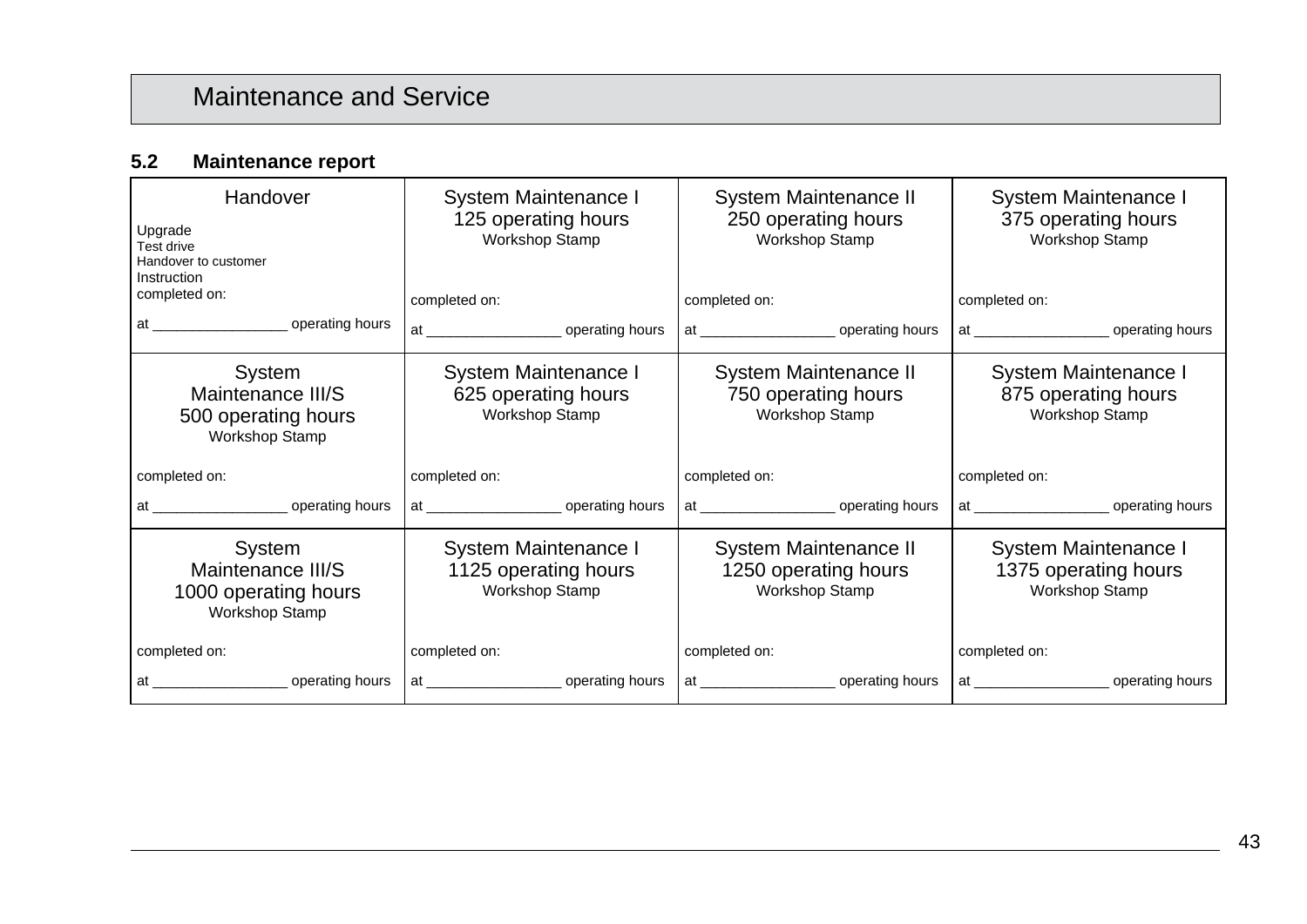<span id="page-43-0"></span>**5.3 Maintenance plan System maintenance, customer** The following maintenance work must be completed by the customer at the intervals stipulated.

| <b>Activity</b>                                                                                       | <b>Interval</b> |        |
|-------------------------------------------------------------------------------------------------------|-----------------|--------|
|                                                                                                       | Daily           | Weekly |
| Check battery charge; charge battery, if necessary                                                    | $\mathbf{o}$    | ο      |
| Clean broom space of cylindrical broom                                                                | ο               | ٥      |
| Clean panel air filter using shaking device                                                           | $\mathbf{o}$    | ο      |
| Empty the dirt hopper                                                                                 | ο               | ο      |
| Check side broom for signs of wear and damage; change, if necessary                                   |                 | ο      |
| Check cylindrical broom for signs of wear and damage; change, if necessary                            |                 | ο      |
| Check sweeping pattern of side broom; adjust, if necessary                                            |                 | ο      |
| Check sweeping pattern of cylindrical broom; adjust, if necessary                                     |                 | ٥      |
| Check seals in broom space of cylindrical broom for signs of wear and damage;<br>change, if necessary |                 | ο      |
| Check seals on dirt hoppers; change, if necessary                                                     |                 | ο      |
| Check seals of dust vacuum; change, if necessary                                                      |                 | ο      |
| Cleaning the vehicle                                                                                  |                 | ο      |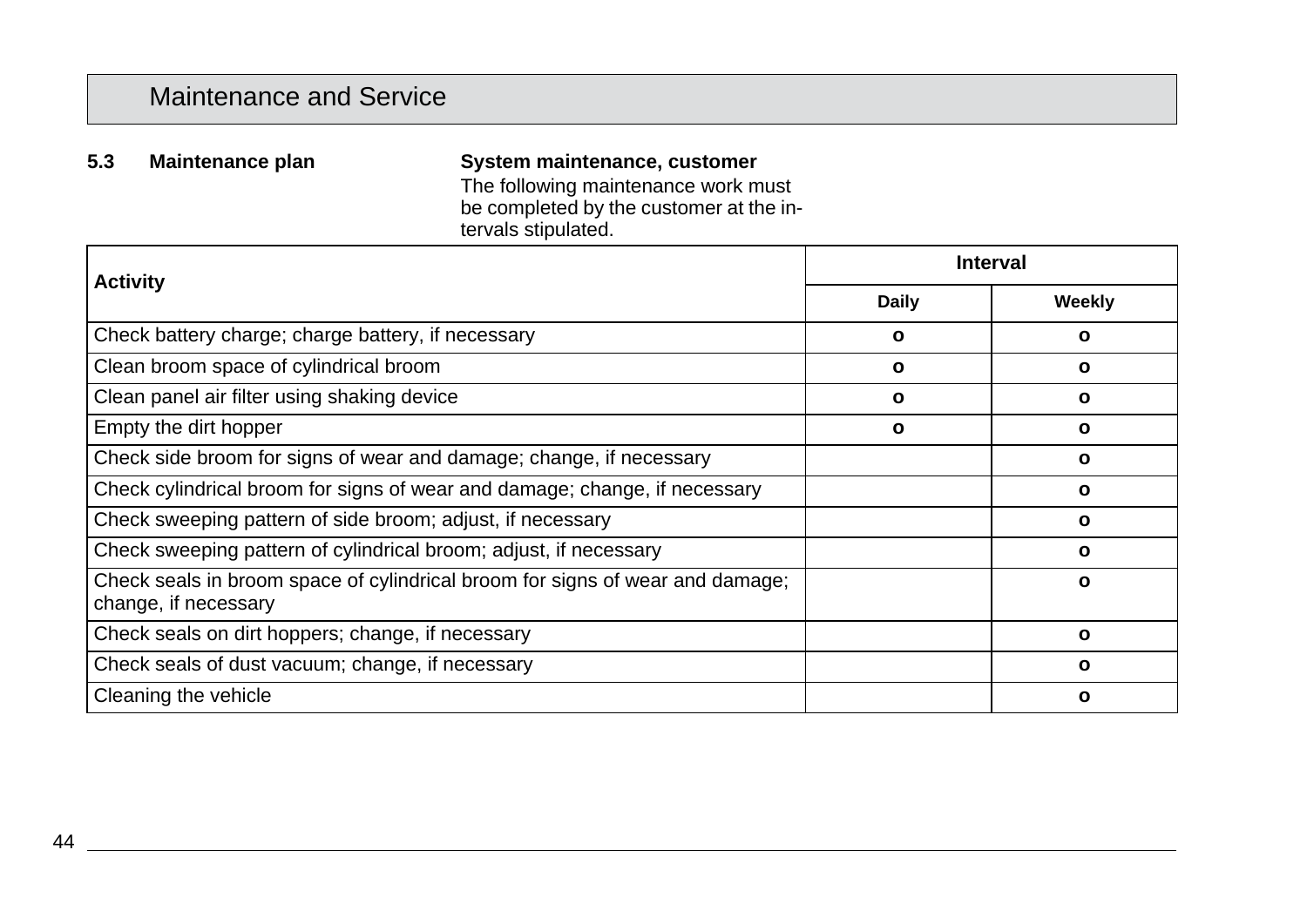#### **System maintenance I**

The following maintenance work must be completed by an authorized Minuteman service center.

| <b>Activity</b>                                                                                       | <b>Interval</b>           |  |  |
|-------------------------------------------------------------------------------------------------------|---------------------------|--|--|
|                                                                                                       | Every 125 operating hours |  |  |
| Check battery and charger                                                                             | ο                         |  |  |
| Check side broom for signs of wear and damage; change, if necessary                                   | $\mathbf{o}$              |  |  |
| Check cylindrical broom for signs of wear and damage; change, if necessary                            | $\mathbf{o}$              |  |  |
| Check sweeping pattern of side broom; adjust, if necessary                                            | ο                         |  |  |
| Check sweeping pattern of cylindrical broom; adjust, if necessary                                     | $\mathbf{o}$              |  |  |
| Check seals in broom space of cylindrical broom for signs of wear and damage;<br>change, if necessary | $\Omega$                  |  |  |
| Check seals of dirt hoppers; change, if necessary                                                     | $\mathbf{o}$              |  |  |
| Check seals of dust vacuum; change, if necessary                                                      | ο                         |  |  |
| Check the function of the parking brake and service brake                                             | $\mathbf{o}$              |  |  |
| Check dust vacuum; clean or change panel air filter, if necessary                                     | $\mathbf{o}$              |  |  |
| Check the electric system (lighting, fuses, relays and control lamps)                                 | ο                         |  |  |
| Check the visual appearance of the vehicle                                                            | $\mathbf{o}$              |  |  |
| Test drive and function test                                                                          | $\mathbf{o}$              |  |  |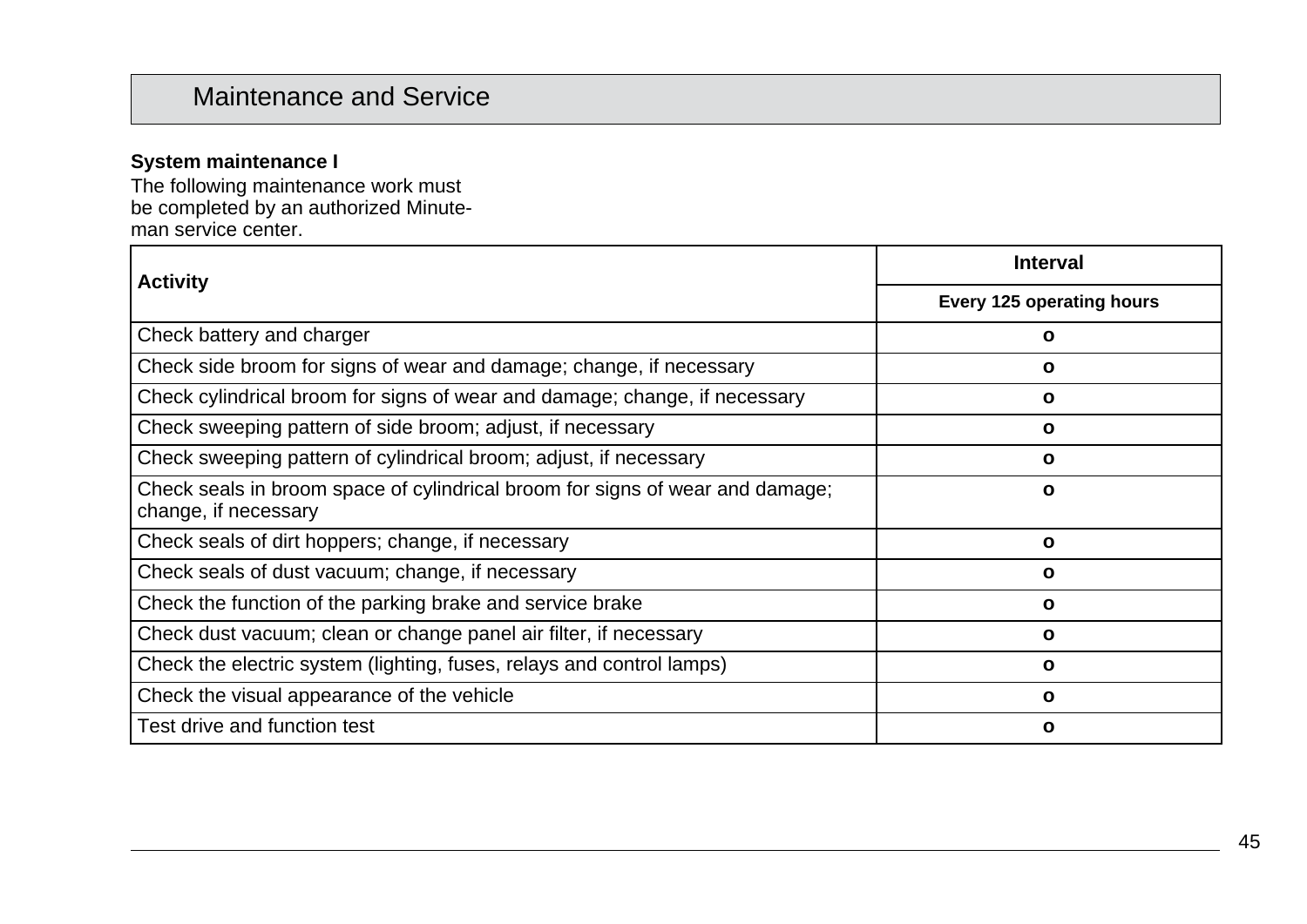#### **System maintenance II**

The following maintenance work must be completed by an authorized Minuteman service center.

| <b>Activity</b>                                                      | <b>Interval</b>           |  |
|----------------------------------------------------------------------|---------------------------|--|
|                                                                      | Every 250 operating hours |  |
| All maintenance work in accordance with System maintenance I         |                           |  |
| Check fan belt; adjust belt tension or change fan belt, if necessary |                           |  |
| Check the visual appearance of the vehicle                           |                           |  |
| Test drive and function test of all safety-related components        |                           |  |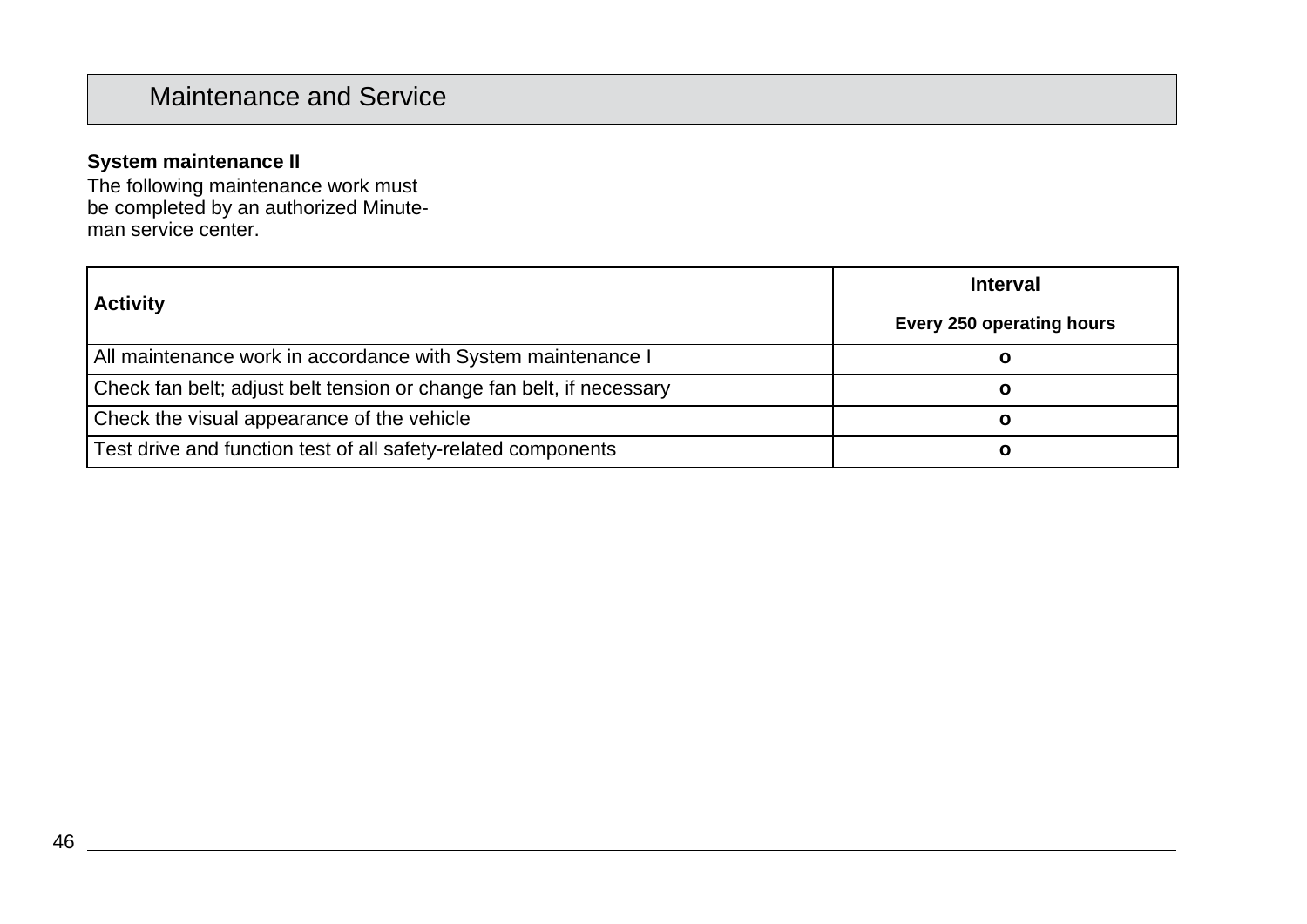#### **HSystem maintenance III/S:**

The following maintenance work must be completed by an authorized Minuteman service center.

| <b>Activity</b>                                                                                                                                                      | Interval                  |  |
|----------------------------------------------------------------------------------------------------------------------------------------------------------------------|---------------------------|--|
|                                                                                                                                                                      | Every 500 operating hours |  |
| All maintenance work in accordance with System maintenance I and II                                                                                                  | ο                         |  |
| Check electrical systems (operating panel, on-board charger, battery poles, cables,<br>seat contact switch, lighting, fuses, relays and control lamps)               | O                         |  |
| Check the carbon brushes of the drive motor and central motor for ease of move-<br>ment and signs of wear; change, of necessary                                      | O                         |  |
| Check the retaining screws; retighten, if necessary                                                                                                                  | O                         |  |
| Check actuating lever for folding apron, cylindrical broom, side broom, brake pedal,<br>parking brake and accelerator; spray with oil to ease movement. if necessary | O                         |  |
| Check brake linings and Bowden cables in the brake system for signs of wear;<br>change, if necessary                                                                 | $\Omega$                  |  |
| Check side broom for signs of wear and damage; change, if necessary                                                                                                  | O                         |  |
| Check cylindrical broom for signs of wear and damage; change, if necessary                                                                                           | ο                         |  |
| Test drive and function test of all safety-related components                                                                                                        | O                         |  |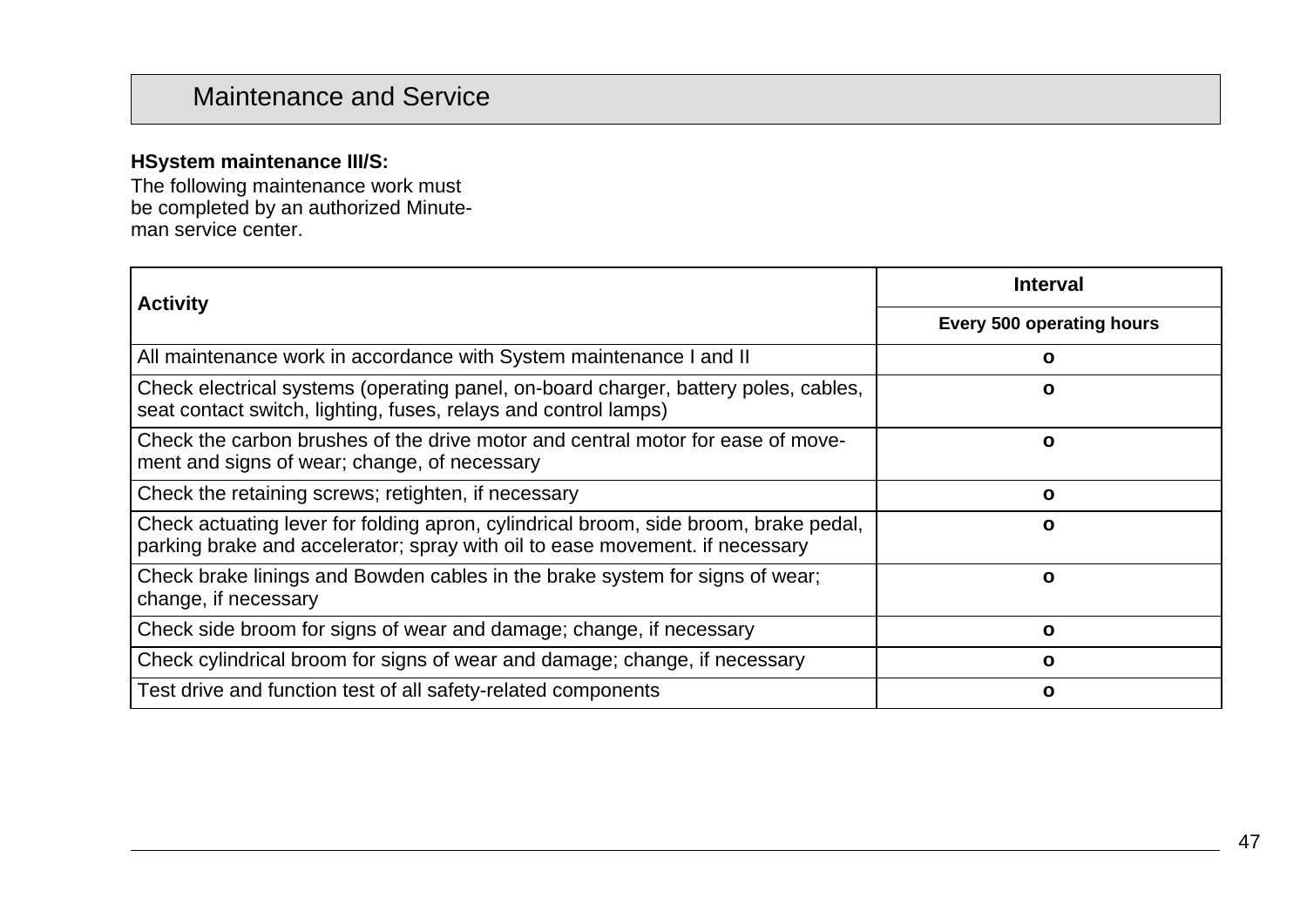#### **5.4 Battery system**



When completing any maintenance and repair work, switch the machine off via the key switch to prevent the drive being started up inadvertently!



Only batteries approved by Minuteman may be installed.



隐

Batteries may only be handled and changed by properly skilled maintenance personnel.

Only maintenance-free batteries may be used.

- 1 Seat console
- 2 Safety support
- 3 Grab handle
- 4 Batteries
- 5 Retaining strap
- 6 Connection diagram



<span id="page-47-0"></span>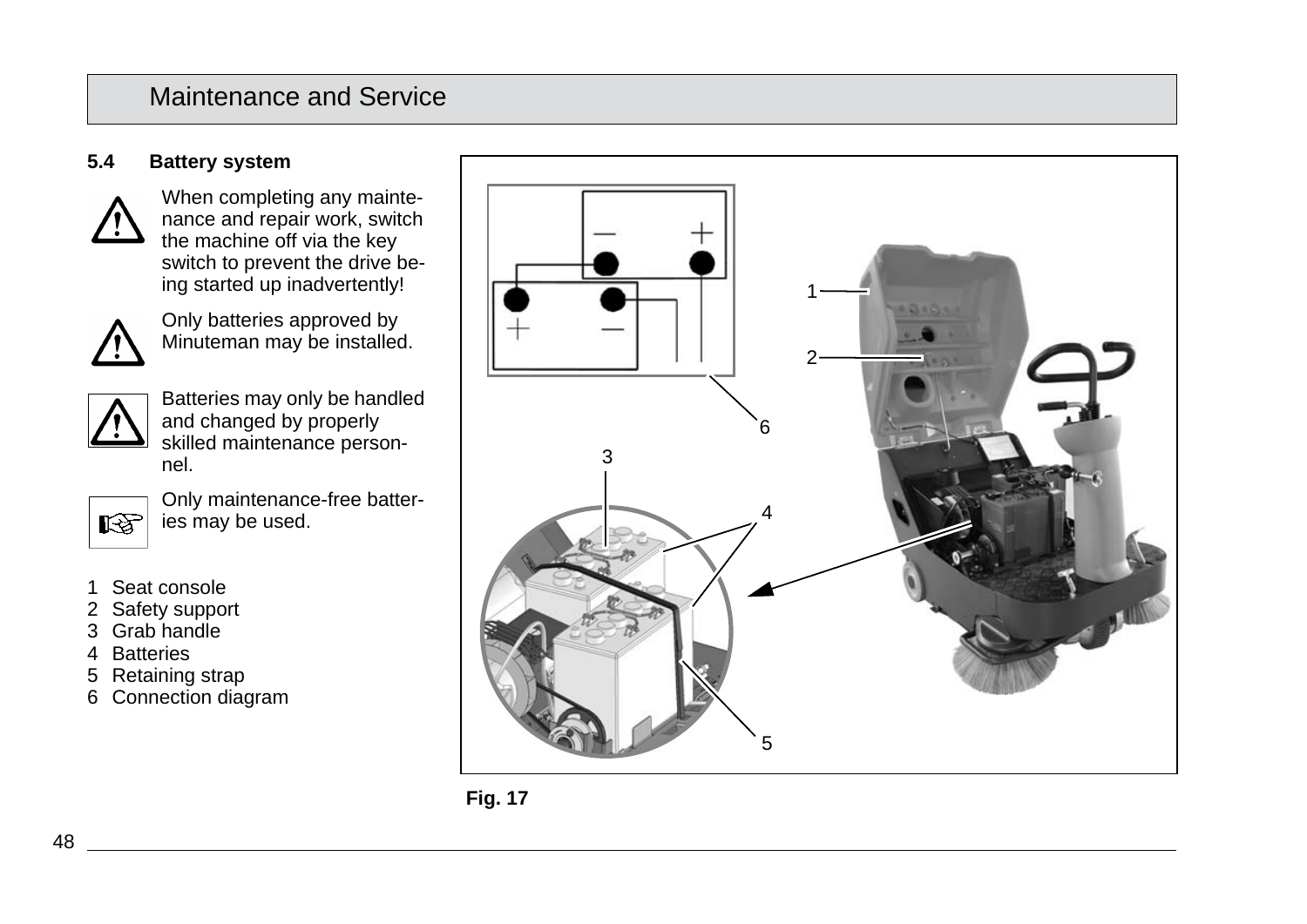#### **5.4.1 Removing the batteries**



Sparking may occur when changing the batteries! When disconnecting, remove the negative cable first. When connecting, connect the positive cable first.

- 1. Switch the vehicle off using the key switch and secure with the parking brake.
- 2. Open the seat console [\(Fig. 17/](#page-47-0)1) and secure with the safety support [\(Fig. 17/2](#page-47-0)).
- 3. Disconnect the connection cables to the batteries [\(Fig. 17/4](#page-47-0)).
- 4. Loosen the retaining strap [\(Fig. 17/5](#page-47-0)).
- 5. Remove the batteries from the vehicle using the grab handle [\(Fig. 17/3](#page-47-0)).

#### **5.4.2 Inserting the batteries**



Only the special, maintenance-free batteries approved by Minuteman may be installed and at the intended position.

- 1. Switch the vehicle off using the key switch and secure with the parking brake.
- 2. Open the seat console [\(Fig. 17/1](#page-47-0)) and secure with the safety support [\(Fig. 17/2](#page-47-0)).
- 3. Pick up the batteries [\(Fig. 17/](#page-47-0)4) using the grab handle [\(Fig. 17/3](#page-47-0)) and insert them in the vehicle.
- 4. Secure the batteries in place with the retaining strap [\(Fig. 17/](#page-47-0)5).
- 5. Connect the batteries in accordance with the connection diagram [\(Fig. 17/6](#page-47-0)).
- 6. Unlock the safety support [\(Fig. 17/2](#page-47-0)) and close the seat console [\(Fig. 17/1](#page-47-0)).

#### **5.4.3 Battery care**

Never leave batteries in a discharged state, always recharge them straight away!



For more information on caring for driving batteries, also refer to supplementary sheet 88-60-2556 regarding "Information on driving batteries".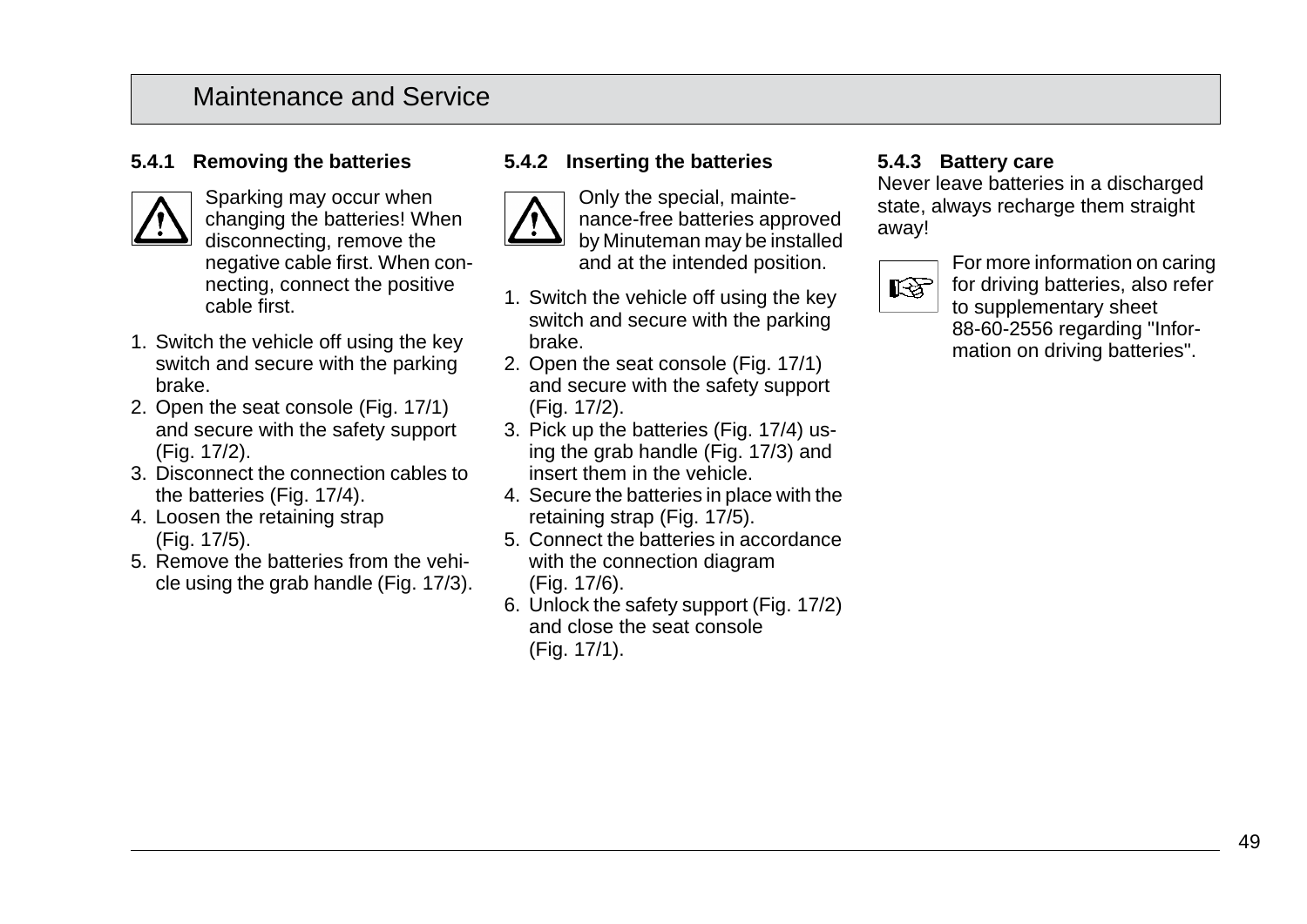#### **5.4.4 Setting the battery type**



Adjustments to the total discharge signal transducer may only be completed at an authorized Minuteman service center

The total discharge signal transducer [\(Fig. 18/1](#page-49-0)) is located under the operating panel [\(Fig. 18/3](#page-49-0)). The various battery types can be setup using the fourfold DIP Switch [\(Fig. 18/2](#page-49-0)).

| DIP1  |            |            | $DIP2$ DIP3 DIP4 TYP |            |
|-------|------------|------------|----------------------|------------|
| l on  | <b>OFF</b> | OFF        | <b>OFF</b>           | Crown      |
| ON    | ON         | <b>OFF</b> | ON                   | GiS        |
| l ON  | OFF        | ON         | OFF                  | PzS        |
| l OFF | ON         | ON         | OFF                  | GiV        |
| ON    | ON         | ON         | OFF                  | PzV        |
| l OFF | OFF        | <b>OFF</b> | ON                   | <b>AGM</b> |
| ON    | ON         | ON         | ON                   | GiV*       |
| ON    | ON         | ON         | ON                   | $PzS**$    |

\* X1-6...X1-7 - open \*\* X1-6...X1-7 - jumper



#### <span id="page-49-0"></span> **Fig. 18**

The two settings for GiV are equivalent. The DIP setting OFF-ON-ON-OFF is the preferred setting.

When battery sizes other than 100 Ah to 117 Ah, the on-board charger must be adjusted by Minuteman service technicians.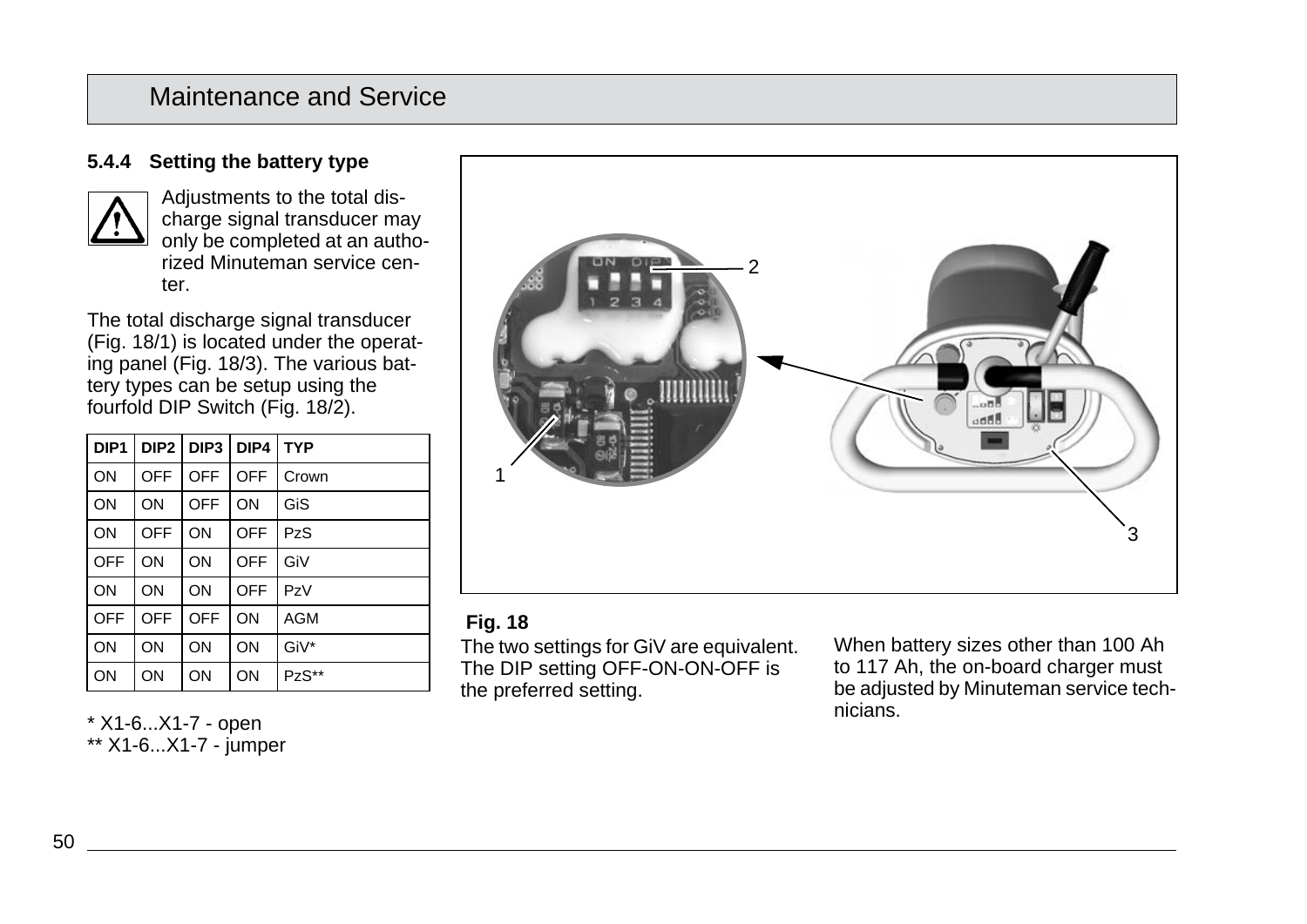#### **5.5 Side brooms**



When completing any mainte nance and repair work, switch the machine off via the key switch to prevent the drive be ing started up inadvertently!

- 1 Seat console
- 2 Safety support
- 3 Adjusting bolt, side broom, right
- 4 Side broom
- 5 Retaining screws, side broom

#### **Side broom, left (option)**



The work to adjust and change the optional left-hand side broom must be completed in the same sequence as for the right-hand side broom.



<span id="page-50-0"></span>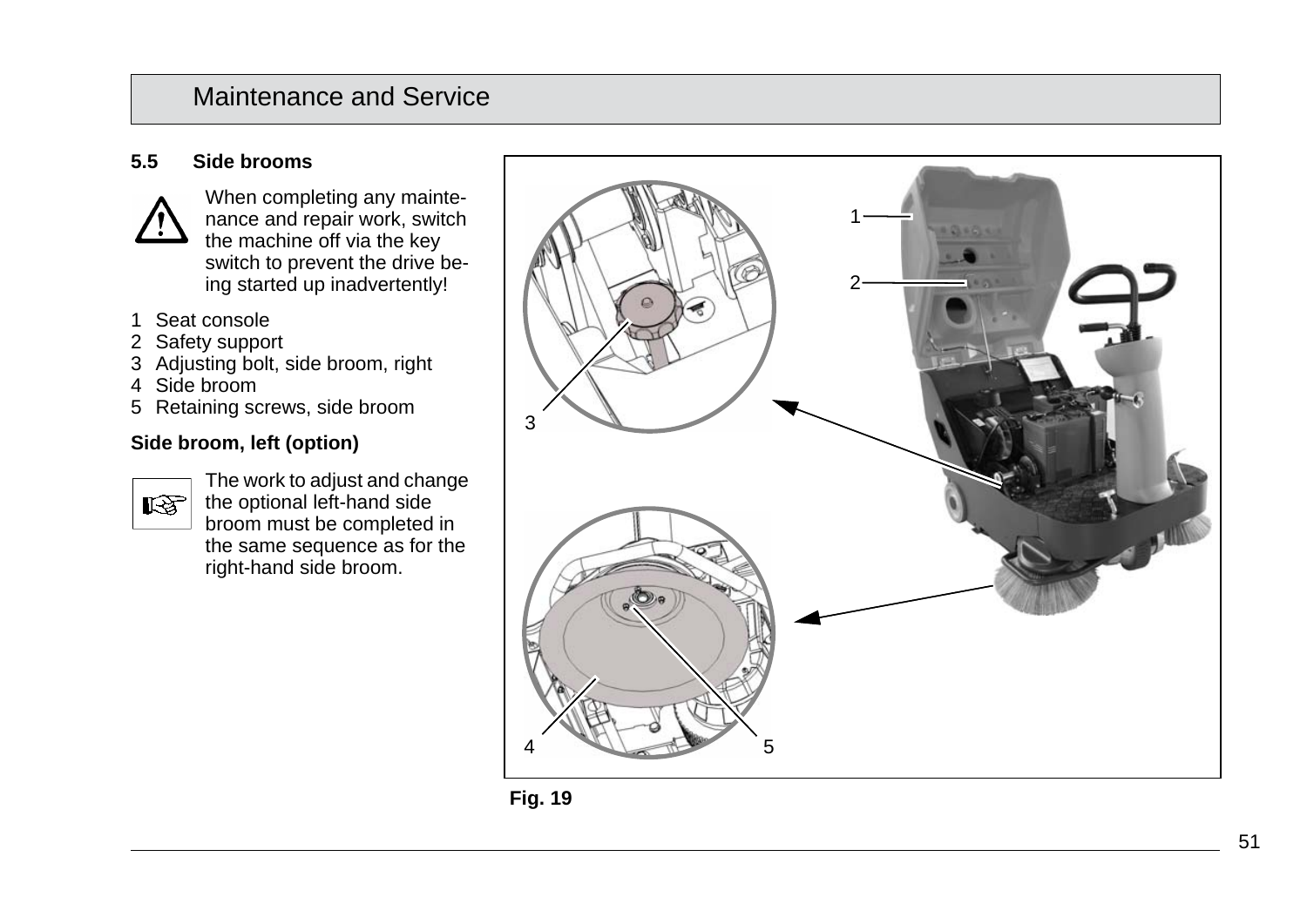#### **5.5.1 Changing the side brooms**

Check the side broom [\(Fig. 19/](#page-50-0)4) every week and change in the case of wear.

- 1. Switch the vehicle off using the key switch and secure with the parking brake.
- 2. Open the seat console [\(Fig. 19/1](#page-50-0)) and secure with the safety support [\(Fig. 19/](#page-50-0)2).
- 3. Remove the hex nuts on the retaining screws [\(Fig. 19/](#page-50-0)5).
- 4. Remove the old side broom [\(Fig. 19/](#page-50-0)4) from the side broom holder and install the new one.

#### **5.5.2 Setting the sweeping pattern**

The sweeping pattern must be readjusted in the case of bristle wear and after changing the side broom [\(Fig. 19/4](#page-50-0)).



To control the sweeping pattern, mark the floor with chalk.

- 1. Switch the vehicle off using the key switch and secure with the parking brake.
- 2. Open the seat console [\(Fig. 19/1](#page-50-0)) and secure with the safety support [\(Fig. 19/](#page-50-0)2).
- 3. Turn the adjusting bolt [\(Fig. 19/3](#page-50-0)) until the right-hand side broom

[\(Fig. 19/](#page-50-0)4) touches the ground.



For the left-hand side broom

(option), use the adjusting bolt [\(Fig. 20/8](#page-52-0)).

- 4. Unlock the safety support and close the seat console.
- 5. Switch on the vehicle and allow the side broom to rotate briefly while at a standstill.
- 6. Compare the sweeping pattern with an arc. When adjusted correctly, the sweeping pattern must reflect a sweeping pattern from Point A to point B on the ground when viewing to the front.

\* left-hand side broom (option).



7. Repeat the process, if necessary, until the setting is correct.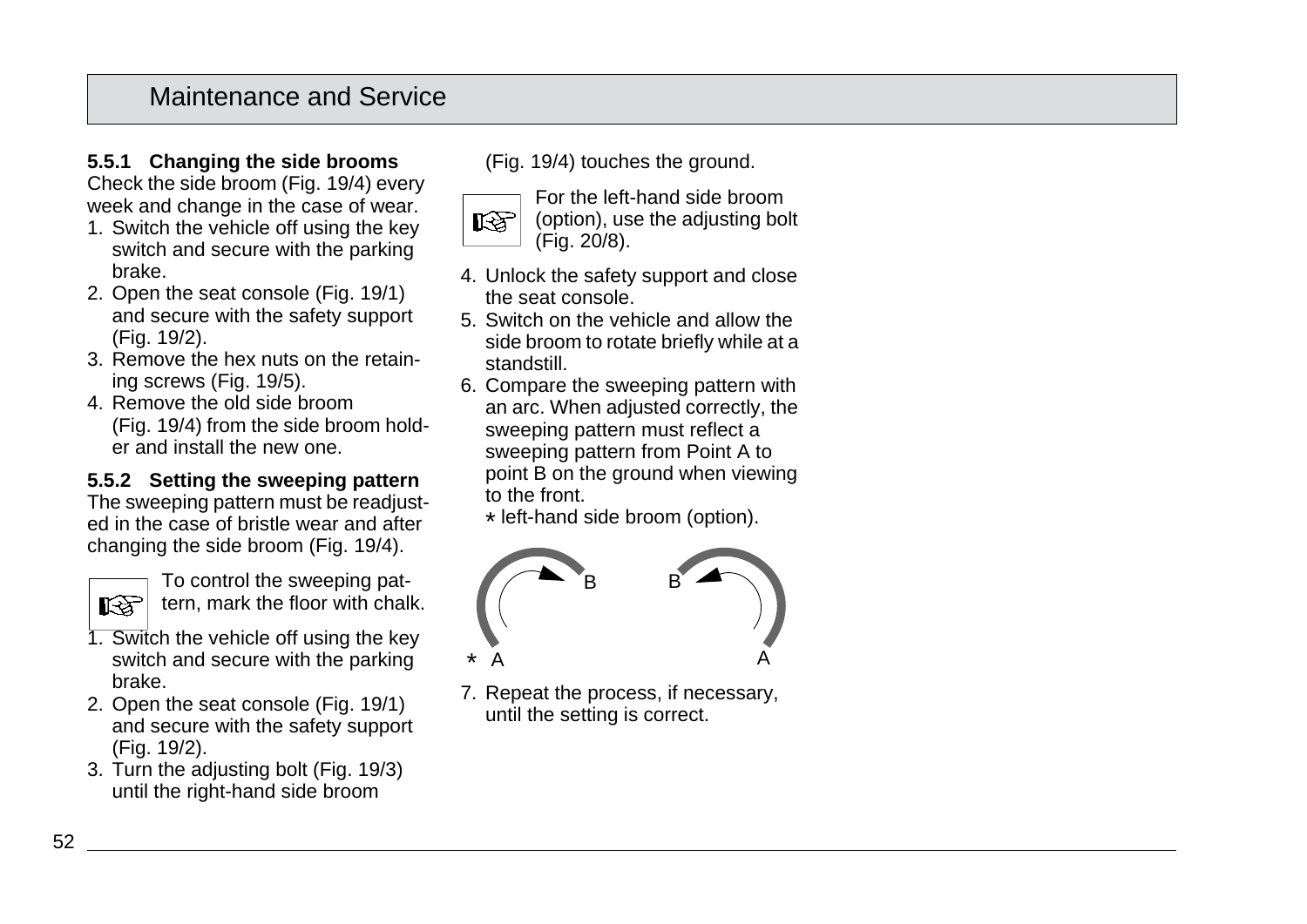#### **5.6 Cylindrical broom**



When completing any mainte nance and repair work, switch the machine off via the key switch to prevent the drive be ing started up inadvertently!

- 1 Seat console
- 2 Adjusting bolt for cylindrical broom
- 3 Dirt hoppers
- 4 Seals, dirt hoppers
- 5 Broom space
- 6 Sealing strips, broom space
- 7 Cylindrical broom
- 8 Adjusting bolt, left-hand side broom (option)



<span id="page-52-0"></span>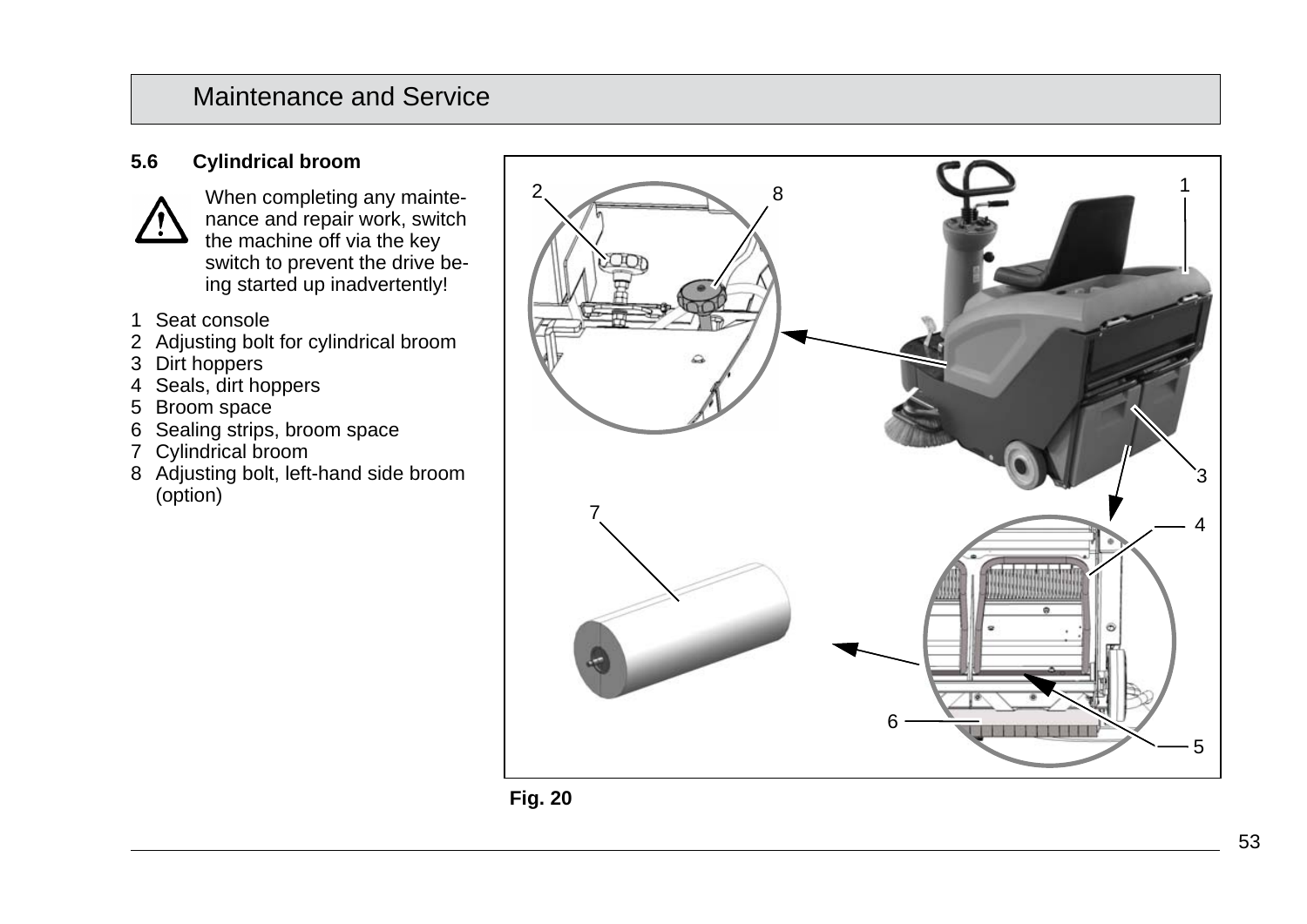#### **5.6.1 Cleaning the broom space**

Check the broom space [\(Fig. 20/](#page-52-0)5) daily for soiling and clean it as necessary.

- 1. Switch the vehicle off using the key switch and secure with the parking brake.
- 2. Remove the dirt hoppers [\(Fig. 20/](#page-52-0)3) and empty them.
- 3. Clean the broom space [\(Fig. 20/5](#page-52-0)) and check for signs of damage.

#### **5.6.2 Setting the sweeping pattern**

The sweeping pattern must be readjusted in the case of bristle wear and after changing the cylindrical broom [\(Fig. 20/7](#page-52-0)).



To control the sweeping pattern, mark the floor with chalk.

- 1. Switch the vehicle off using the key switch and secure with the parking brake.
- 2. Open the seat console [\(Fig. 20/1](#page-52-0)) and secure with the safety support.
- 3. Turn the adjusting bolt [\(Fig. 20/2](#page-52-0)) until the cylindrical broom [\(Fig. 20/7](#page-52-0)) touches the ground.
- 4. Unlock the safety support and close the seat console.
- 5. Switch on the vehicle and allow the cylindrical broom to rotate briefly while at a standstill.
- 6. When setup correctly, the cylindrical broom must produce a parallel sweeping pattern of approx.  $1.8^{\circ} \pm 0.4^{\circ}$  on the floor.
- 7. Repeat the process, if necessary, until the setting is correct.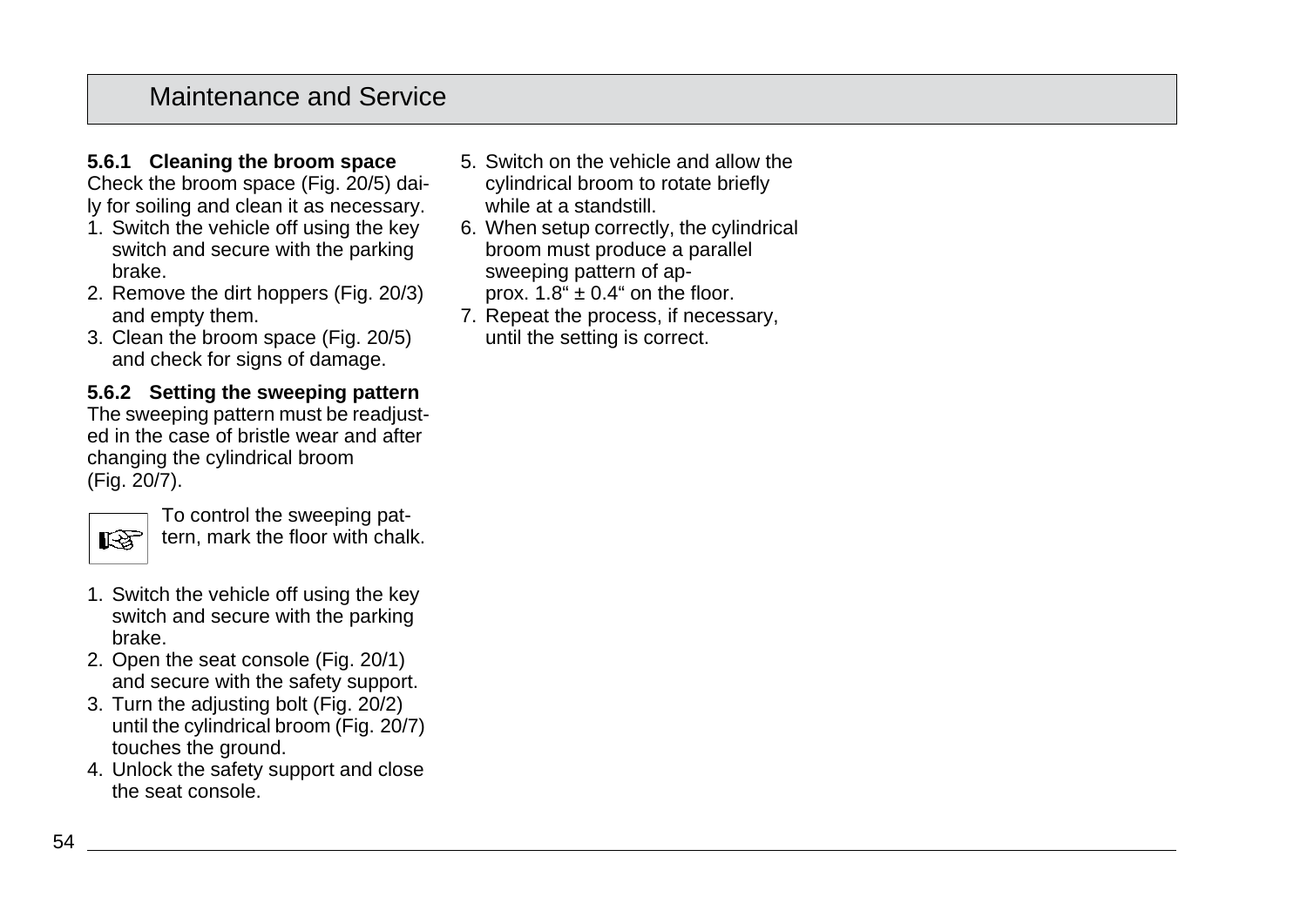#### **5.6.3 Changing the cylindrical broom**

Check the cylindrical broom [\(Fig. 21/](#page-54-0)3) weekly and change it in the case of wear.

- 1. Switch the vehicle off using the key switch and secure with the parking brake.
- 2. Remove the dirt hoppers [\(Fig. 21/1](#page-54-0)).
- 3. Loosen the screws [\(Fig. 21/](#page-54-0)2) and remove the first half shell [\(Fig. 21/3](#page-54-0)).
- 4. Then turn the cylindrical broom shaft [\(Fig. 21/4](#page-54-0)) 180º by hand and disas semble the second half shell.
- 5. Assemble the new half shells in the reverse sequence.
- 6. The sweeping pattern must be read justed after changing the cylindrical broom.

The half shells are illustrated without any bristles!



<span id="page-54-0"></span>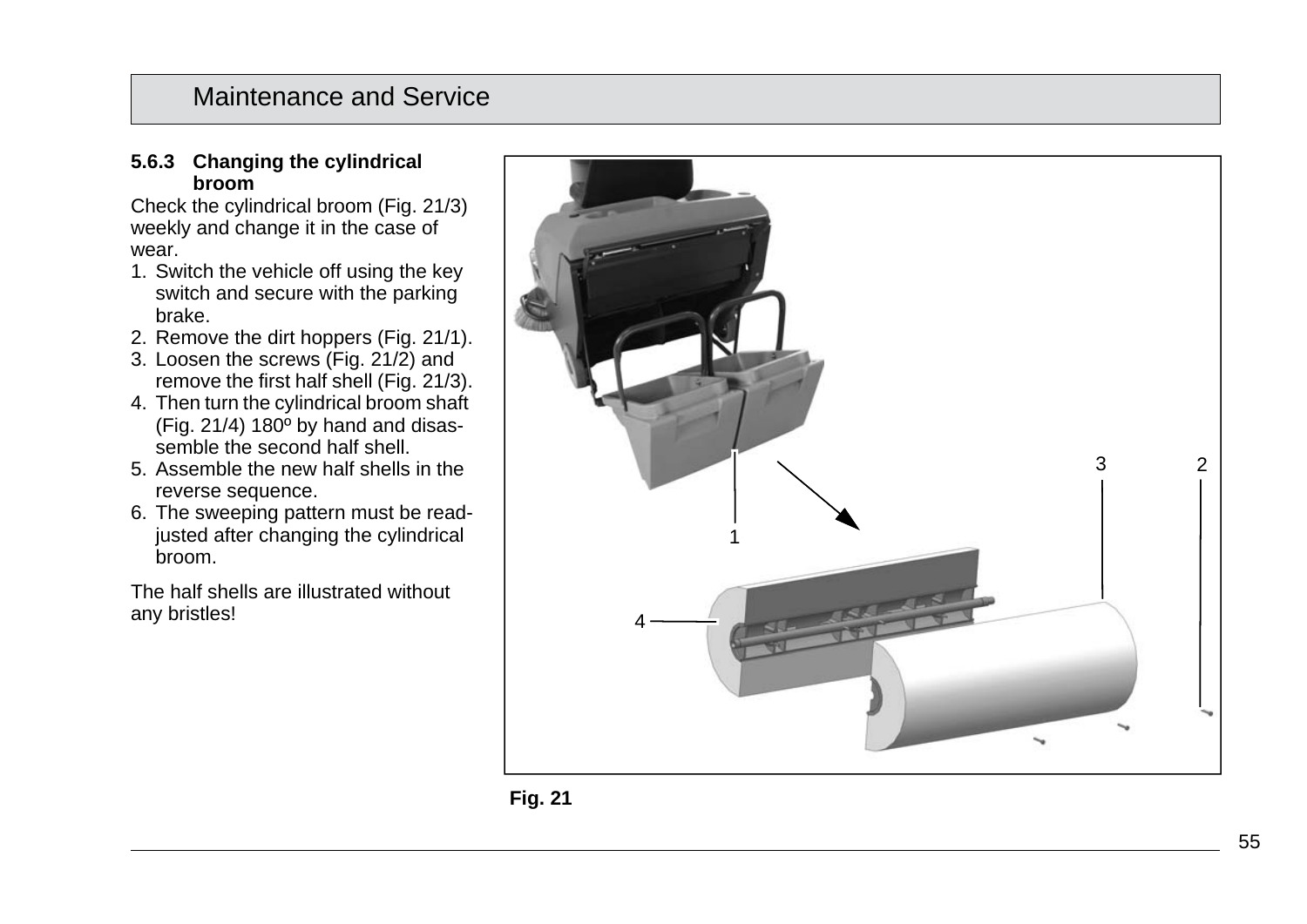#### **5.6.4 Changing the sealing strips in the broom space**

The broom space is sealed by means of four sealing strips. Check the four sealing strips on a weekly basis and change them in the case of wear.

- 1. Switch the vehicle off using the key switch and secure with the parking brake.
- 2. Remove the screws connecting the sealing strips [\(Fig. 22/](#page-55-0)1 to 3).
- 3. Assemble the new sealing strips and set a distance of 0.1" to the floor.



#### <span id="page-55-0"></span> **Fig. 22**

- 1 Sealing strip, front (folding apron)
- 2 Sealing strip, rear
- 3 Sealing strips, right and left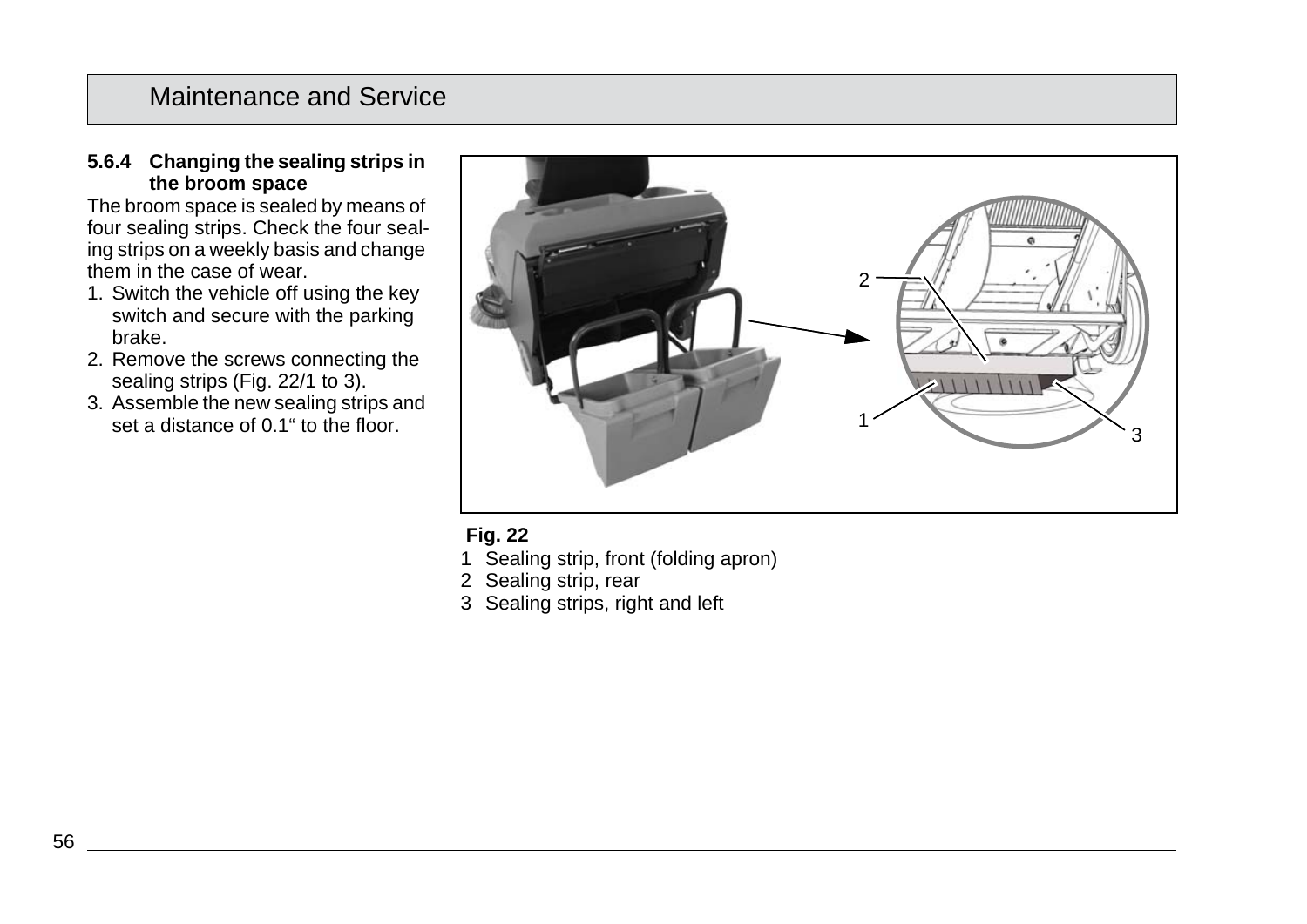#### **5.6.5 Changing the seals on the dirt hoppers**

There are two seals fitted between the broom space and dirt hoppers. Check the two seals weekly and change in the case of wear.

- 1. Switch the vehicle off using the key switch and secure with the parking brake.
- 2. Remove the dirt hoppers [\(Fig. 23/1](#page-56-0)) from the vehicle.
- 3. Pull the seals [\(Fig. 23/2](#page-56-0)) from the edges.
- 4. Press new seals onto the edges.



<span id="page-56-0"></span>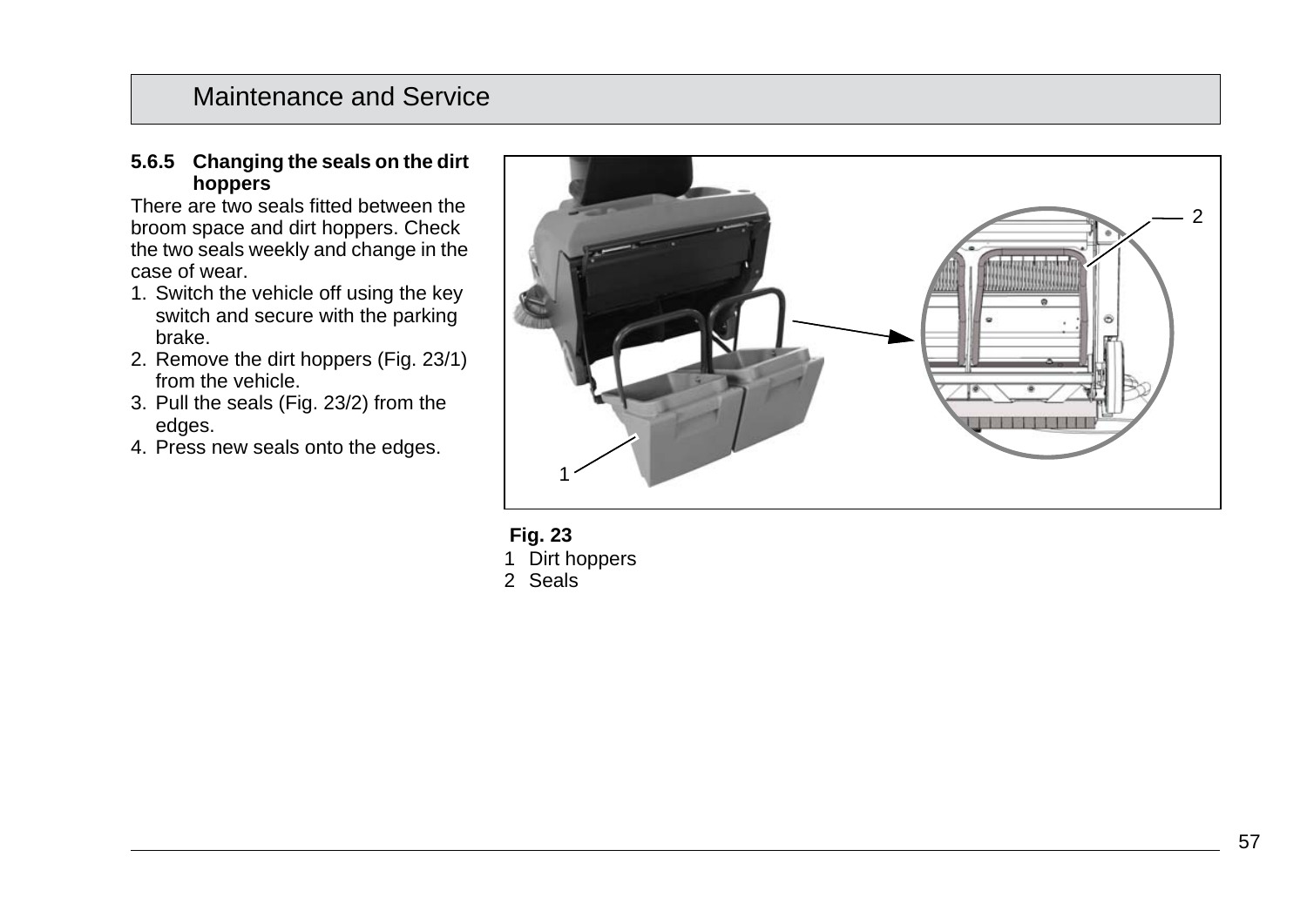#### **5.7 Vacuuming dust**



When completing any maintenance and repair work, switch the machine off via the key switch to prevent the drive being started up inadvertently!

- 1 Panel air filter
- 2 Seal
- 3 Hood
- 4 Knurled nuts
- 5 Locking handle
- 6 Lever for shaking device
- 7 Safety support
- 8 Seat console



<span id="page-57-0"></span>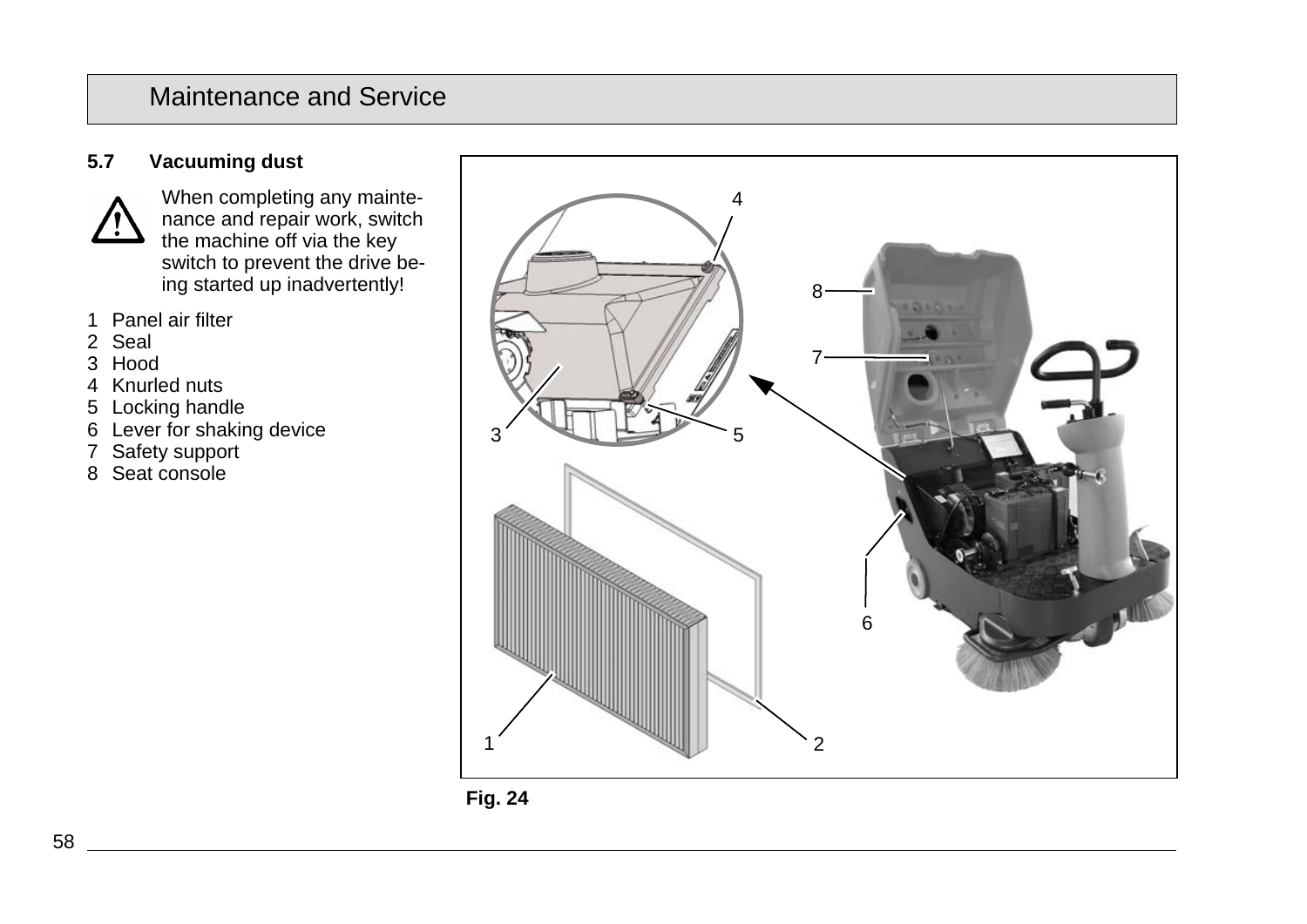#### **5.7.1 Shaking the panel air filter**

Clean the panel air filter [\(Fig. 24/](#page-57-0)1) in the dust vacuum regularly and as necessary using the shaking device:



Do not inhale dust. Health haz ard! Wear an appropriate dust mask.

- 1. Switch the vehicle off using the key switch and secure with the parking brake.
- 2. Pull and push the lever [\(Fig. 24/6](#page-57-0)) of the shaking device in and out several times in succession.

#### **5.7.2 Checking the panel air filter and seal**

Check the panel air filter [\(Fig. 24/1](#page-57-0)) and seal [\(Fig. 24/2](#page-57-0)) on a weekly basis and change them in the case of wear.

- 1. Switch the vehicle off using the key switch and secure with the parking brake.
- 2. Open the seat console [\(Fig. 24/](#page-57-0)8) and secure with the safety support [\(Fig. 24/7](#page-57-0)).
- 3. Loosen the knurled nuts [\(Fig. 24/](#page-57-0)4) and locking handle [\(Fig. 24/](#page-57-0)5) and remove the hood [\(Fig. 24/3](#page-57-0)).
- 4. Check the panel air filter [\(Fig. 24/](#page-57-0)1)

and seal [\(Fig. 24/](#page-57-0)2) and clean or change them as necessary.

**5.7.3 Cleaning the panel air filter**

Drop the panel air filter [\(Fig. 24/1](#page-57-0)) from a minimal height a few times onto a level, solid surface. Be careful not to damage the filter ribs!



The ground surface must not have any undulations.

Do not drop the panel air filter onto the ground at an angle.

Never reinstall panel air filter with damaged filter ribs.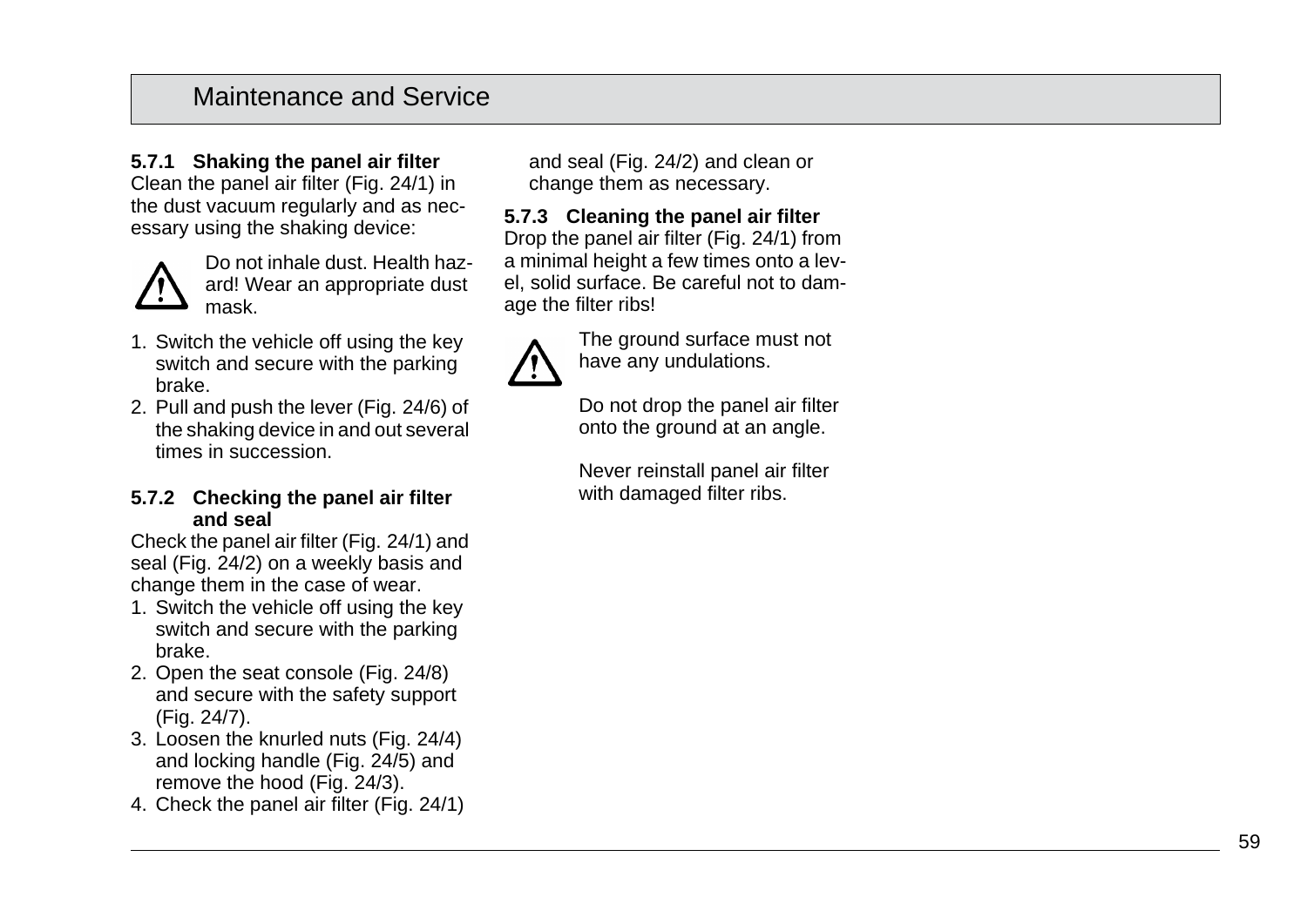#### **5.8 Drive belt**

The drive belt for side broom, cylindrical broom and suction turbine must be checked every 250 operating hours and changed in the case of wear.

#### **5.8.1 Changing the drive belt**

- 1. Switch the vehicle off using the key switch and secure with the parking brake.
- 2. Open the seat console [\(Fig. 25/1](#page-59-0)) and secure with the safety support [\(Fig. 25/](#page-59-0)2).
- 3. Loosen the tension roller [\(Fig. 25/](#page-59-0)3) and change the drive belt [\(Fig. 25/4](#page-59-0)) for the cylindrical broom.
- 4. Tension the drive belt again using the tension roller [\(Fig. 25/](#page-59-0)3).

To access the drive belt of the side broom [\(Fig. 25/](#page-59-0)5), disassemble the cover [\(Fig. 25/](#page-59-0)7).

To access the drive belt of the suction turbine [\(Fig. 25/6](#page-59-0)), disassemble the panel [\(Fig. 25/](#page-59-0)8) of the panel air filter.



<span id="page-59-0"></span>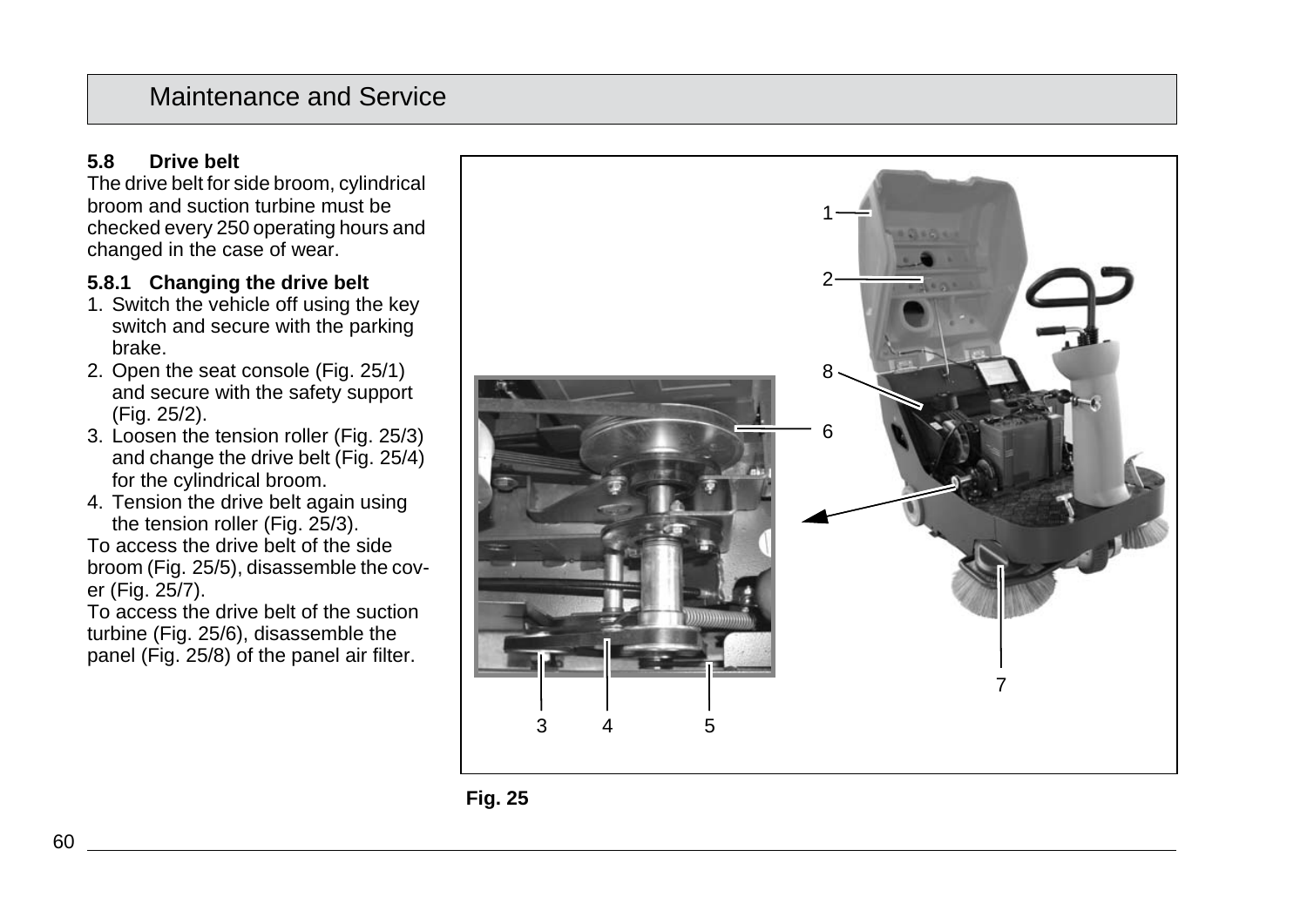#### **5.9 Electrical installation**

#### **5.9.1 Fuses**

F1 Hydraulic motor (70A) F2 Drive motor (50A) F3 Key switch (10A)

#### **5.9.2 Relays**

K1 Working mode K2 Drive motor K3A Enable drive mode K3B Enable operating mode



<span id="page-60-0"></span>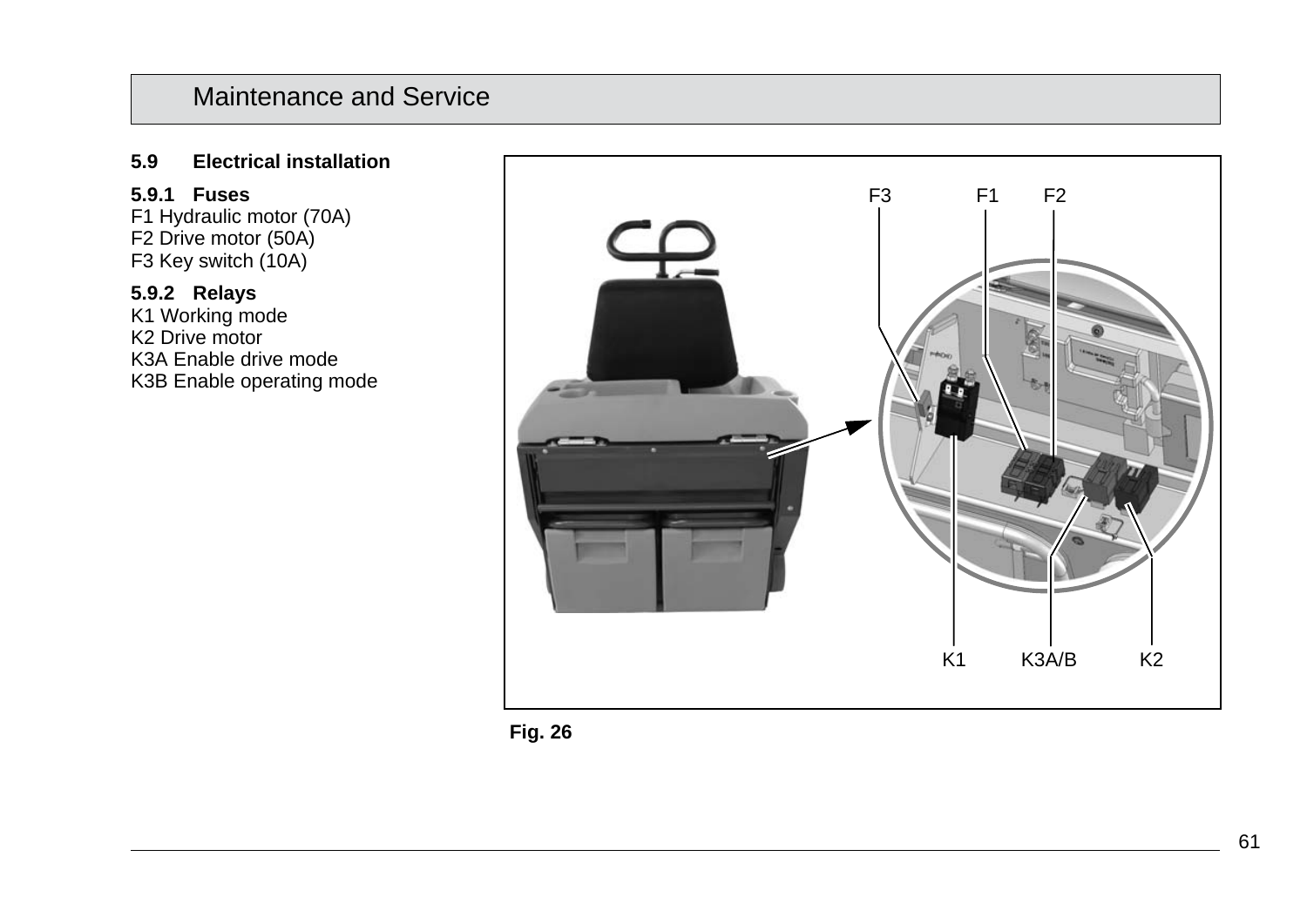## Minuteman International Made Simple Commercial Limited Warranty

Minuteman International, Inc. warrants to the original purchaser/user that the product is free from defects in workmanship and materials under normal use. Minuteman will, at its option, repair or replace without charge, parts that fail under normal use and service when operated and maintained in accordance with the applicable operation and instruction manuals. All warranty claims must be submitted through and approved by factory authorized repair stations.

This warranty does not apply to normal wear, or to items whose life is dependent on their use and care, such as belts, cords, switches, hoses, rubber parts, electrical motor components or adjustments. Parts not manufactured by Minuteman are covered by and subject to the warranties and/or guarantees of their manufacturers. Please contact Minuteman for procedures in warranty claims against these manufacturers.

**Special warning to purchaser** -- Use of replacement filters and/or prefilters not manufactured by Minuteman or its designated licensees, will void all warranties expressed or implied. A potential health hazard exits without original equipment replacement.

All warranted items become the sole property of Minuteman or its original manufacturer, whichever the case may be.

Minuteman disclaims any implied warranty, including the warranty of merchantability and the warranty of fitness for a particular purpose. Minuteman assumes no responsibility for any special, incidental or consequential damages.

This limited warranty is applicable only in the U.S.A. and Canada, and is extended only to the original user/purchaser of this product. Customers outside the U.S.A. and Canada should contact their local distributor for export warranty policies. Minuteman is not responsible for costs or repairs performed by persons other than those specifically authorized by Minuteman. This warranty does not apply to damage from transportation, alterations by unauthorized persons, misuse or abuse of the equipment, use of non-compatible chemicals, or damage to property, or loss of income due to malfunctions of the product.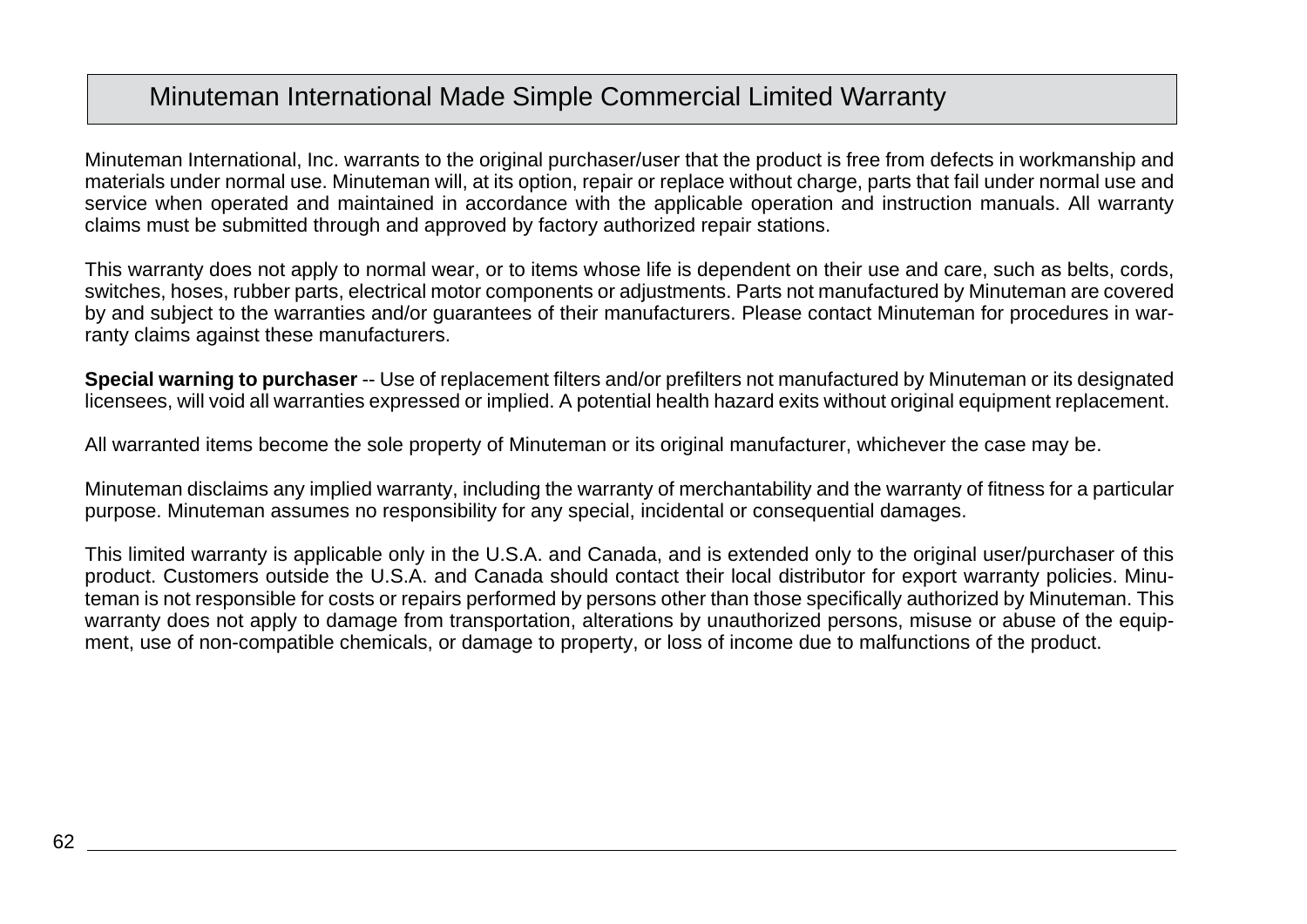## Minuteman International Made Simple Commercial Limited Warranty

If a difficulty develops with this machine, you should contact the dealer from whom it was purchased.

This warranty gives you specific legal rights, and you may have other rights which vary from state to state. Some states do not allow the exclusion or limitation of special, incidental or consequential damages, or limitations on how long an implied warranty lasts, so the above exclusions and limitations may not apply to you.

| Three years parts, two years labor, ninety days travel (Not to exceed two hours)<br><b>Cord Electric Group</b> |                                                |  |  |  |
|----------------------------------------------------------------------------------------------------------------|------------------------------------------------|--|--|--|
| Port-A-Scrub, one year parts, six months labor<br><b>Exceptions</b>                                            |                                                |  |  |  |
| MPV 13, one year parts                                                                                         | MPV 14 and 18, two years parts, one year labor |  |  |  |
|                                                                                                                |                                                |  |  |  |
| RapidAir blower, one year parts, one year labor                                                                |                                                |  |  |  |
| Explosion-Proof Vacuum, one year parts, one year labor                                                         |                                                |  |  |  |
| Pneumatic Vacuums, three years parts, one year labor                                                           |                                                |  |  |  |
| EX 12 and EX12H, one year parts, one year labor                                                                |                                                |  |  |  |
| <b>Battery Operated Group</b><br>Three years parts, two years labor, ninety days travel                        |                                                |  |  |  |
| (Not to exceed two hours)                                                                                      |                                                |  |  |  |
| <b>Exceptions</b><br>Sweepers, one year parts, one year labor, ninety days travel                              |                                                |  |  |  |
| (Not to exceed two hours)                                                                                      |                                                |  |  |  |
| <b>Internal Combustion Group</b><br>One year parts, one year labor, ninety day travel                          |                                                |  |  |  |
| (Not to exceed two hours)                                                                                      |                                                |  |  |  |
| <b>Replacement Parts</b><br>Ninety days                                                                        |                                                |  |  |  |
| <b>Batteries</b><br>0-3 months replacement, 4-12 months pro-rate                                               |                                                |  |  |  |
| <b>Polypropylene Plastic Tanks</b><br>Ten years, no additional labor                                           |                                                |  |  |  |